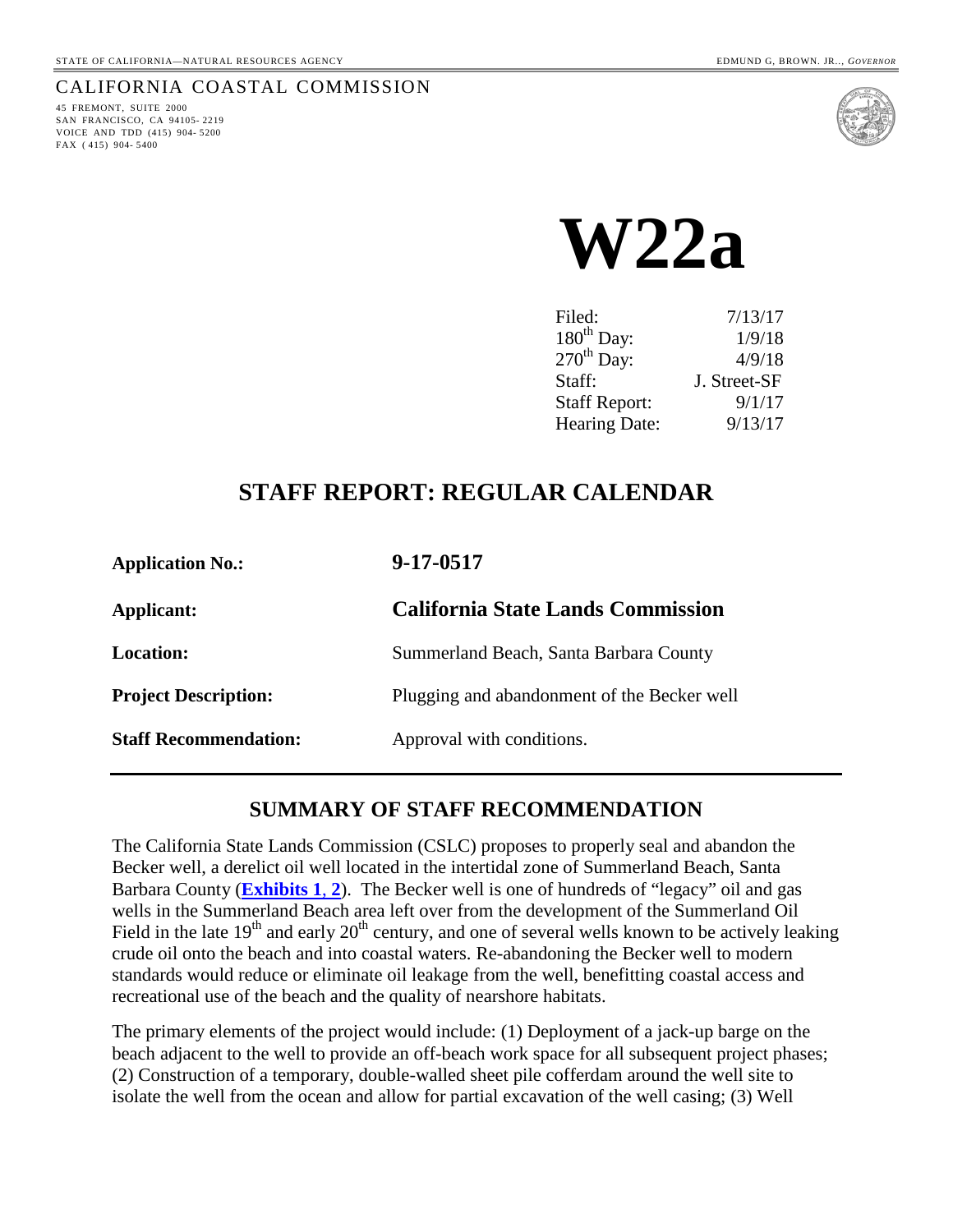abandonment operations, including the use of a drill rig to clean out the well bore, and the injection of cement into the well casing to seal the well; (4) Removal of the cofferdam and jackup barge. Project operations would require several barge trips between the project site and Port of Long Beach to deliver materials and equipment, as well as the use of other support vessels.

The key Coastal Act issues raised by this project are the potential for spills of oil and other hazardous materials during project activities, adverse impacts to marine resources, temporary effects on public access, recreation, and visual resources at Summerland Beach, and possible disruption of cultural and archaeological resources. Although the risk of a significant oil spill during well abandonment activities is low, such an event could cause widespread harm to beach, intertidal and marine habitats and species and to recreational, scenic and cultural resources. To minimize the potential for spills during well work, CSLC would implement a number of measures, including an abandonment and contingency plan, the use of blow out prevention devices and a double-walled cofferdam for containment, and detailed spill response procedures. In order to strengthen these protections, Commission staff recommends **[Special Condition 7](#page-7-0)**, which requires submittal of a Final Spill Prevention and Response Plan, which, along with other measures, would require identification of worst-case spill scenarios and provision of sufficient spill response equipment.

Construction activities, especially the anchoring of the jack-up barge and installation of the cofferdam using vibratory pile driving, have the potential to harm beach, intertidal and hardbottom seafloor habitats, as well as marine mammals, fish and marine water quality. To avoid and minimize impacts, Commission staff recommends several conditions designed to protect sensitive marine habitats and species. These include **[Special Conditions](#page-4-0) 2**, **[4](#page-5-0)**, and **[5](#page-5-1)**, which incorporate measures to protect hard bottom areas and kelp beds during vessel anchoring and transit, minimize risks to marine wildlife from underwater noise during pile driving, and reduce the effects of night-lighting; **[Special Condition 3](#page-4-1)** requiring the avoidance and monitoring of grunion spawning on the beach; and **[Special Condition 6](#page-5-2)** requiring CSLC to submit a Marine Wildlife Monitoring and Contingency Plan for the protection of marine mammals and sea turtles during vessel transit. **[Special Conditions 7](#page-7-0)** and **[8](#page-7-1)** require CSLC to submit plans and enact measures to protect against the discharge of hazardous and non-hazardous substances into the marine environment during construction and vessel transit.

The short, three week duration and limited footprint of the project ensure that adverse effects on coastal access, recreation, fishing and visual resources, including closure of a small portion of the beach, would be temporary. As part of **[Special Condition 2](#page-4-0)**, CSLC would be required to avoid pile driving on nights and weekends, and adopt measures to reduce the visual effects of night-lighting. Although the risk of encountering archaeological and cultural resources at the project site in the surf zone is low, **[Special Condition 2](#page-4-0)** also incorporates measures requiring pre-project surveys, implementation of a cultural resources-specific spill response plan, and the proper handling of any discovered human remains.

As conditioned, staff recommends the Commission find the project consistent with Coastal Act Sections 30210, 30220, 30221, 30230, 30231, 30232, 30233, 30234.5, and 30251.

Commission staff recommends **approval** of coastal development permit application 9-17-0517, as conditioned. The **[motion](#page-3-0)** to implement this recommendation is found on **[Page 4](#page-3-0)**. The standard of review for this project is Chapter 3 of the Coastal Act.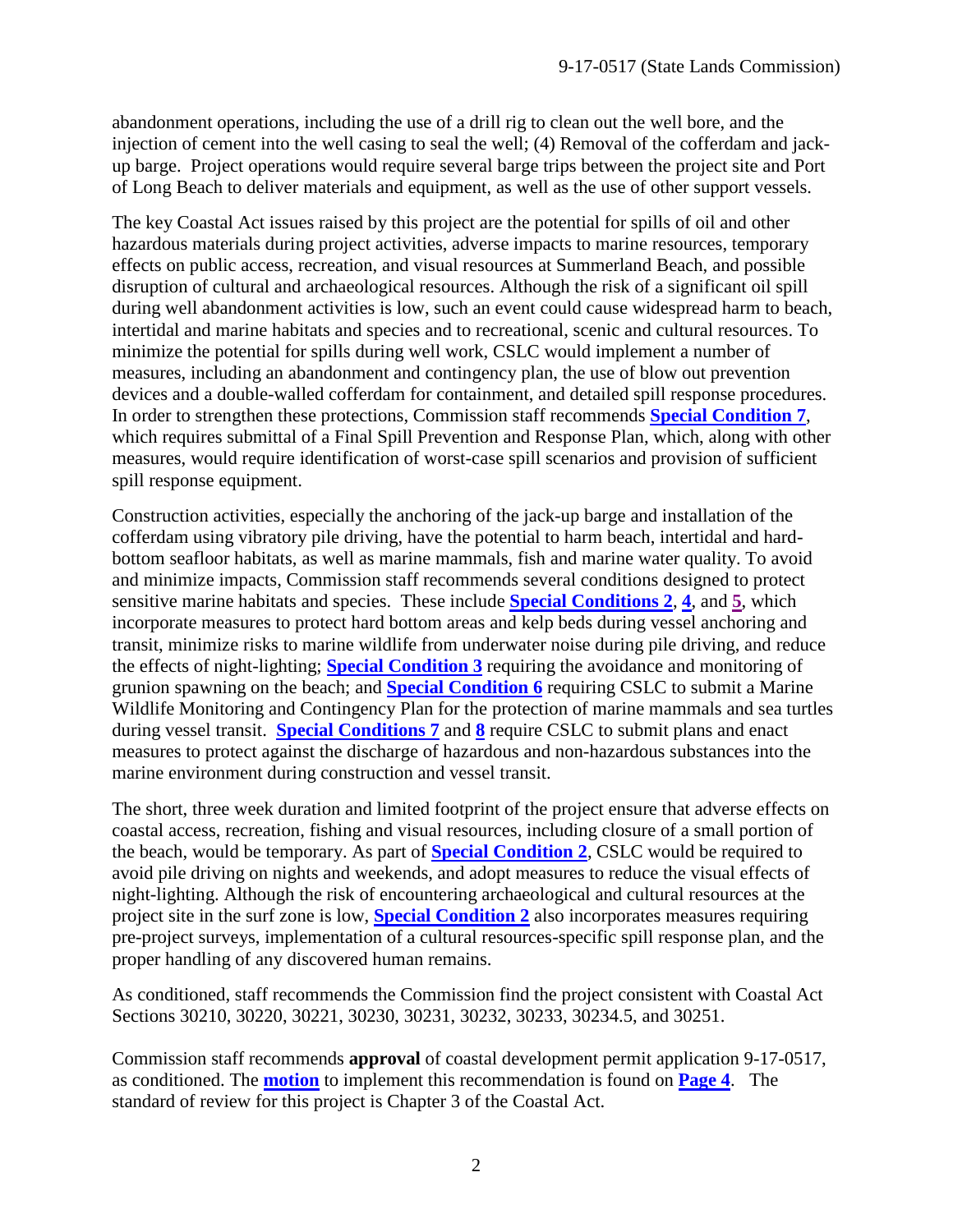# **TABLE OF CONTENTS**

|    | C. DREDGING AND PLACEMENT OF FILL IN COASTAL WATERS14         |  |
|----|---------------------------------------------------------------|--|
|    |                                                               |  |
| E. |                                                               |  |
|    | F. PUBLIC ACCESS, RECREATION, FISHING AND VISUAL RESOURCES 33 |  |
|    |                                                               |  |
|    |                                                               |  |

## **APPENDICES**

Appendix A – [Substantive File Documents](#page-37-0) Appendix B – Final Environmental Impact Report [Mitigation Measures included in Special](#page-38-0)  [Condition 2](#page-38-0)

## **[EXHIBITS](https://documents.coastal.ca.gov/reports/2017/9/w22a/w22a-9-2017-exhibits.pdf)**

- Exhibit  $1 -$  Project Location
- Exhibit 2 Becker Well Photos
- Exhibit 3 Historical Development of Summerland Oil Field
- Exhibit 4 Other Legacy Wells on Summerland Beach
- Exhibit 5 Project Configuration
- Exhibit 6 **–** Biological Resources in Project Region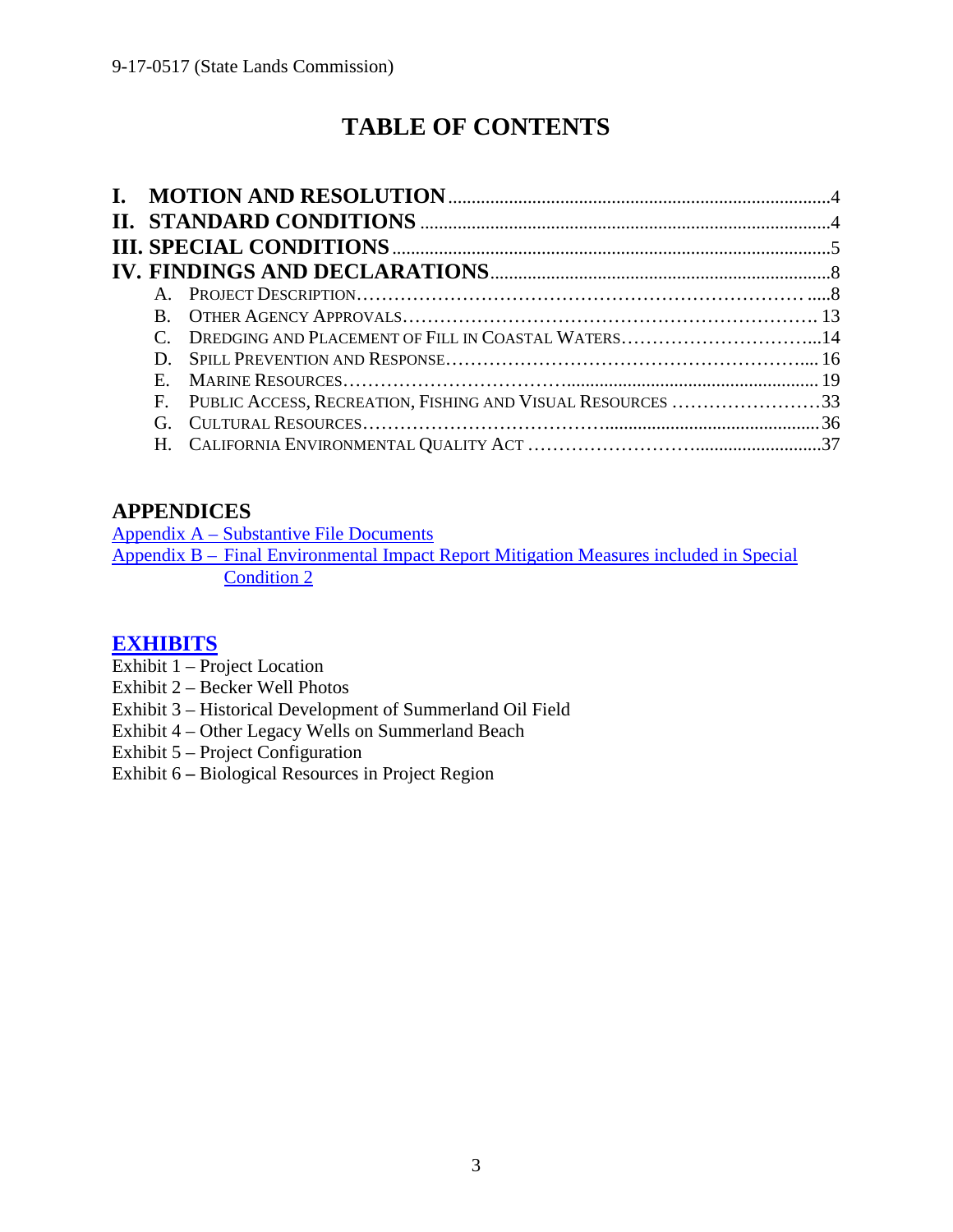## <span id="page-3-0"></span>**I. MOTION AND RESOLUTION**

## **Motion:**

*I move that the Commission approve Coastal Development Permit 9-17-0517 subject to conditions set forth in the staff recommendation.*

Staff recommends a **YES** vote on the foregoing motion. Passage of this motion will result in approval of the permit as conditioned and adoption of the following resolution and findings. The motion passes only by affirmative vote of a majority of Commissioners present.

## **Resolution:**

*The Commission hereby approves the Coastal Development Permit 9-17-0517 and adopts the findings set forth below on grounds that the development as conditioned will be in conformity with the policies of Chapter 3 of the Coastal Act and will not prejudice the ability of the local government having jurisdiction over the area to prepare a Local Coastal Program conforming to the provisions of Chapter 3. Approval of the permit complies with the California Environmental Quality Act because either 1) feasible mitigation measures and/or alternatives*  have been incorporated to substantially lessen any significant adverse effects of *the development on the environment, or 2) there are no further feasible mitigation measures or alternatives that would substantially lessen any significant adverse impacts of the amended development on the environment.*

## <span id="page-3-1"></span>**II. STANDARD CONDITIONS**

This permit is granted subject to the following standard conditions:

- **1. Notice of Receipt and Acknowledgment**. The permit is not valid and development shall not commence until a copy of the permit, signed by the Permittee or authorized agent, acknowledging receipt of the permit and acceptance of the terms and conditions, is returned to the Commission office.
- **2. Expiration**. If development has not commenced, the permit will expire two years from the date on which the Commission voted on the application. Development shall be pursued in a diligent manner and completed in a reasonable period of time. Application for extension of the permit must be made prior to the expiration date.
- **3. Interpretation**. Any questions of intent of interpretation of any condition will be resolved by the Executive Director or the Commission.
- **4. Assignment**. The permit may be assigned to any qualified person, provided assignee files with the Commission an affidavit accepting all terms and conditions of the permit.
- **5. Terms and Conditions Run with the Land**. These terms and conditions shall be perpetual, and it is the intention of the Commission and the Permittee to bind all future owners and possessors of the subject property to the terms and conditions.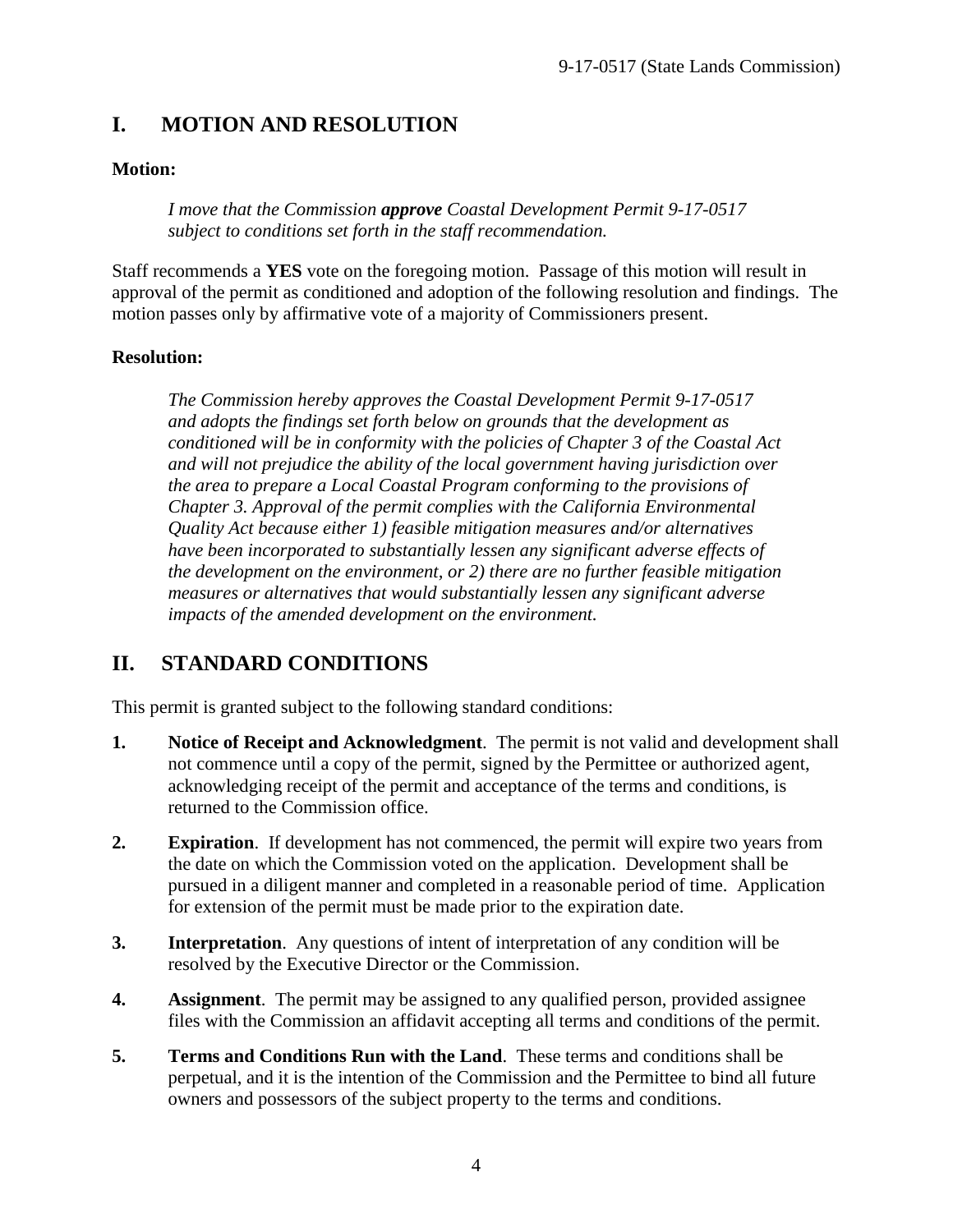## <span id="page-4-2"></span>**III. SPECIAL CONDITIONS**

This permit is granted subject to the following special conditions:

- <span id="page-4-3"></span>1. **Other Permits and Approvals.** PRIOR TO THE COMMENCEMENT OF CONSTRUCTION, the Permittee shall provide to the Executive Director copies of all other local, state, and federal permits required to perform project-related work. These permits and approvals include:
	- a. County of Santa Barbara: Coastal Development Permit for project elements occurring within the County's Local Coastal Program jurisdiction.
	- b. U.S. Army Corps of Engineers: Authorization under Department of the Army (DA) Permit pursuant to Rivers and Harbors Act Section 10 and Clean Water Act Section 401.
	- c. Central Coast Regional Water Quality Control Board: Water Quality Certification pursuant to Clean Water Act Section 401.

Any changes to the approved project required by these agencies shall be reported to the Executive Director. No changes to the approved project shall occur without a Commission amendment to this CDP unless the Executive Director determines that no amendment is legally necessary.

<span id="page-4-0"></span>2. **Final Environmental Impact Report (FEIR) Mitigation Measures**. This permit incorporates those mitigation measures identified in the July 2017 *Final Environmental Impact Report for the Becker and Legacy Wells Abandonment and Remediation Project*  (State Clearinghouse No. 2016101008) concerning oil spills, marine habitats, biological resources, water quality, recreation and fishing, and cultural resources, that are attached to this report as **[Appendix B](#page-38-0)**.

PRIOR TO THE COMMENCEMENT OF PROJECT ACTIVITIES, copies of all preproject plans, reports and other materials required under the listed FEIR mitigation measures shall be provided to the Executive Director for review and approval. No project activities may begin until the Executive Director has provided written approval of these submissions.

<span id="page-4-1"></span>3. **Grunion Run Protection & Monitoring**. To the maximum extent feasible, project activities occurring in the intertidal zone and on the beach shall be scheduled outside of the grunion spawning season defined for this permit as the seasonally-predicted grunion run and egg incubation period as identified at the beginning of each year by the California Department of Fish and Wildlife (generally April through August). If scheduling is not possible outside of the grunion spawning season, prior to project activities in the intertidal zone or on the beach, the applicant shall have a qualified biologist conduct a survey of the project site to determine presence of California grunion. If the biologist determines that any grunion spawning activity is occurring and/or that grunion are present in any lifestage in or adjacent to the project site, then no project activities shall occur shall or within 25 feet of the semilunar high tide mark during the grunion spawning activity. The Permittee shall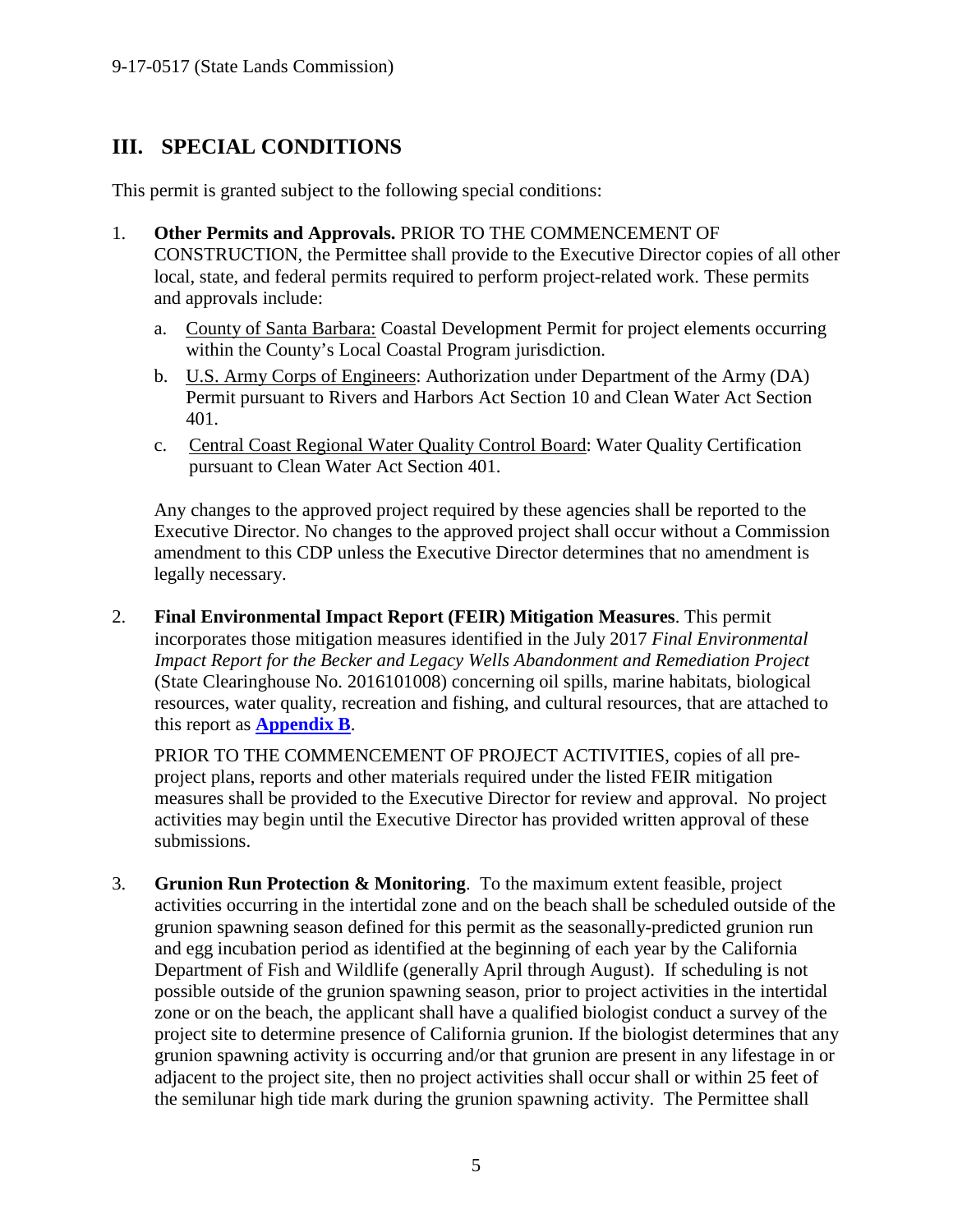have the biologist provide inspection reports after each grunion run observed and shall provide copies of such reports to the Executive Director.

- <span id="page-5-0"></span>4. **Pre-Construction Benthic Survey**. NO MORE THAN 90 DAYS PRIOR TO COMMENCEMENT OF OFFSHORE ACTIVITIES, the Permittee shall conduct a Pre-Construction Benthic Survey of the project area that identifies any areas where hard bottom, kelp forest or other sensitive seafloor habitats are present. Results of the survey (including a map of all identified resources) shall be submitted to the Executive Director.
- <span id="page-5-1"></span>5. **Anchoring Plan**. AT LEAST 30 DAYS PRIOR TO THE COMMENCEMENT OF OFFSHORE ACTIVITIES, the Permittee shall prepare and submit an Anchoring Plan to the Executive Director for review and approval that demonstrates how, based on the results of the Pre-Construction Benthic Survey (**Special Condition 4**), the placement of anchors will avoid sensitive seafloor habitats. The Plan shall include at least the following information:
	- (a) A list of all vessels that will anchor during the Project and the number and size of anchors to be set;
	- (b) Detailed maps showing proposed anchoring sites that avoid all hard substrate, kelp beds or other sensitive seafloor habitats identified during the Pre-Construction Benthic Survey. To the maximum extent feasible, the anchors shall be located at least 40 feet (12 meters) from these sensitive seafloor habitat areas;
	- (c) A description of the navigation equipment that would be used to ensure anchors are accurately set; and
	- (d) Anchor handling procedures that would be followed to prevent or minimize anchor dragging, such as placing and removing all anchors vertically.

If the Pre-Project Survey results and other analysis supporting the development of the Anchoring Plan demonstrate that impacts to sensitive seafloor habitats cannot be avoided, the Permittee shall, PRIOR TO THE COMMENCEMENT OF THE PROJECT, apply for a Coastal Development Permit Amendment containing a restoration proposal that provides mitigation proportional to the actual amount of rocky substrate, kelp forest, or other sensitive habitat that would be adversely affected by vessel anchoring. The application shall contain direct restoration actions that repair or restore affected areas.

- <span id="page-5-2"></span>6. **Marine Wildlife Monitoring and Contingency Plan (MWMCP**). PRIOR TO THE COMMENCEMENT OF MARINE OPERATIONS (including offshore and surf zone project activities), the Permittee shall prepare a MWMCP for review and approval by the Executive Director. The Permittee shall implement the MWMCP during all marine operations with the potential to result in collisions or other negative interactions with marine wildlife, including vessel transit, anchoring and anchor repositioning, and the docking of the jack-up barge at the project site. The MWMCP shall include the following elements, and shall be implemented consistent with vessel and worker safety:
	- (a) Prior to the start of offshore activities the Permittee shall provide awareness training to all Project-related personnel and vessel crew, including viewing of an applicable wildlife and fisheries training video, on the most common types of marine wildlife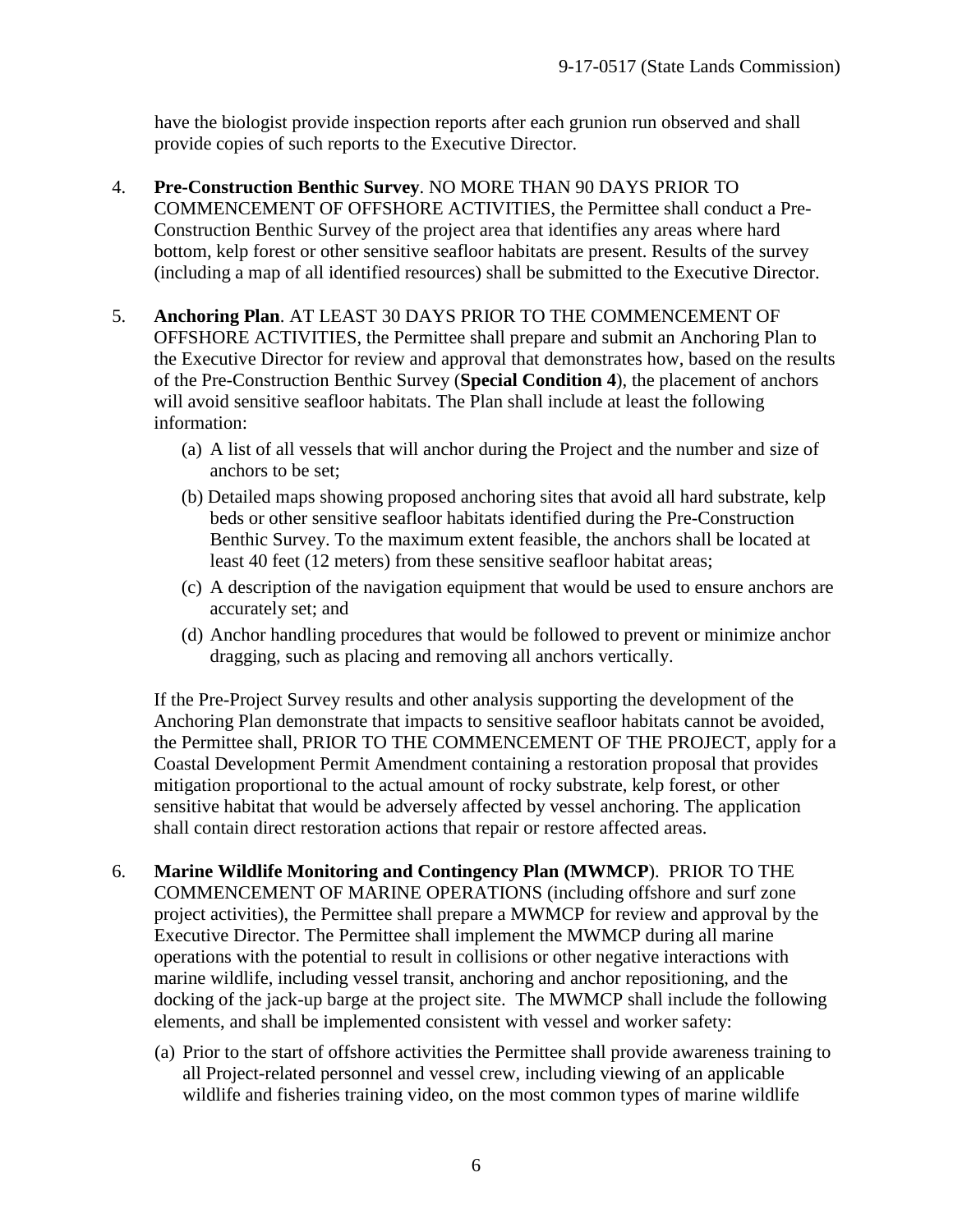likely to be encountered in the Project area and the types of activities that have the most potential for affecting the animals.

- (b) At least one qualified marine wildlife observer shall be located on project vessels while in transit, and on the jack-up barge (or other nearby vessel) during anchoring and barge docking, to conduct observations. The MWMCP shall identify the appropriate number and placement of observers to ensure adequate coverage of the surrounding marine environment during vessel transit and other in-water project activities unless the MWMCP identifies adequate justification for specific in-water project activities that do not warrant an observer due to negligible potential for impacts.
- (c) Shipboard observers shall maintain a daily sighting report that shall be of sufficient detail to determine whether observable effects to marine mammals are occurring.
- (d) The observer(s) shall have the appropriate safety and monitoring equipment adequate to conduct their activities (including night-vision equipment, when applicable).
- (e) The observer(s) shall have the authority to temporarily halt any project activity that could result in harm to a marine mammal, sea turtle or other special status species, and to and to suspend those activities until the animals have left the area. For monitoring purposes, the observers shall establish a minimum 1,000 foot (305-meter) radius avoidance zone around project vessels for the protection of large marine mammals (i.e., whales) and a 500-foot (152-meter) radius avoidance zone around project vessels for the protection of smaller marine mammals (i.e., dolphins, sea lions, seals, etc.) or sea turtles.
- (f) During transit to and from the project site:
	- o If a vessel is travelling parallel to a whale, the vessel shall operate at a constant speed that is not faster than the whale.
	- o Supply vessels shall not cross directly in front of migrating whales or any other threatened or endangered marine mammals or sea turtles.
	- o Vessel operators will coordinate with the observer to make every effort to ensure that female whales are not separated from their calves.
	- o Vessel operators will not herd or drive whales away, or otherwise attempt to influence whale swim patterns.
	- o If a whale engages in defensive action, support vessels will drop back until the animal moves out of the area.
- (g)Propeller noise and other noises associated with the proposed project shall be reduced or minimized to the extent feasible.
- (h) Marine observers and vessel operators shall monitor for and take steps to avoid fishing gear during vessel transit and project operations.
- (i) In the event that any project activities result in a collision or any observable harassment or harm to a marine mammal, the observer shall immediately notify the Executive Director, NMFS, and CDFW.
- (j) The captain(s) of project vessels and the Permittee's project management team shall be responsible for ensuring that the MWMCP is implemented.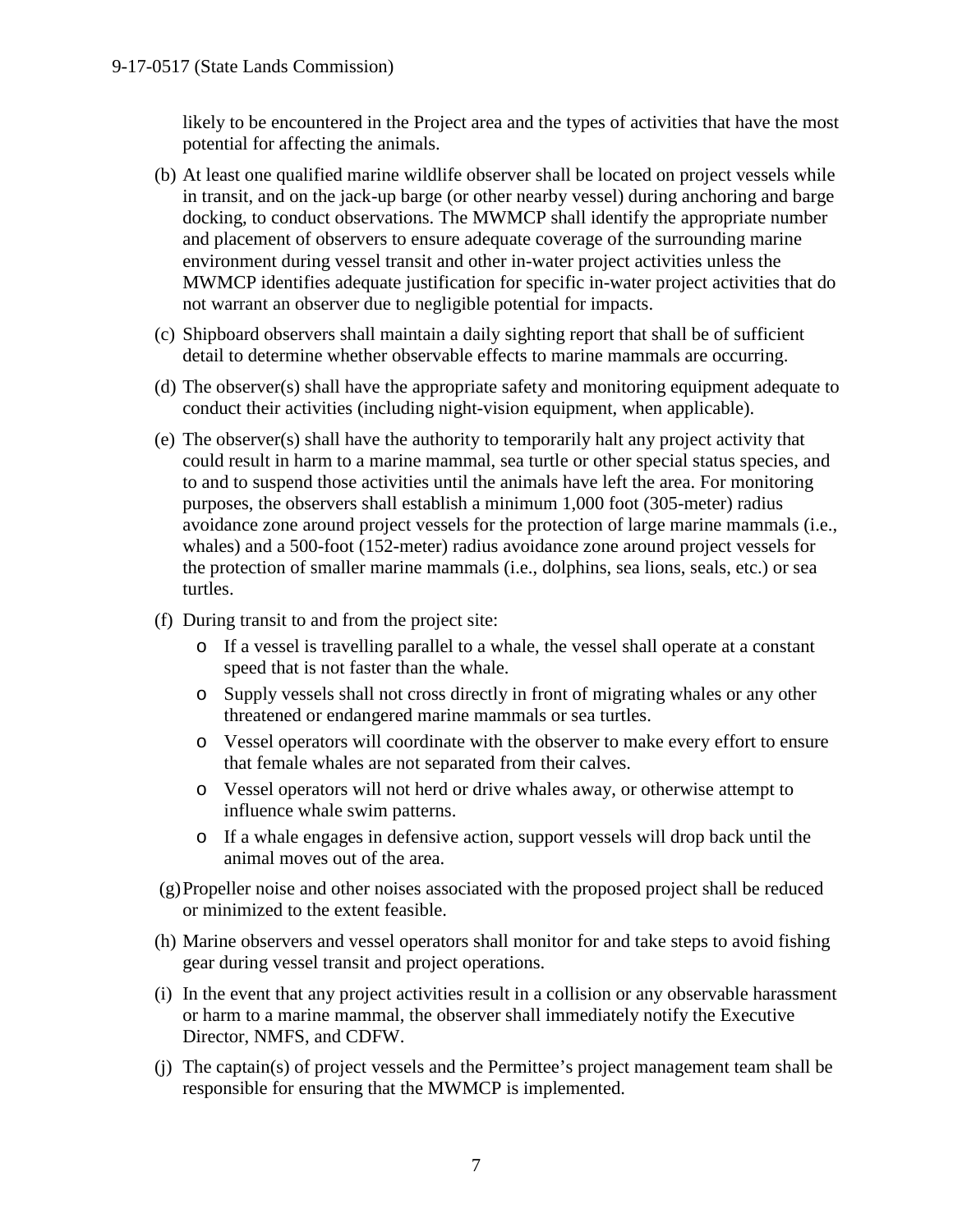- (k) A final report summarizing the results of monitoring activities shall be submitted to the Executive Director and other appropriate agencies no more than 90 days following completion of project activities. The report shall include: (a) an evaluation of the effectiveness of monitoring protocols and (b) reporting of (i) marine mammal, sea turtle, and other wildlife sightings (species and numbers); (ii) any wildlife behavioral changes; and (iii) any project delays or cessation of operations due to the presence in the project area of marine wildlife species subject to protection.
- <span id="page-7-0"></span>7. **Final Spill Prevention and Response Plan.** PRIOR TO COMMENCMENT OF MARINE OPERATIONS, the Permittee shall submit a revised, project-specific Spill Prevention and Response Plan to the Executive Director for review and approval. The Plan shall identify the worst-case spill scenarios for both well abandonment activities and the operation of project vessels, including the jack-up barge, and demonstrate that adequate spill response equipment will be available to address these scenarios. The Plan shall also include preventative measures the Permittee will implement to avoid spills, clearly identify responsibilities of project personnel and spill response contractors, and list and identify the location of oil spill response equipment (e.g., booms, absorbent pads, etc.), and appropriate protocols and response times for deployment. Additionally, the Plan shall include a description of procedures that will be implemented for the handling, treatment and disposal of oil-contaminated sands and seawater generated or encountered during project activities. Petroleum-fueled equipment on the main deck of all vessels shall have drip pans or other means of collecting dripped petroleum, which shall be collected and treated with onboard equipment. Response drills shall be in accordance with Federal and State requirements. Contracts with off-site spill response companies shall be in-place and shall provide additional containment and clean-up resources as needed.
- <span id="page-7-1"></span>8. **Prohibition on Marine Discharge**. There shall be no marine discharge of sewage or bilge/ballast water from project vessels during offshore project activities. A zero-discharge policy shall be adopted for all project vessels.

## <span id="page-7-2"></span>**IV. FINDINGS AND DECLARATIONS**

## <span id="page-7-3"></span>**A. PROJECT DESCRIPTION**

The California State Lands Commission (CSLC) proposes to carry out well abandonment and remediation activities at the Becker well, an improperly abandoned oil well located in the intertidal zone of Summerland Beach, Santa Barbara County, in order to address on-going oil leakage causing adverse impacts to coastal resources.

## **Project Background**

The Becker Well is one of numerous abandoned, "legacy" oil wells<sup>[1](#page-7-4)</sup> within the inactive Summerland Oil Field, an area of naturally-occurring oil and gas seeps that was first discovered and developed in the 1890s (**[Exhibits](https://documents.coastal.ca.gov/reports/2017/9/w22a/w22a-9-2017-exhibits.pdf) 1**, **2**). Rapid development of the Summerland Field by

<span id="page-7-4"></span> $1$  The CSLC refers to abandoned wells that do not have a clear ownership history or responsible party designation as "legacy" wells.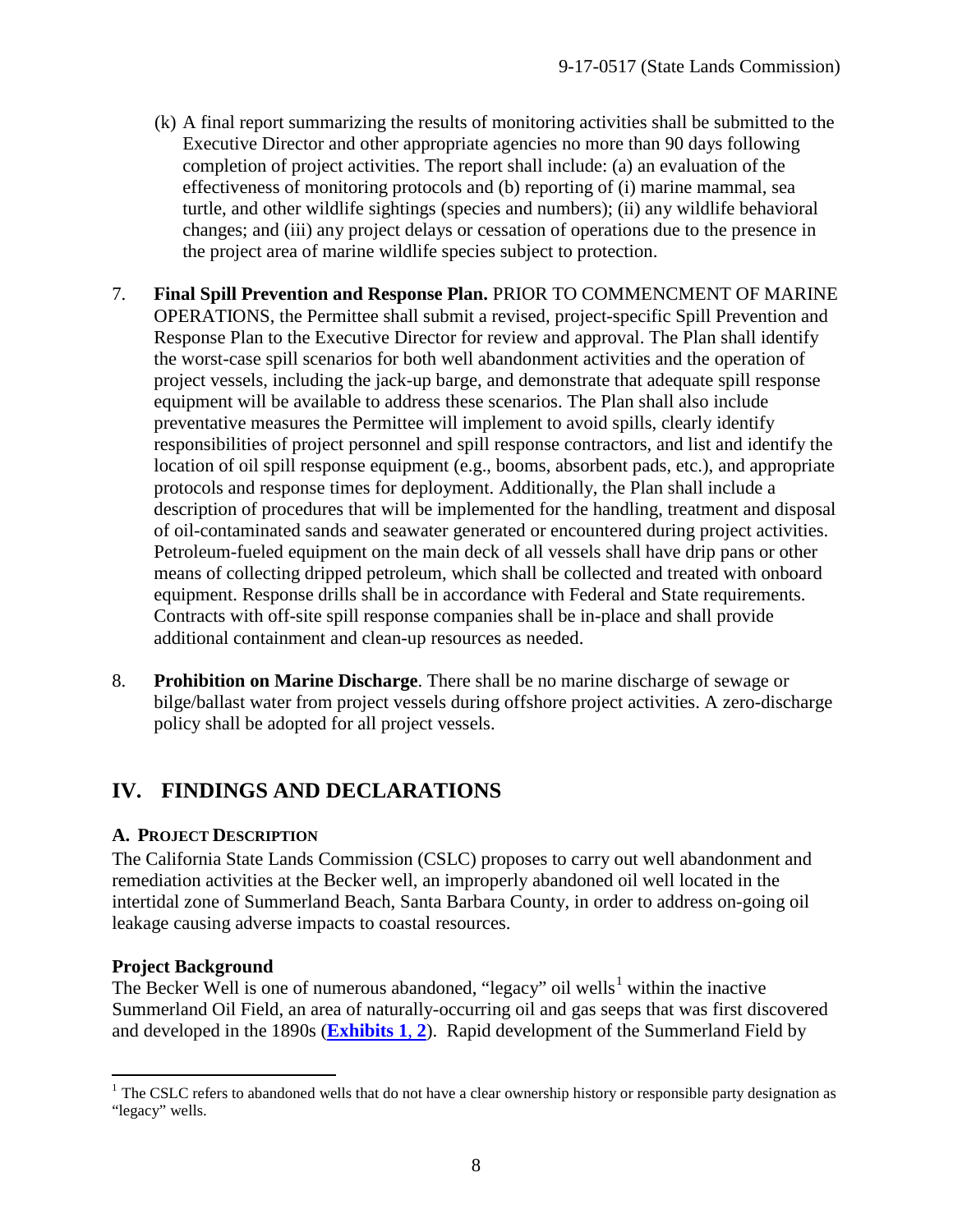numerous oil companies resulted in the drilling of hundreds of onshore and offshore wells, many drilled from wooden piers extending from the beach into the Pacific Ocean (**[Exhibits 1](https://documents.coastal.ca.gov/reports/2017/9/w22a/w22a-9-2017-exhibits.pdf)**, **3**). By 1900, 14 piers had been built at Summerland Beach. One of these, the Treadwell Pier, extended approximately 1,230 feet offshore. The Becker well (or "Becker Onshore Well") was drilled in the intertidal zone (insert elevation MLLW) in the vicinity of a shorter pier (the "Becker Pier") near the western end of Summerland Beach (**[Exhibit 3](https://documents.coastal.ca.gov/reports/2017/9/w22a/w22a-9-2017-exhibits.pdf)**).

Within a few years, however, production in the Summerland Oil Field was in decline, and the field was abandoned as quickly and haphazardly as it had been developed. A severe winter storm in 1903 destroyed many of the wooden derricks on the piers and beach, and, due to declining production and unfavorable economics, most were not replaced. By 1906, most of the oil production had ended, and by 1920, only a few active wells remained. Most of the piers, derricks and wells installed at Summerland Beach were left to deteriorate. To the extent that the operators performed well abandonment, the techniques used, including attempts to cap or block wells with logs, trash, telephone poles, and rocks, fell well short of current technologies and regulatory requirements. The result is a legacy of inadequately abandoned wells along the Summerland coast, many of which are located on State tidelands and submerged lands. According to California Division of Oil, Gas, and Geothermal Resources (DOGGR) records, there are 445 abandoned wells (including 191 designated as offshore wells) within the Summerland Oil Field, an unknown number of which may be leaking oil into the marine environment.

## *Existing Conditions*

At present, oil and gas leakage from natural seeps and improperly abandoned legacy wells often causes oil sheens in nearshore waters, oiling of Summerland Beach, and unhealthy air quality due to petroleum odors. At times, the oil sheens and odors have been severe enough to require beach closures by the Santa Barbara County Public Health Department. Although the overall contribution of legacy wells to these problems is not well understood, oil seepage from the area around the Becker well is regular and well documented (**[Exhibit 2](https://documents.coastal.ca.gov/reports/2017/9/w22a/w22a-9-2017-exhibits.pdf)**). Historically, leakage associated with the Becker well has been visible approximately 10 days per year, and may amount to half a barrel of oil per day when active. More recently, anecdotal evidence suggests that leaks from the Becker well have become more frequent.

In addition to leaking oil into the marine environment, abandoned well casings are at times visible on the beach when they are not buried in the sand, typically during the winter season when beach sand is transported offshore by wave action. For example, during surveys conducted in February 2017 following a series of winter storms, CSLC contractors observed several exposed well casings on the beach nearby the location of the Becker well (**[Exhibit 4](https://documents.coastal.ca.gov/reports/2017/9/w22a/w22a-9-2017-exhibits.pdf)**).

Although the State received no revenues from legacy wells, which were drilled without State authority and while trespassing on State property, the CSLC has engaged in multiple efforts to identify and remediate legacy wells and other oil infrastructure in the Summerland area over the past 60 years. These efforts have included the removal of debris from the beach, surveys to locate leaking well casings, and the sealing and reabandonment of numerous legacy wells. In 2015, the CSLC conducted a preliminary assessment of the status of the Becker well in order to inform planning for the current remediation and abandonment project (CDP waiver No. 9-15-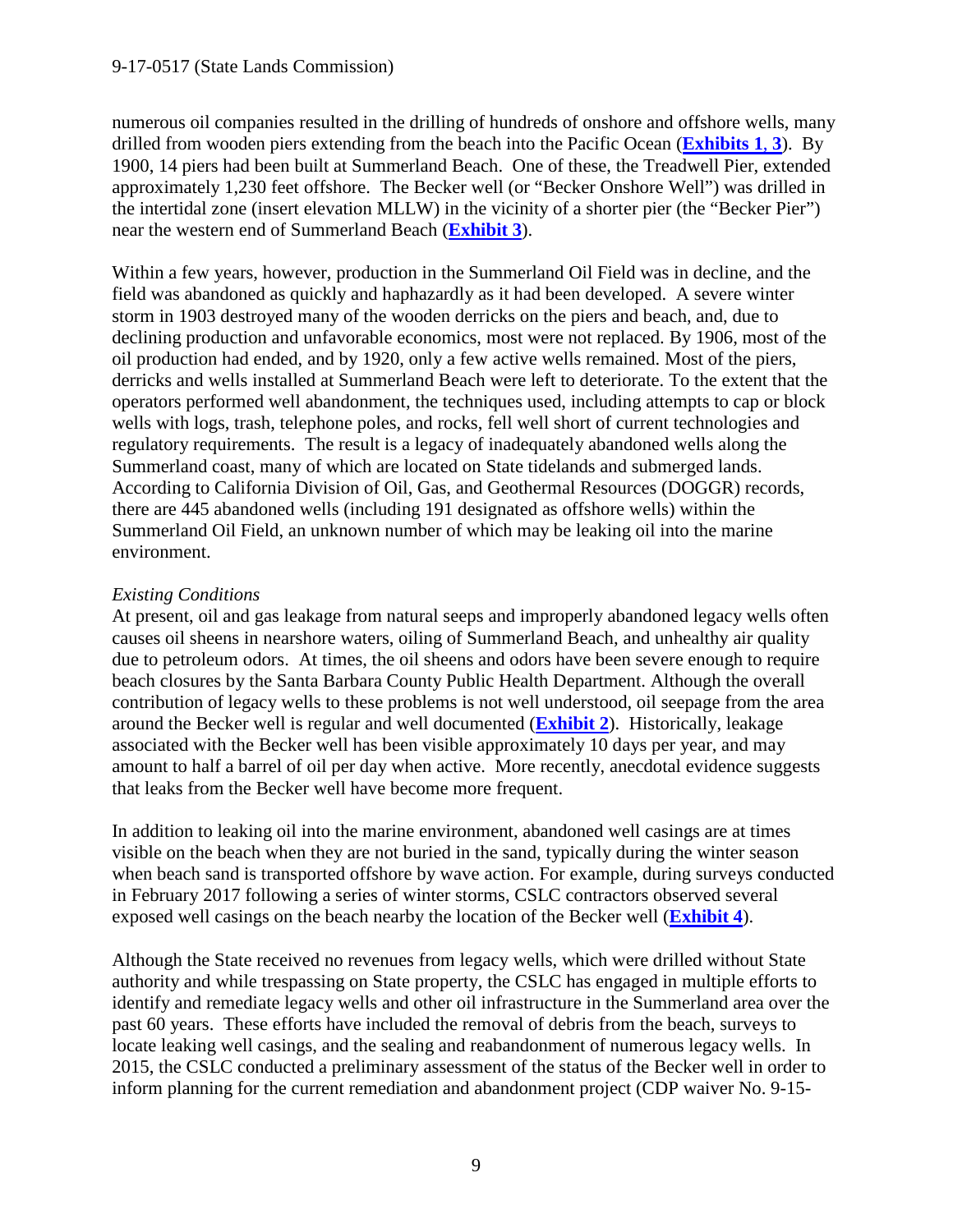1312-W). Most recently, in February 2017, CSLC conducted surveys to locate and document legacy well casings that had been exposed on the beach by winter storms.

A more complete description of the history of the Summerland Oil Field, the existing baseline conditions, and prior survey and remediation work conducted by the CSLC staff at Summerland Beach is provided in the *Becker and Legacy Wells Abandonment and Remediation Project Final Environmental Impact Report (FEIR)*, certified by the CSLC on August 17, 2017.

## **Project Description**

The purpose of the proposed project is to properly seal and abandon the Becker Well, in conformance with current well abandonment standards, in order to eliminate or minimize future oil leaks and remove potential hazards from the intertidal area of Summerland Beach. The project would be carried out in four main phases:

- (1) Preliminary staging and jack-up barge deployment;
- (2) Construction of a double-walled sheet pile cofferdam around the well;
- (3) Well abandonment operations;
- (4) Cofferdam removal and final jack-up barge departure.

A jack-up barge, 80 feet by 100 feet in size, would be deployed in the surf zone immediately seaward of the Becker well, and would be used during all construction activities at the well, including cofferdam installation and removal and well abandonment. **[Exhibit 5](https://documents.coastal.ca.gov/reports/2017/9/w22a/w22a-9-2017-exhibits.pdf)** depicts a typical nearshore jack-up barge configuration, a schematic of the barge platform layout during well abandonment operations, and a list of other major equipment necessary to complete the project.

#### *Staging*

Project staging and other preliminary activities would include the following: (i) an offshore bathymetric and geophysical survey to guide the deployment of the jack-up barge and identify buried hazards and archaeological resources; (ii) installation of an emergency response trailer (housing spill response and clean-up equipment) in Lookout Park, on the bluff above Summerland Beach; (iii) establishment of an exclusion zone on the beach surrounding the well to prevent interference with project activities and protect public safety (**[Exhibit 5](https://documents.coastal.ca.gov/reports/2017/9/w22a/w22a-9-2017-exhibits.pdf)**); and (iv) jack-up barge deployment. The preliminary bathymetric survey of the project area, to be carried out by shallow draught vessels fitted with echo sounders, is necessary to determine the range of tide levels that would allow the jack-up barge to be floated into position for deployment and removal at various phases of the project. It is estimated that high tides providing over six feet of water depth will be necessary for barge deployment and removal; several such high tides will occur during the fall of 2017, when the project is proposed to be carried out.

The jack-up barge would serve as both the work platform for project activities and the primary means of transporting equipment and materials to and from the project site. CSLC is proposing two basic options for barge deployment that would differ in terms of the number of round trips required between the barge home port and staging area at the Port of Long Beach (POLB) and the project site. Under the first option, a single barge (80 ft x 100 ft) would be used during all project phases. Three round trips between the POLB and project site would be required over the course of the project to deliver and remove the cofferdam and well abandonment equipment and materials. On each trip, the barge would be loaded at the POLB with the equipment and materials necessary for that phase of the operation. The barge would then be towed to the Project site and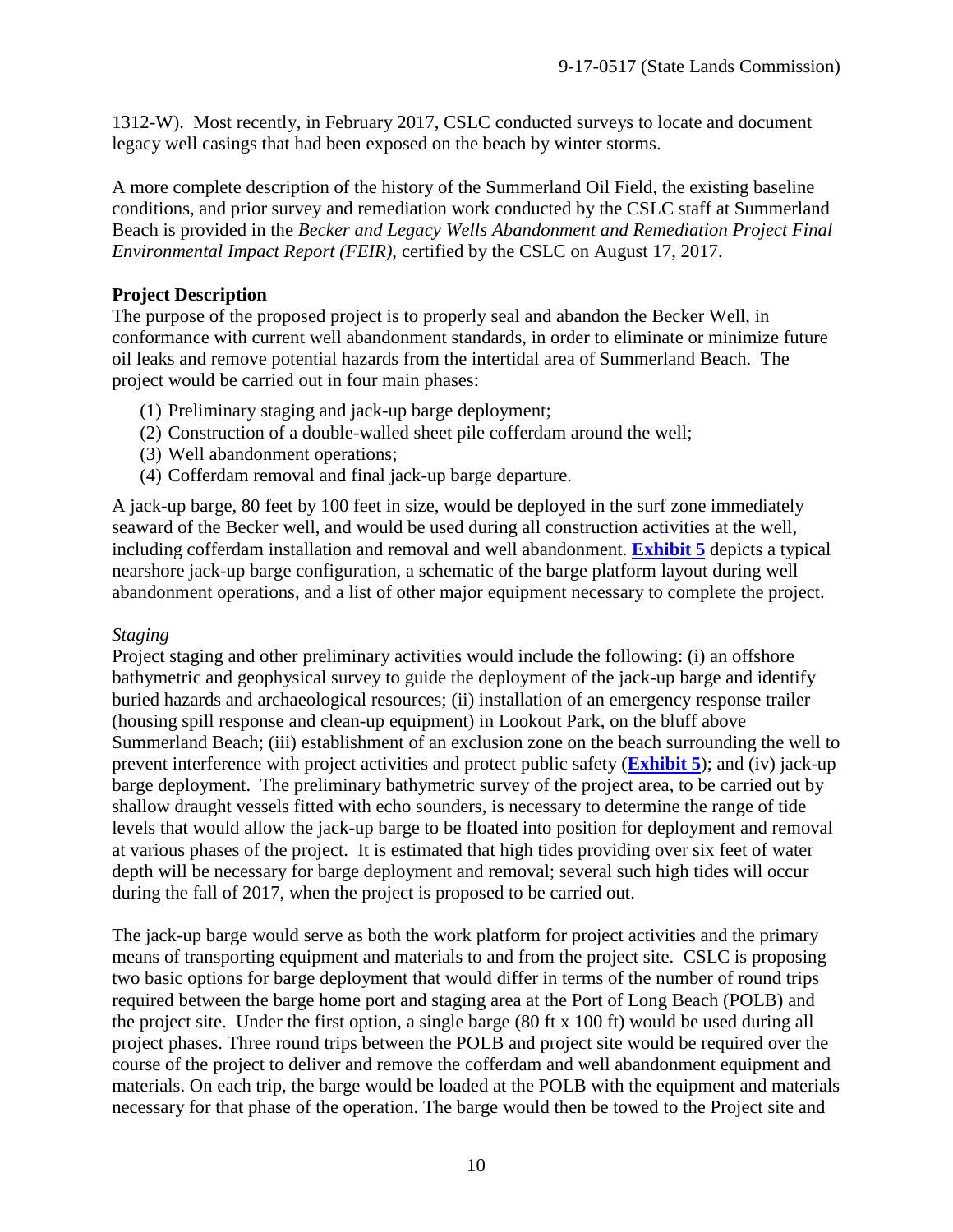positioned and anchored with small tugboats during high tides. The barge would be anchored with two onshore and two offshore anchors. Onshore anchors would be set in the sand by front loaders, prior to barge arrival. Once secured in the correct position, the barge platform would be raised to the appropriate height and work activities for the particular project phase would begin. Upon completion, the barge would be towed back to the POLB to prepare for the next project phase.

Under the second option, referred to by CSLC as the "enhanced barge" option, a single large barge, multiple barges, or a barge augmented by supply boats, could be used to transport all project equipment and materials (e.g., sheet piles, crane, well abandonment rig) to the project site during a single trip, eliminating the need for the barge to travel to and from the POLB on multiple occasions over the course of the project. At present, due to the higher costs associated with the enhanced barge options and the limited state funding available to carry out the Becker well remediation, CSLC does not believe these approaches to be feasible, and they are unlikely to be implemented. As discussed in subsequent sections, the impacts on coastal resources of the single barge and enhanced barge options would not be significantly different.

**[Exhibit 5](https://documents.coastal.ca.gov/reports/2017/9/w22a/w22a-9-2017-exhibits.pdf)** provides a schematic diagram of the barge position in the surf zone in relation to the Becker well and cofferdam.

## *Cofferdam Construction*

Once the barge is positioned for the first time, a 25-foot square double-walled cofferdam would be constructed around the well using interlocking metal sheet piles driven into the sand. The cofferdam, consisting of a 10-foot square inner wall and 25-foot square outer wall, would isolate the well area from the ocean and provide containment of any spills or releases of oily material that may occur during well abandonment.

The cofferdam sheet piles would be driven into the sand using a vibratory pile driver system attached to a crane situated on the barge. In contrast to an impact pile driver, a vibratory pile driver applies continuous, vibratory vertical pressure, which, in combination with the weight of the pile, forces the sheet pile into the sand. The cofferdam would extend approximately 15 to 20 feet above the beach surface and would be driven downward 20 to 30 feet into the sand, depending on the depth of sand cover. Additional piles would be installed as bumpers to absorb impact from the barge arrival and positioning, and as necessary to provide external support for the cofferdam walls (e.g., in the event that sand cover does not allow the piles to be driven to the planned depths). Within the inner wall of the cofferdam, sand would be excavated (approximately 37 cubic yards) to expose the well casing to a depth of 10 feet. Excavated sand would be stored between the inner and outer cofferdam walls, and backfilled into the extraction area when well abandonment is complete. Seawater leaking into the well sump area would be pumped back into the ocean, unless the water from within the cofferdam is found to be contaminated with leaked oil, in which case it would be pumped to a containment tank and treated prior to discharge.

CSLC estimates that cofferdam installation will occur over a period of a week; however, extreme hardness of the substrate and/or discovery of buried remnants of historical oil operations (metal parts, etc.) could extend the installation schedule.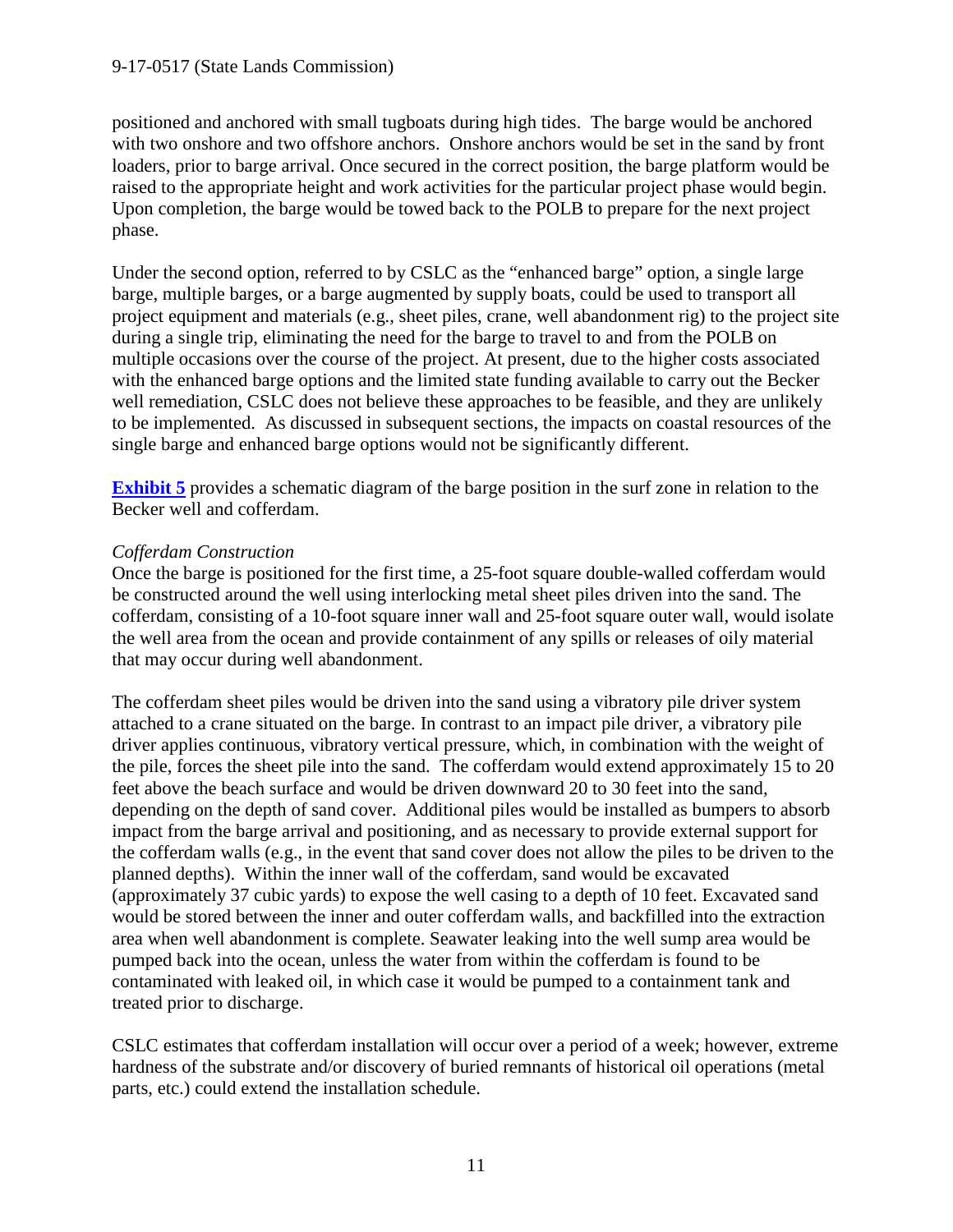## *Well Abandonment Operations*

To the maximum extent possible, CSLC would conform to current DOGGR regulations governing the plugging and abandonment of oil and gas wells. These standards require, among other things, that a well be plugged by placing cement in the well bore or casing at certain intervals, including across the oil/gas reservoir, the zone corresponding to the base-of-fresh water, and at the surface (generally to a depth of 100 feet). The purpose of the cement plugs is to seal the well bore or casing and prevent fluid from migrating between underground rock layers or from the reservoir to the surface. In many cases, the well casing is also perforated at various intervals and cement "squeezed" out of the perforations to allow for sealing of the area outside of the casing. In addition, the well must also be cut off five feet below the surface and a plate welded onto the top of the casing.

However, in the case of the Becker well, the abandonment process may deviate from DOGGR standards due to the age of the well, the unknown downhole conditions, and the possibility that junk present in the well hole or irregularities with the well casing (e.g., a parted casing) could prevent the well bore from being cleaned out and plugged to a 100-foot depth. CSLC would coordinate closely with DOGGR during the abandonment process, and if issues with the well arise, a modified abandonment procedure, contained in an abandonment and contingency plan to be approved by CSLC and DOGGR, would be implemented.

Becker well abandonment operations, to be conducted entirely from the jack-up barge platform, are estimated to take three days to complete (a week including barge transit time) and would include the following:

- Pre-job procedures and cofferdam dewatering;
- Installation and testing of riser, valves, and blowout preventer equipment (BOPE);
- Cleaning inside the casing as deep as possible to prepare for cement plugging;
- Logging and perforation of casing every 25 feet below a 100-foot depth;
- Cementing of the lower portion of the well (cement job  $#1$ );
- Perforation of the casing 50 feet below the surface;
- Attempted establishment of fluid (seawater) circulation down the casing and up the annulus;
- Circulation of cement down the casing until it returns to the surface on the exterior face of the casing (cement job #2);
- Removal of BOPE and riser;
- Welding of the top plate on the casing stub.

Seawater would be used as the wellbore circulation fluid to clean out the well in preparation for abandonment; no drilling muds or other potentially hazardous fluids would be used in the well. Seawater would be circulated through the well using cement pumps located on the project barge. **[Exhibit 5](https://documents.coastal.ca.gov/reports/2017/9/w22a/w22a-9-2017-exhibits.pdf)** shows a schematic of a well after abandonment procedures have been completed.

## *Cofferdam & Barge Removal*

After the barge is positioned for the third time, the sheet piles comprising the cofferdam would be removed using the crane and vibratory pile driver system used during installation. The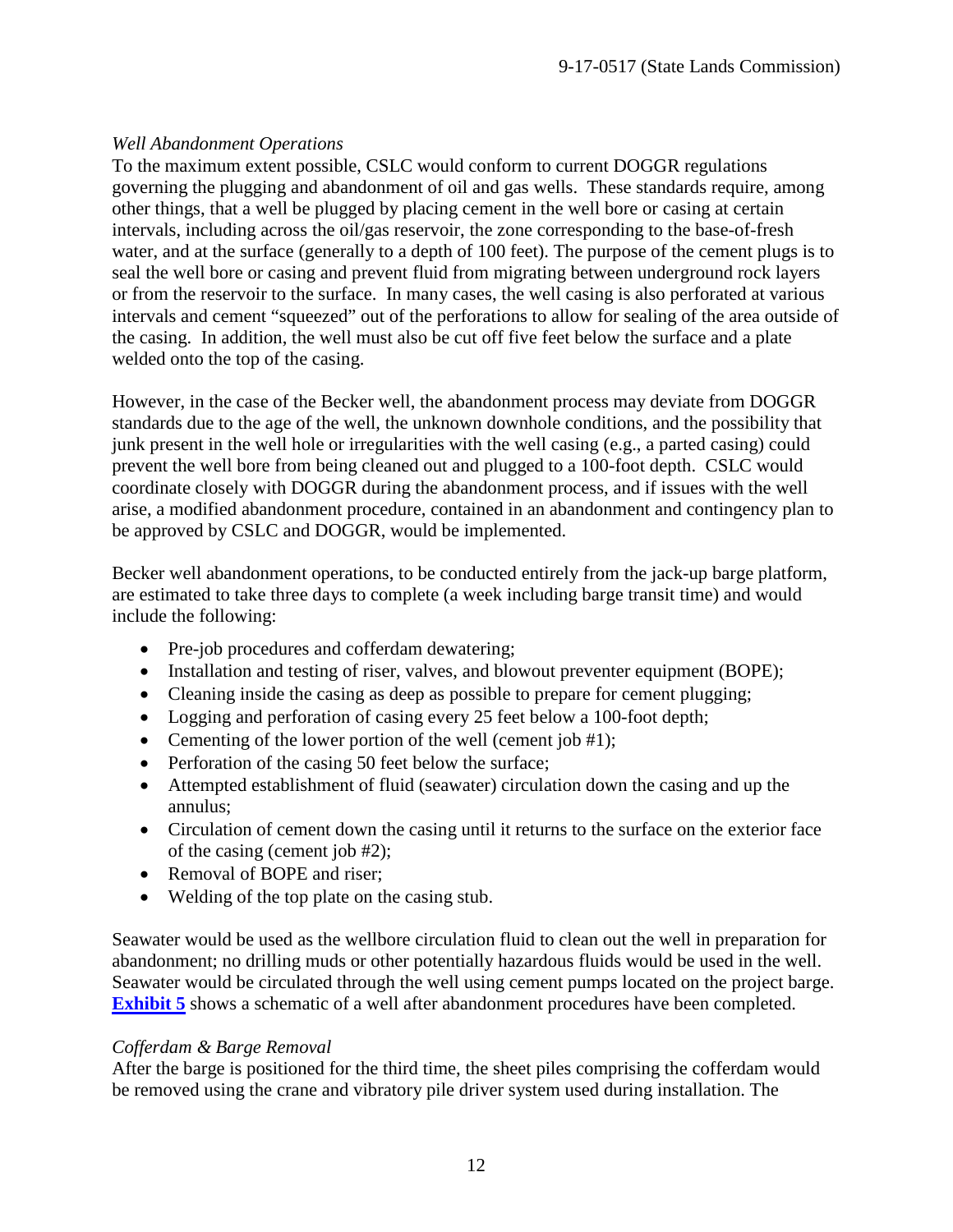excavated area around the well would then be backfilled using the stored sand. During the next suitable high tide, the barge would be removed and towed back to the POLB along with all remaining project equipment and materials. This process would take approximately one week.

#### *Project Schedule and Logistics*

CSLC estimates that the full project will occur over a period of three weeks, operating on a 24 hour, seven day per week schedule and assuming no weather- or site condition-related delays. Fluctuating tides, inclement weather or high surf could result in delays (in particular in the docking and removal of the barge during various project phases), potentially extending the project schedule to eight weeks. CSLC aims to conduct the project during November of 2017 in order to take advantage of several favorable high tides; however, as noted above, the project may extend into the winter of 2018 as a result of unavoidable delays.

Up to 25 employees per day would be required to complete work activities within the desired time frame. Workers and equipment would be conveyed to and from the barge by tug boats from Santa Barbara Harbor. No employee parking would occur at Lookout Park.

## **Other Legacy Wells**

In addition to evaluating the Becker well remediation and abandonment project, the FEIR provides an overview of the possible methods and environmental effects involved in future work to properly seal and abandon other legacy wells occurring in the Summerland Beach area. Several of these other legacy wells located near the Becker well are shown in **[Exhibit 4](https://documents.coastal.ca.gov/reports/2017/9/w22a/w22a-9-2017-exhibits.pdf)**. In contrast to the Becker well, however, the locations of these additional legacy wells have not all been identified, preliminary assessments have not been completed, and neither the actual abandonment methods (e.g., use of barge vs. pier vs. beach access road) nor the potential environmental and coastal effects of future legacy well abandonment work have been determined or quantified. No funding has been allocated for this work, and it is unclear when, if ever, the work would take place. For these reasons, CSLC has agreed that the proposed project, for the purposes of this CDP, consists only of the Becker well abandonment and remediation activities described previously in this section. Prior to conducting future work at other legacy wells, CSLC would apply to the Commission for a CDP amendment or new CDP.

## <span id="page-12-0"></span>**B. OTHER AGENCY APPROVALS**

## **California State Lands Commission**

The California State Lands Commission (CSLC) is the lead agency under the California Environmental Quality Act (CEQA) for the proposed project. On August 17, 2017, the CSLC certified the *Final Environmental Impact Report for the Becker and Legacy Wells Abandonment and Remediation Project,* and approved the project.

## **County of Santa Barbara**

The onshore portions of the project above the mean high tide line would occur within the Local Coastal Program (LCP) jurisdiction of Santa Barbara County, and thus will require the approval of a coastal development permit (CDP) by the County Planning and Development Department, separate from the CDP required by the Commission for development occurring below the mean high tide line. A CDP application submitted to the County is currently under review. This staff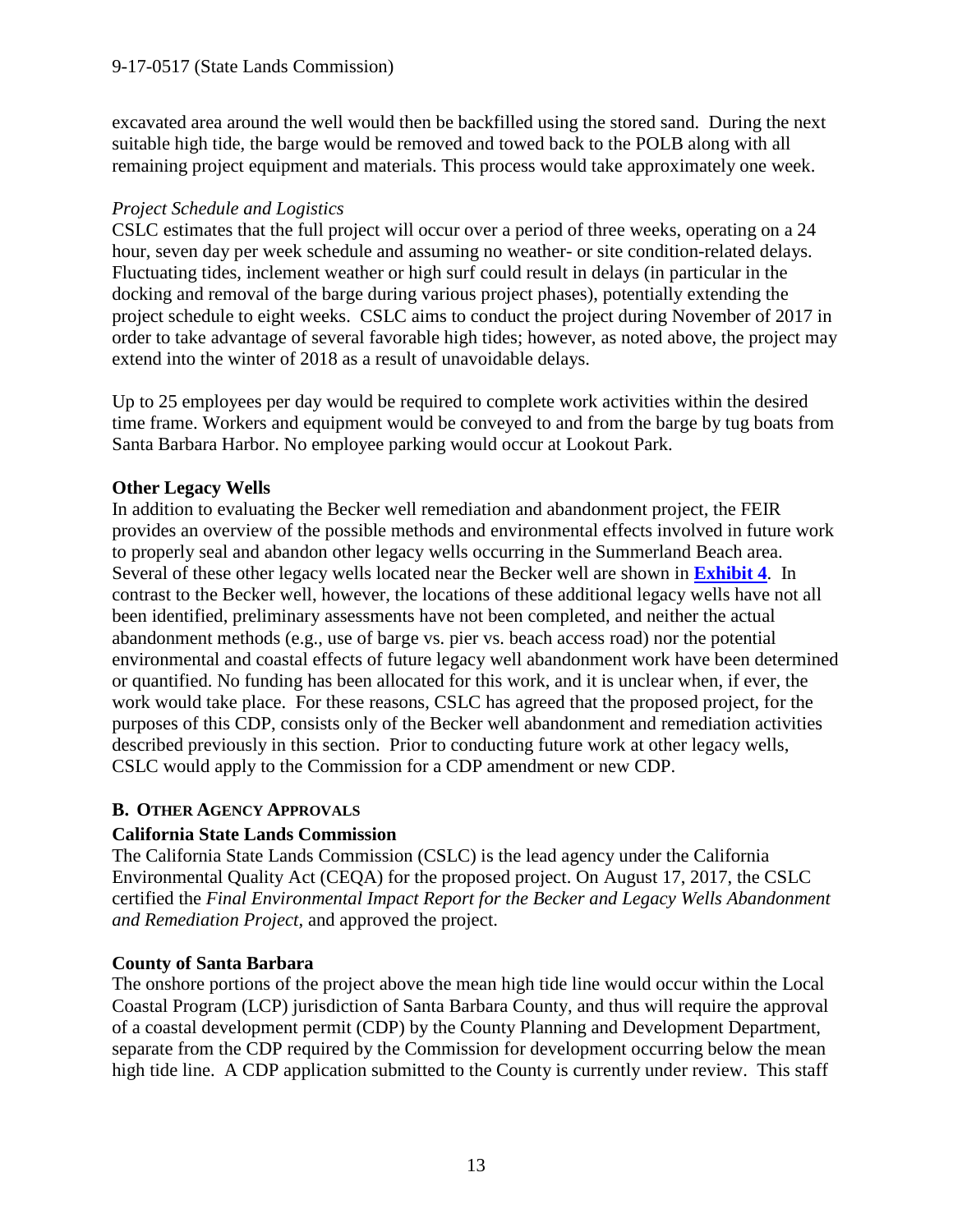report only evaluates aspects of the proposed project occurring within the Commission's retained jurisdiction.

#### **Central Coast Regional Water Quality Control Board (RWQCB)**

The RWQCB regulates pollutant discharges into receiving waters in the project area. The RWQCB is currently reviewing CSLC's application for water quality certification pursuant to Clean Water Act Section 401.

#### **U.S. Army Corps of Engineers**

The U.S. Army Corps of Engineers (ACOE) has regulatory authority over the proposed project under Section 10 of the Rivers and Harbors Act of 1899 (33 U.S.C. 1344) and Section 404 of the Clean Water Act. On August 8, 2017, the ACOE issued a preliminary letter of permission (LOP) authorizing the project pending the issuance of a Section 401 water quality certification or waiver from the RWQCB and Commission review under the Coastal Zone Management Act (CZMA).

Pursuant to Section 307(c)(3)(A) of the Coastal Zone Management Act (CZMA), any applicant for a required federal permit to conduct an activity affecting any land or water use or natural resource in the coastal zone must obtain the Commission's concurrence in a certification to the permitting agency that the project will be conducted consistent with California's approved coastal management program. The subject coastal development permit (9-16-0517) will serve as Commission review of the project under the CZMA.

#### <span id="page-13-0"></span>**C. DREDGING AND PLACEMENT OF FILL IN COASTAL WATERS**

Coastal Act Section 30233(a) states:

*The diking, filling, or dredging of open coastal waters, wetlands, estuaries, and lakes shall be permitted in accordance with other applicable provisions of this division where there is no feasible less environmentally damaging alternative, and where feasible mitigation measures have been provided to minimize adverse environmental effects, and shall be limited to the following:*

- *(1) New or expanded port, energy, and coastal-dependent industrial facilities, including commercial fishing facilities.*
- *(2) Maintaining existing, or restoring previously dredged depths on existing navigational channels, turning basins, vessel berthing and mooring areas, and boat launching ramps.*
- *(3) In open coastal waters, other than wetlands, including streams, estuaries, and lakes, new or expanded boating facilities and the placement of structural pilings for public recreational piers that provide public access and recreational opportunities.*
- *(4) Incidental public service purposes, including but not limited to, burying cables and pipes or inspection of piers and maintenance of existing intake and outfall lines.*
- *(5) Mineral extraction, including sand for restoring beaches, except in environmentally sensitive areas.*
- *(6) Restoration purposes.*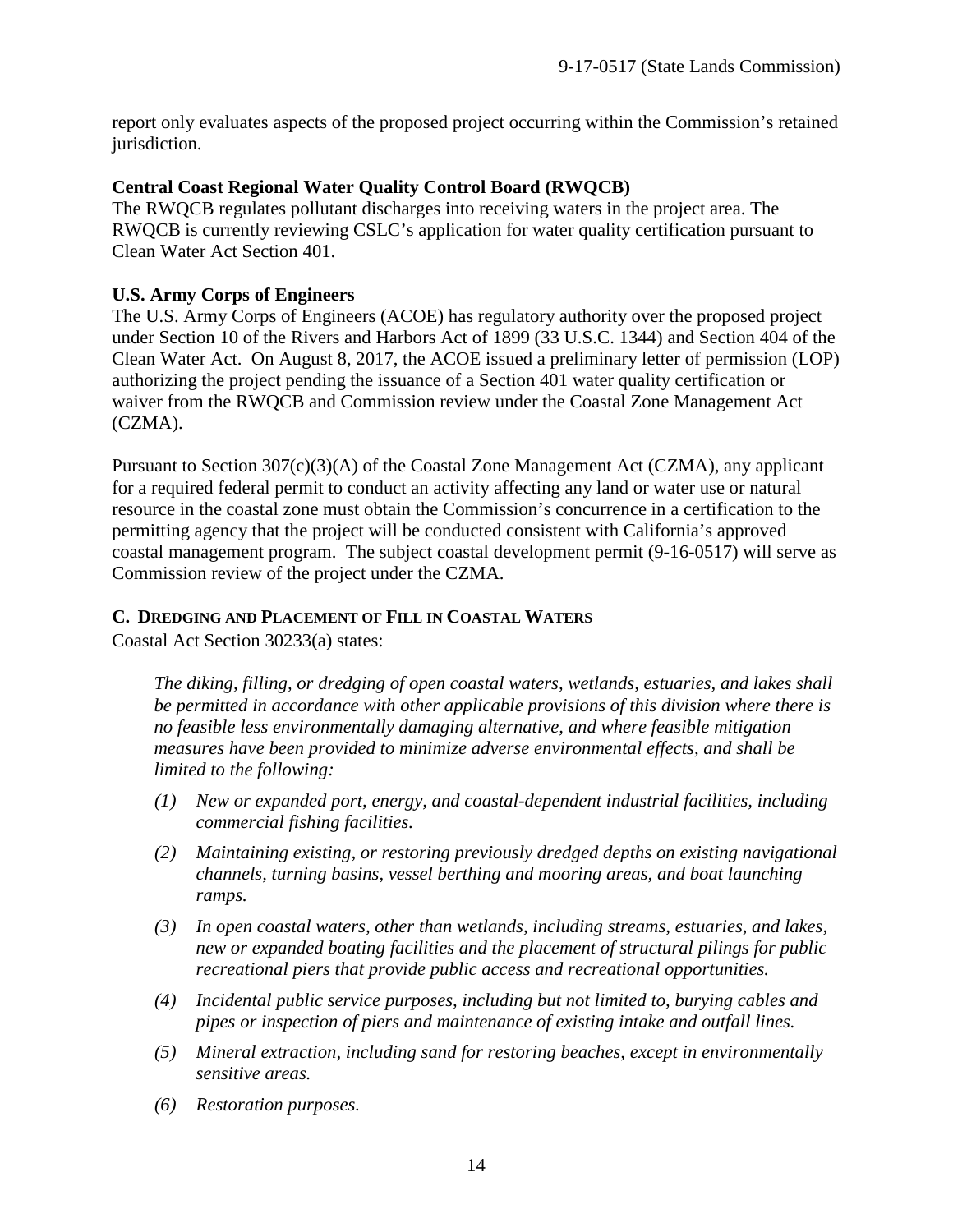#### *(7) Nature study, aquaculture, or similar resource dependent activities.*

The proposed remediation and abandonment of the Becker well would involve the temporary placement of a jack-up barge adjacent to the well, the erection of a temporary cofferdam surrounding the well and the excavation of approximately 37 cubic yards of beach sand within the perimeter of the cofferdam in order to expose the well head and carry out well abandonment. Although these activities would be temporary, they nonetheless represent the filling and dredging of the open coastal waters of the Santa Barbara Channel.

Section 30233(a) imposes three tests on a project that includes dredging and/or fill of open coastal waters. The first test requires that the proposed activity must fit into one of the seven categories of uses enumerated above. The second test requires that there be no feasible less environmentally damaging alternative. The third test requires that feasible mitigation measures be provided to minimize the project's adverse environmental effects.

#### **Allowable Use Test**

One of the seven allowable uses of dredging and fill under 30233(a) is in the restoration of coastal habitats and resources. As described in Section IV.A, above, the plugging and abandonment of the Becker well is being carried out in order to eliminate or minimize the regular, on-going leakage of oil from the well, which has contributed to the impairment of coastal resource values (i.e., water, air, and visual quality, beach habitats, public access and recreation), and to restore the beach and nearshore environment to a more natural state. The Commission thus finds that the proposed project meets the allowable use test of Coastal Act Section 30233(a).

## **Alternatives**

The Commission must further find that there is no feasible less environmentally damaging alternative to the proposed dredging and placement of fill in coastal waters. In the FEIR, the CSLC considered several alternative means for accessing the Becker well and conducting the necessary well abandonment and remediation activities, including the following:

- Small Cofferdam and Pier: Under this alternative, the Becker well and cofferdam (25-ft x 25-ft, double-walled) would be accessed via a temporary pier (105-ft long, 25-ft wide, 17-ft high) and access road (600-ft long, 15-ft wide) constructed across Summerland Beach. The temporary pier would be supported by steel piles driven into the beach, and would provide the primary work area for cofferdam installation and well abandonment. Construction of the access road would require the placement of a crushed rock base and creation of a sand berm on the beach. The road would connect to the existing paved access road descending the bluff from Lookout Park. Much of the equipment (including tanks and pumps) used during well abandonment would be staged in Lookout Park.
- Large Cofferdam and Platform: Under this alternative, a large, single-walled cofferdam would be constructed along the beach from the existing paved access road to the Becker well site, providing both protected access to the well site and a work platform. Approximately 600 feet of sheet pile would be installed from the paved road along the base of the bluff, providing space for a 25-foot wide temporary access road to allow the abandonment rig and other project equipment to reach the well site. Sheet pile would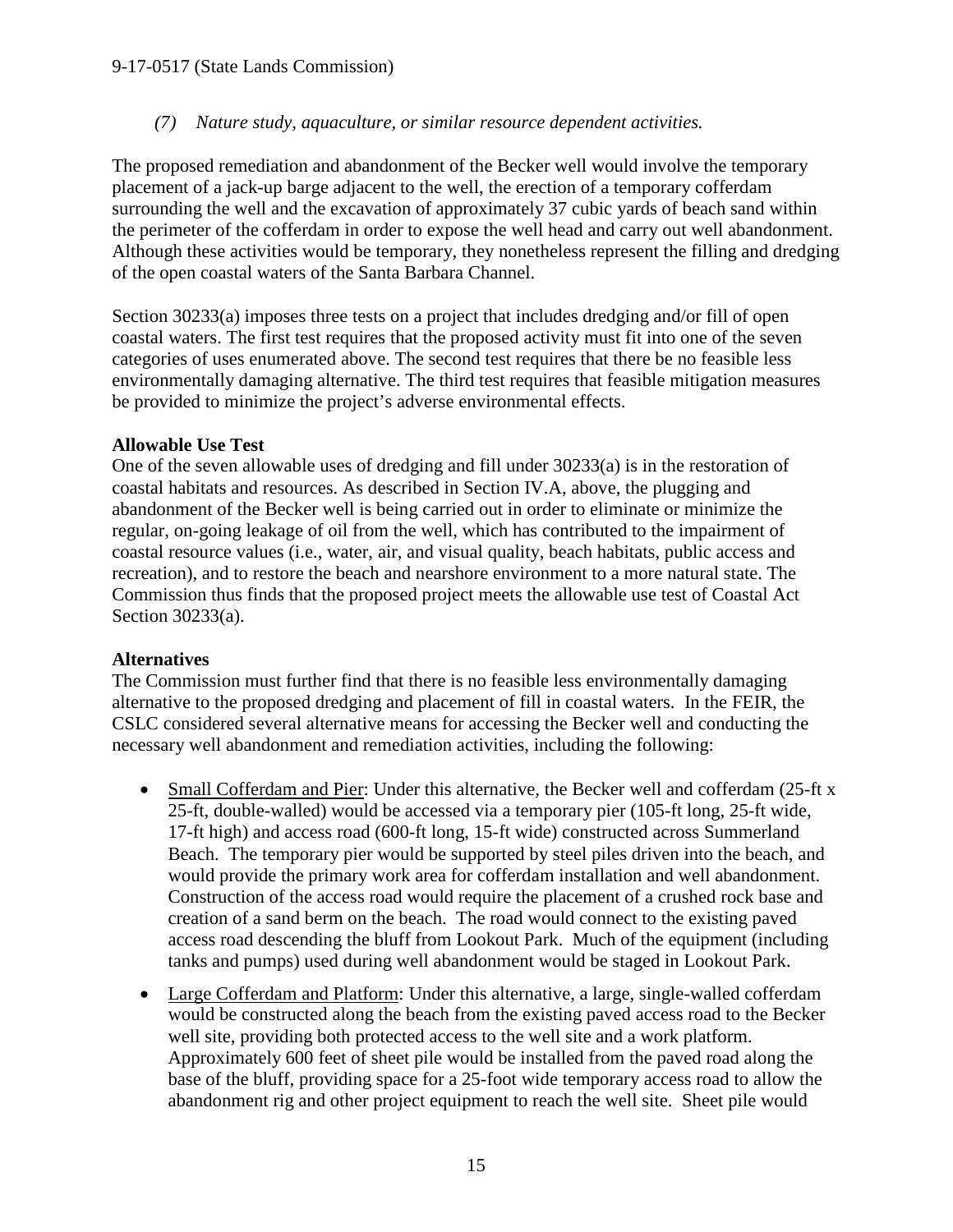also be installed out to and around the Becker well, and a working platform built on top of the cofferdam. As with the pier alternative, staging would occur within Lookout Park.

• Small Cofferdam (with beach construction) and Barge: This alternative would be similar to the proposed project, except that the construction of the cofferdam around the Becker well would occur from the beach, requiring the construction of a 15-foot wide temporary road across the beach and along the base of the bluff to connect with the existing paved access road.

The three project alternatives summarized above would each involve more extensive construction activities on Summerland Beach and/or the temporary placement of larger structures (e.g., pier, sheet piles) on the beach and in coastal waters than would occur under the proposed project. Moreover, the construction of a temporary access road across the beach would result in a greater degree of disturbance to beach habitats and ecology and more extensive impacts to coastal access and recreation (i.e., beach closure, use of Lookout Park), visual resources and cultural resources than would occur under the proposed project (*see* Sections IV.D, E, F and G), which would occupy and disturb only a limited area of beach in the intertidal zone and minimize the beach and park areas closed to public access.

CSLC also evaluated a "no project" alternative, but rejected this option because it would not address the primary objective of properly abandoning the Becker well and ameliorating the ongoing adverse impacts to water quality, air quality, public access and recreation, and coastal habitats associated with oil leakage from the well.

Accordingly, for the reasons described above, the Commission finds that the proposed project is the least environmentally damaging feasible alternative and therefore meets the second test of Coastal Act Section 30233(a).

## **Mitigation**

The final requirement of Coastal Act Section 30233(a) is that dredging and filling of coastal waters may be permitted if feasible mitigation measures have been provided to minimize any adverse environmental effects. In Sections IV.D and E of this report, the Commission has identified feasible mitigation measures that will minimize the adverse environmental effects of the dredging and fill – including the excavation and replacement of sand from the seafloor and the temporary placement of a jack-up barge and sheet pile cofferdam – associated with the proposed project. These mitigation measures include requiring CLSC to minimize impacts to hard substrate and kelp bed habitats, develop a plan for monitoring and avoiding impacts to marine mammals and special status wildlife, submit plans to minimize impacts from anchoring and spills of oil and hazardous materials, and to avoid discharges to open coastal waters. With the imposition of the conditions of this permit, the Commission finds that the third test of Coastal Act Section 30233(a) has been met.

#### <span id="page-15-0"></span>**D. SPILL PREVENTION AND RESPONSE**

Coastal Act Section 30232 states:

*Protection against the spillage of crude oil, gas, petroleum products, or hazardous substances shall be provided in relation to any development or transportation of such*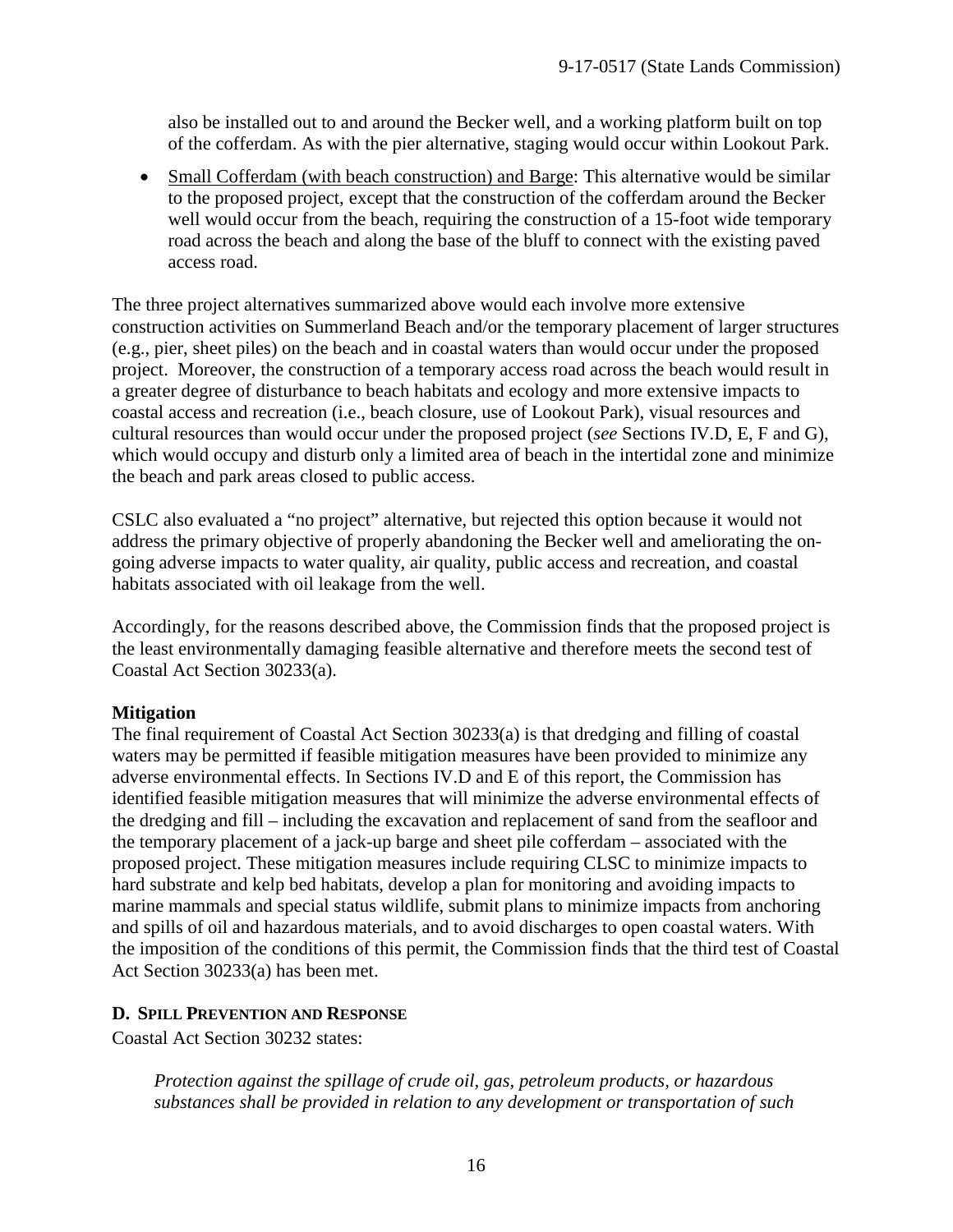*materials. Effective containment and cleanup facilities and procedures shall be provided for accidental spills that do occur.*

The purpose of the proposed project is to conduct well abandonment activities at the Becker well, a legacy well that currently leaks crude oil on the beach and in nearshore waters at Summerland Beach. Well abandonment operations carry a risk of loss of well control and the release of crude oil or produced gas into the environment, with potential for adverse effects on public health, coastal access and recreation, and marine resources. The proposed project also includes a risk of the release of other hazardous materials, such as fuel and lubricant, due to its use of vessels and engines in and near coastal waters. Coastal Act Section 30232 requires an applicant to protect against these risks, to undertake measures to prevent spills and releases, and to provide effective cleanup measures should a spill or release occur.

## **Oil Spills During Well Abandonment Operations**

As discussed in greater detail in the FEIR, prior assessments of the oil reservoir beneath Summerland Beach (along with the obvious fact that the Becker and other legacy wells continue to leak oil at the surface) indicate that reservoir pressures are sufficient to allow crude oil and gas to reach the surface if loss of well control were to occur during abandonment operations. CSLC estimates that the volumes of oil released if well control were lost would be relatively small, up to ten barrels, but the exact volumes are difficult to predict due to incomplete knowledge of the downhole reservoir conditions. Historically, peak production rates from wells drilled in the Summerland Oil Field were low, on the order of two to four barrels per day, which provides some indication that spill rates from an unpressurized well during abandonment operations would be low.

In order to minimize the risk of accidental oil and gas releases during well abandonment operations, CSLC proposes to follow all DOGGR procedures and requirements governing well abandonment, including the use of a circulation fluid during abandonment operations to contain reservoir fluids and prevent loss of containment or well control (i.e., reservoir fluids coming to the surface) and blow out prevention equipment (BOPE), which could be closed if there was a loss of well control and would effectively seal off the well to prevent a release. Nonetheless, though the probability of BOPE failure is low, there would still be some risk of hydrocarbon releases into the environment. Additionally, other pathways might allow reservoir fluids to migrate to the surface along the outside of the casing (annulus), bypassing the BOPE. This type of release would most likely be limited to leakage, as is currently occurring from the Becker well; however, there is some potential the vibrations from pile driving activities could increase leaks to the surface through the annulus spacing.

In order to further reduce the risk of a substantial release of oil to the environment, CSLC has proposed to install a double-walled, steel sheet pile cofferdam around the Becker well prior to initiating well abandonment operations. The cofferdam, including the use of cofferdam sealant systems, would provide a level of initial spill containment, particularly for the small oil leaks that are most likely to occur during project activities. Prior to construction, CSLC would prepare an Abandonment and Contingency Plan (included in the FEIR as **APM-1**) outlining the basic abandonment procedures that would be used and containing contingency measures for sealing the well and maintaining well control in the event that downhole conditions do not allow for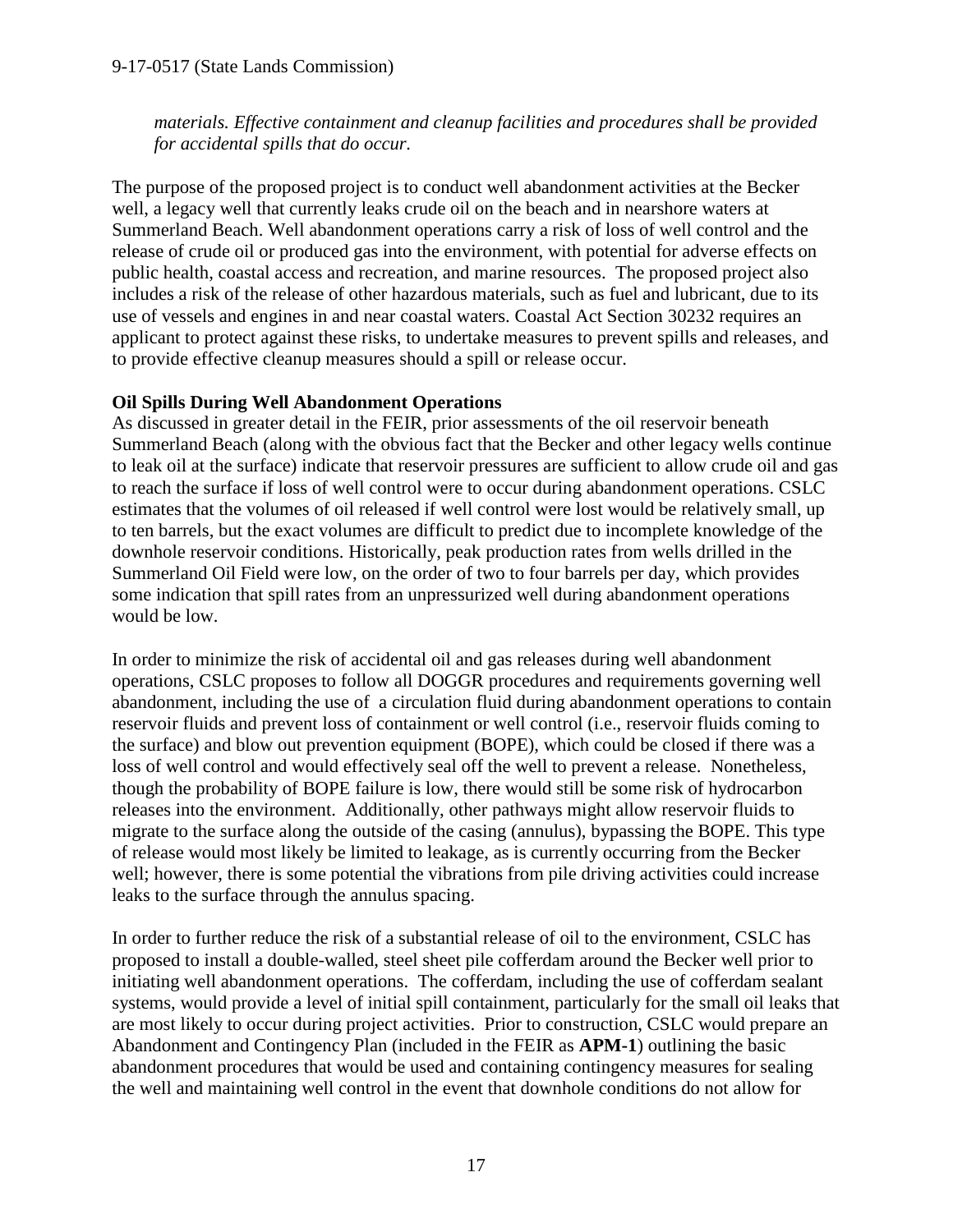standard abandonment procedures to be carried out. CSLC would also ensure the availability of emergency response equipment during cofferdam installation and all well abandonment activities (included in the FEIR as **APM-3**), including (a) the provision of the project barge with booms, sorbent pads, snare or pom-pom fencing or other effective spill containment equipment; (b) the stationing of a tender boat with booms immediately offshore of the project site to allow for quick containment of larger spills; and (c) contracting with Clean Seas or another experienced oil spill response organization to manage spill response and recovery operations. A spill response trailer containing additional equipment would also be stationed nearby the project site in the Lookout Park parking lot.

These and other spill prevention and response measures would be implemented as part of a project-specific Oil Spill Response Plan, to be prepared prior to the start of project activities. Although this plan has not yet been developed for the proposed project, a plan with similar provisions was implemented successfully during the October 2015 preliminary investigation of the Becker well, and which the Commission staff previously reviewed prior to the issuance of CDP waiver 9-15-1312-W.

#### **Spills and Releases During Construction and Vessel Transit**

The proposed project requires the use of several different marine vessels to support well abandonment activities, as well as heavy equipment that would be situated on the jack-up barge during the various phases of the project. During project activities, the jack-up barge would also support tanks used to store hazardous substances (e.g., concrete waste, oil-contaminated water and sand from the cofferdam). Leaks or spills of diesel fuel, lubricant oil or other hazardous fluids from project vessels or mechanized equipment could accidentally be discharged into the marine environment. Depending on the size and contents of a leak, spill or discharge from one of these sources, impacts to marine organisms or other resources could be significant.

CSLC has proposed to prepare an Oil Spill Response Plan (OSPR) which would include mitigation measures to minimize the risk of accidental spills and releases from project vessels and equipment. These measures would include preventative steps such as regular maintenance and monitoring of such as regular maintenance and monitoring of project vessels, equipment and fluid storage tanks, the provision of fluids handling and secondary containment systems on the project barge (e.g., sump, spill containment walls), and refueling procedures and spill containment measures and equipment to prevent spills of fuel from reaching the marine environment. As noted above, the OSPR would also describe the onsite spill response team, equipment and procedures that CSLC would maintain for minor spills, the requirement to secure a contract with a certified secondary responder for larger spills, and procedures for agency notification following an incident.

## **Conclusion**

In order to protect against the spillage of crude oil and other hazardous materials during project activities, and ensure that effective containment and clean-up strategies are employed, the Commission is including **[Special Condition 7](#page-7-0)**, which requires CSLC to submit a Final Oil Spill Prevention and Response Plan for the review and approval of the Executive Director prior to project construction. The Final Plan will substantially conform to the applicant proposed measures contained in the FEIR and described above, but shall, additionally, identify the worst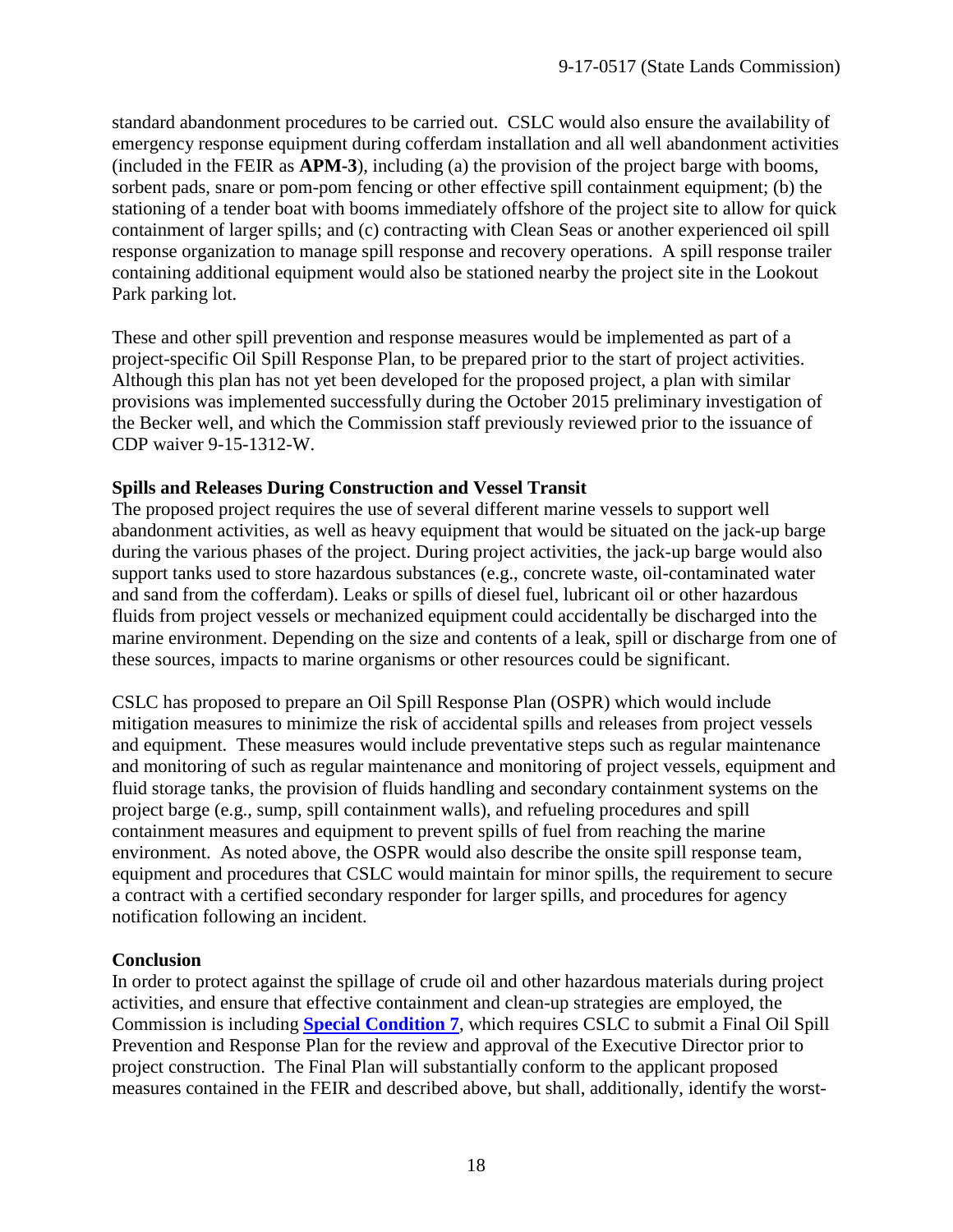case spill scenarios for both well abandonment operations and project vessels and equipment, demonstrate that adequate spill response equipment is available for each scenario, identify the locations of oil spill response equipment, and include a plan for conducting training and response drills.

Based on this information, and as conditioned, the Commission finds that the proposed project is consistent with Coastal Act Section 30232.

## <span id="page-18-0"></span>**E. MARINE RESOURCES**

Section 30230 of the Coastal Act states:

*Marine resources shall be maintained, enhanced, and where feasible, restored. Special protection shall be given to areas and species of special biological or economic significance. Uses of the marine environment shall be carried out in a manner that will sustain the biological productivity of coastal waters and that will maintain healthy populations of all species of marine organisms adequate for long-term commercial, recreational, scientific, and educational purposes.*

Section 30231 of the Coastal Act states:

*The biological productivity and the quality of coastal waters, streams, wetlands, estuaries, and lakes appropriate to maintain optimum populations of marine organisms and for the protection of human health shall be maintained and, where feasible, restored through, among other means, minimizing adverse effects of waste water discharges and entrainment, controlling runoff, preventing depletion of ground water supplies and substantial interference with surface water flow, encouraging waste water reclamation, maintaining natural vegetation buffer areas that protect riparian habitats, and minimizing alteration of natural streams.*

The proposed remediation and abandonment of the Becker well would take place in the intertidal zone of Summerland Beach, within or in proximity to sandy beach, soft- and hard-bottom seafloor, and kelp forests. Project activities, in particular the installation and removal of the sheet pile cofferdam, would include the excavation and disturbance of seafloor sediments and use of heavy equipment, and require the use of vibratory pile driving. Vessel traffic to and from the project site would traverse open water areas of the Santa Barbara Channel and Southern California Bight. These activities have the potential to affect several different marine resources, including marine vegetation, benthic species, fish, marine mammals and sea turtles, and water quality.

## **Beach, Intertidal and Subtidal Habitats**

Proposed project activities at Summerland Beach, including the temporary placement of a jackup barge, installation of a sheet pile cofferdam, and well abandonment operations, have the potential to adversely affect beach and benthic habitats and associated biota in the project area. These impacts would occur for the most part in areas of soft-bottom, sandy seafloor in the intertidal zone, but could also extend into more sensitive kelp beds and hard substrate areas in the project vicinity (**[Exhibit 6](https://documents.coastal.ca.gov/reports/2017/9/w22a/w22a-9-2017-exhibits.pdf)**).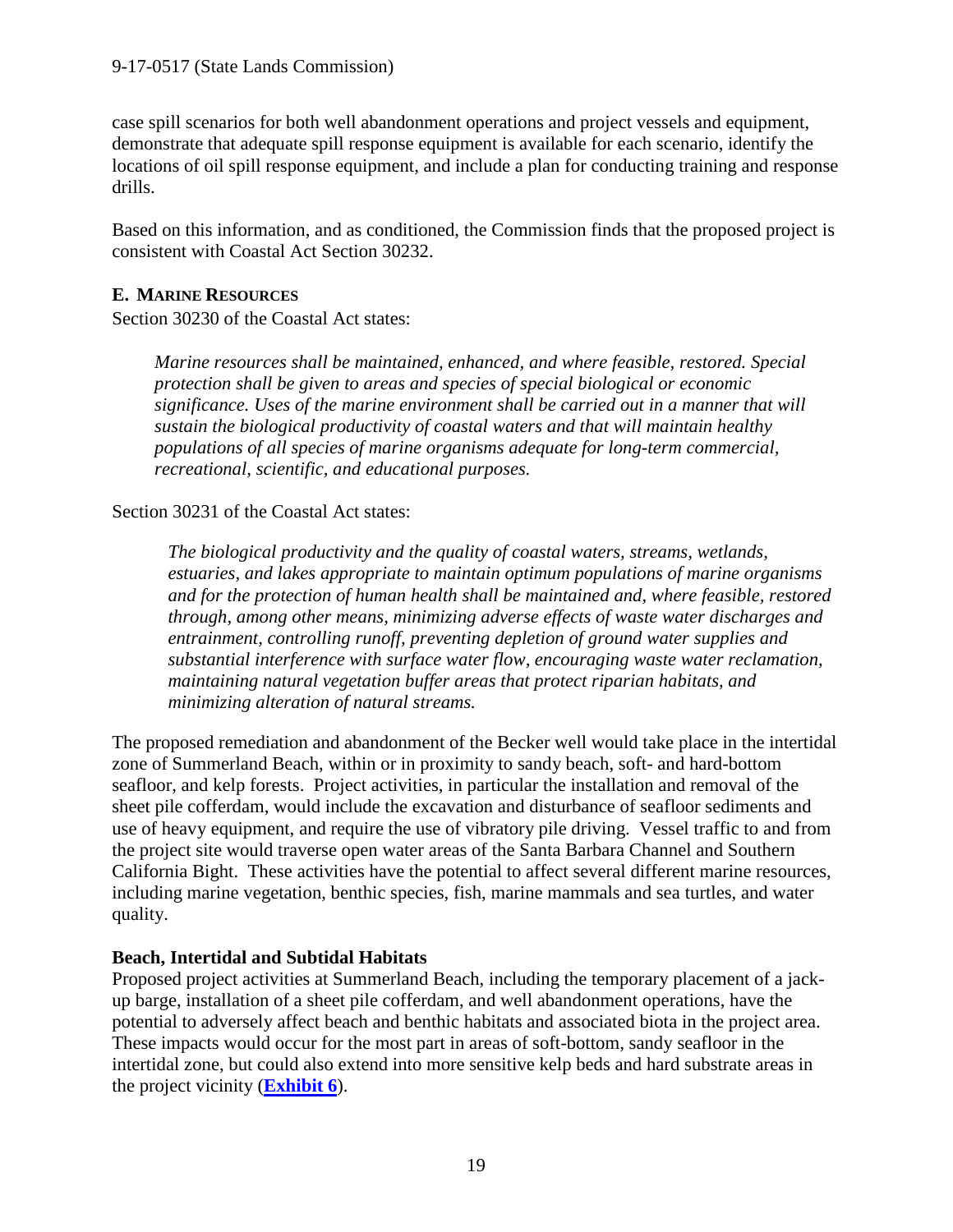## *Beach and Soft Bottom Seafloor*

Beach, intertidal and subtidal habitats in the immediate project area consist largely of seasonallyvariable sandy shoreline and soft-bottom seafloor. These sandy habitats support a variety of common invertebrates species. The lower intertidal zone is dominated by the filter-feeding mole crab (*Emerita analoga*), which move up and down the beach with the tides, and polychaete worms. In the upper intertidal, drift kelp, including macrophyte wrack, is an important source of food for many invertebrates, such as beach hoppers (*Megalorchestia* spp.), kelp flies (*Coleopa vanduzeei*), isopods (*Alloniscus perconvexus* and *Tylos punctatus*), and various species of beetles. A recent assessment indicates that eelgrass is not present in areas immediately offshore Summerland (CDFW 2017).

Project impacts to beach and soft bottom areas are of potential concern because: (1) the proposed placement of the jack-barge, cofferdam installation, and setting of anchors for the barge would disturb the habitat of both epifaunal and infaunal benthic organisms; (2) infaunal organisms have limited mobility and cannot easily or rapidly escape habitat disturbance; and (3) the infauna provides a source of food for more mobile epifaunal, and shoreline organisms such as crabs, fish and shorebirds.

While some impacts to common benthic invertebrate and fish species in the areas immediately surrounding the Becker well worksite would occur due to sediment disturbance, the disturbed areas would be temporary (occurring within an approximate three week period), and extremely small relative to the geographic extent of this habitat type along the shoreline of Santa Barbara County. Moreover, the project would occur within the surf zone, a high-energy environment in which sand is regularly suspended and redistributed by wave action, and in which resident organisms are often mobile and capable of re-colonizing an area following temporary sediment disturbance. Studies have shown that other factors, including the fact that project-related disturbances would not involve the removal of sediment, and the close proximity of the disturbed sediments to undisturbed sediments, would tend to minimize the amount of time needed for recolonization and recovery by benthic organisms.

## *Potential for Impacts to Grunion*

During the spring and summer months, the beach and intertidal areas of the project site provide spawning habitat for the California grunion (*Leuresthes tenuis*), a native fish species that spawns in intertidal beach habitats during very high tides in the spring and summer. Grunion spawning occurs immediately following spring tides (high tides that occur during the full and new moons) from March through August, and occasionally in February and September, with peak spawning in late March to early June (CDFW 2016). The eggs are incubated in the sand until the following series of spring tides, approximately 10 to 15 days, when the eggs hatch and are washed into the sea. California grunion is a species of concern due to its unique spawning behavior and a history of habitat modification and overharvesting. The California Department of Fish and Wildlife (CDFW) enforces seasonal closures on the harvest of grunion in order to protect the species during their peak spawning season.

The anticipated timing of the project during the late fall of 2017 would avoid the grunion spawning season. However, unanticipated project overruns into the winter could affect early spawning. In order to ensure that impacts to California grunion are avoided, the Commission is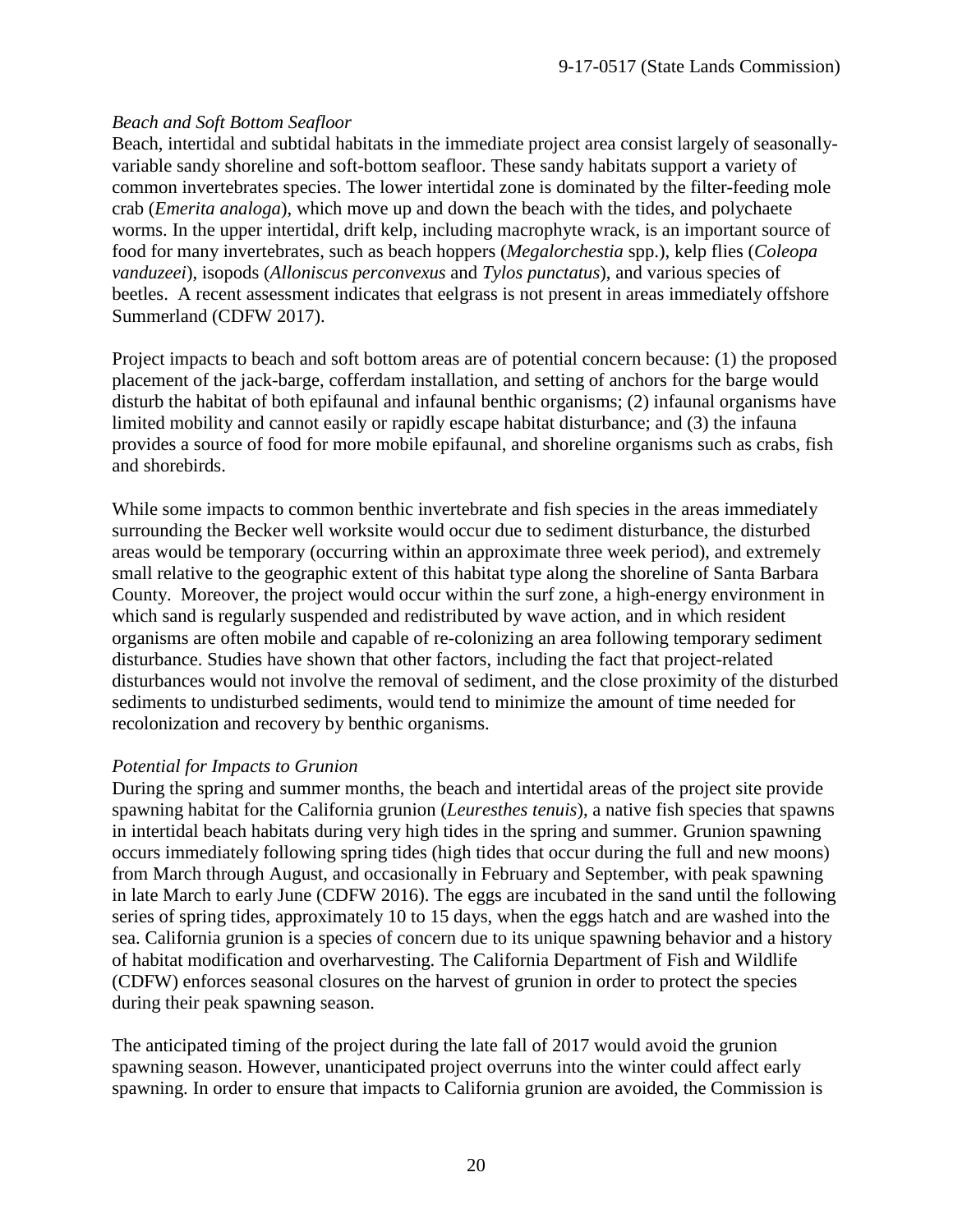adopting **[Special Condition 3](#page-4-1)**, which requires that the project be scheduled outside of the grunion spawning season (defined as the seasonally-predicted grunion run and egg incubation period identified each year by the CDFW, generally April through August). If work during the spawning season cannot be avoided, Special Condition 4 requires that CSLC conduct surveys of the project area prior to any work in the intertidal zone to determine the presence of grunion, and, if grunion is present in or near the project site in any lifestage, that no project activities occur below or within 25 feet of the semilunar high tide mark during the grunion spawning activity.

As conditioned, the proposed project would not result in significant adverse impacts to beach and soft-bottom seafloor habitats or organisms.

#### *Hard Substrate Seafloor & Kelp Forests*

Hard substrate is exposed rocky seafloor area that provides habitat for a diverse group of plants and animals. Hard substrates, including rocky bottoms, rock outcrops, and rock crevices, provide habitat and shelter for numerous sessile organisms, demersal fishes, and mobile invertebrates such as lobsters and crabs. Hard substrates also provide the necessary anchoring sites for macroalgae such as giant kelp (*Macrocystis pyrifera*), one of the more visible and iconic marine organisms of the California coast. The kelp forests of coastal Southern California are highly productive and species-rich, in large part due to the multi-layered vertical habitat they provide. Over 50 fish species, 130 species of plants and macroalgae and almost 800 species of invertebrates are known to inhabit Southern California kelp forests, making them both ecologically and economically important.

The extent of kelp forest varies over time due to oceanographic factors, including major storms and variations in water temperature. Nonetheless, the area offshore of Summerland Beach has typically supported large, dense beds of giant kelp, and contains other hard substrate habitats (CDFW 2017) (**[Exhibit 6](https://documents.coastal.ca.gov/reports/2017/9/w22a/w22a-9-2017-exhibits.pdf)**). More unusually, the kelp beds along the Santa Barbara County coast southeast of Point Conception lie in well-protected areas, and support kelp growing from sandy substrates. This sand-based kelp is enabled by specialized holdfasts that are able to penetrate into the bottom sediments (North 1994). The kelp forest and hard substrate habitats offshore of Summerland also support a variety of other macroalgae and provide foraging and sheltering habitat for fish and marine invertebrates. Kelp beds off the Santa Barbara County mainland coast between Jalama and Carpinteria are designated as environmentally sensitive habitat areas (ESHA) in the County LCP (County of Santa Barbara 2014).

Offshore of Southern California, hard substrate habitats and their associated biota are relatively rare, and therefore any effect on them is potentially significant. In particular, impacts to hard substrate are significant because: (a) rocky reefs and other hard substrate habitats comprise a small fraction of the seafloor area; (b) they support a diverse and productive assemblage of epifaunal invertebrates; (c) they attract fish as a nursery ground, food source, and as shelter; (d) epibiota residing on rocky substrates are sensitive to mechanical disturbance and increased sediment loads; and (e) hard bottom ecosystems are slow to recover from direct impacts.

The proposed project would occur largely within a broad area of sandy sediment within the intertidal zone, and is thus expected to avoid most direct impacts to hard substrate and kelp forest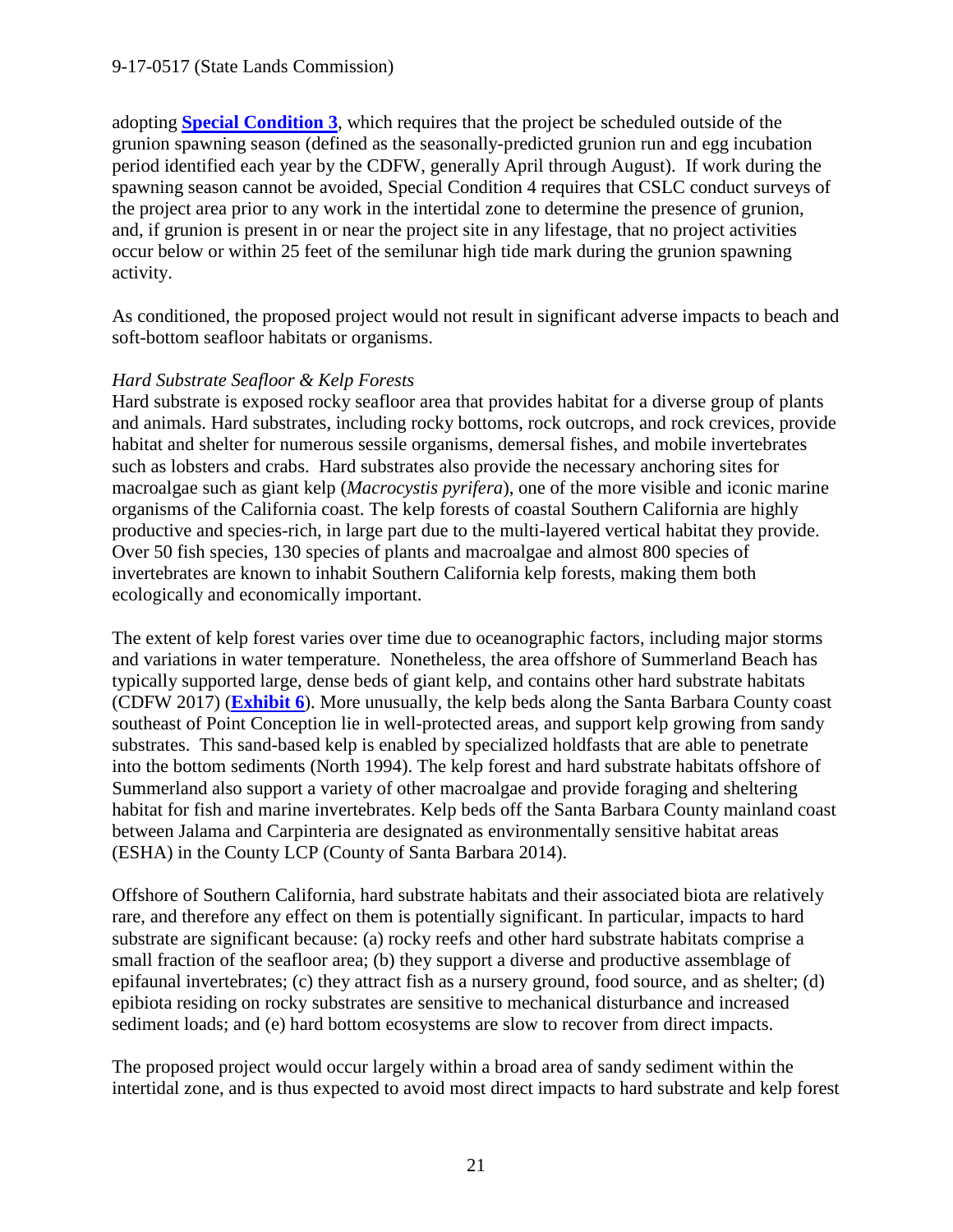habitats. However, the project has the potential to adversely affect adjacent kelp beds and rocky seafloor habitats and species due to (a) the setting or dragging of anchors during the situating of the jack-up barge, (b) the disturbance of seafloor sediments and turbidity resulting from the installation of the cofferdam and excavation of the well casing, and (c) direct damage of the kelp canopy from the frequent passage of project vessels travelling to and from the project site. Uncontrolled or unplanned placement and dragging of anchors and/or anchor lines from the jackup barge could result in scraping, scouring and other physical damage of rocky habitat and kelp beds, while turbidity and sediment redistribution could result in the burial of hard substrate habitats and organisms and/or reduction in light penetration and photosynthesis in kelp beds.

Due the large area of sandy seafloor along Summerland Beach in the vicinity of the project site, there are numerous potential anchoring locations that would avoid hard substrate and other sensitive habitats. Nonetheless, the project area does include some areas of hard bottom seafloor and kelp beds. To ensure that hard bottom and kelp forest habitats are avoided during vessel anchoring, and that marine resources and the biological quality of coastal waters are sustained, the Commission is adopting several special conditions. **[Special Condition 4](#page-5-0)** requires CSLC to conduct a pre-construction benthic survey to identify any hard bottom or kelp bed habitats in the project vicinity in order to guide the anchoring of the jack-up barge (and other project vessels, if necessary) and ensure that sensitive habitats are avoided.

Further, **[Special Condition 5](#page-5-1)** requires the CSLC to submit, for the Executive Director's review and approval, an Anchoring Plan demonstrating that hard bottom and kelp bed habitat areas will be avoided and listing equipment and procedures to be used to ensure anchors will be accurately placed. If, contrary to expectation, the pre-construction benthic survey and anchoring plan demonstrate that impacts to hard bottom and/or kelp bed benthic habitats would be unavoidable, Special Condition **5** also requires CSLC, prior to commencing project activities, to apply for a CDP amendment containing a restoration proposal and mitigation plan that would mitigate the actual impacts to sensitive seafloor habitats

As noted above, the placement of the jack barge and construction and removal of the cofferdam will result in some disturbance of seafloor sediments, and will likely generate a minor amount of turbidity. However, because the sediment in the project area consists predominantly of sand, project activities would not generate large or persistent turbidity plumes, and any suspended sediments would settle nearby the point of disturbance. Moreover, the activity most likely to generate significant turbidity, the excavation of sand from around the well casing, would be confined within the cofferdam, thus preventing suspended sediment from spreading over a wide area. Overall, turbidity associated with project activities is expected to be less severe than that arising naturally from wave action in the project's intertidal location.

The FEIR notes the potential for vessel traffic to cause damage to the kelp canopy in the project area, and includes mitigation measure **MM BIO-5b** in order to minimize this adverse impact:

*MM BIO-5b. Kelp Avoidance. Support vessel pilots shall avoid kelp forest areas to the extent feasible and shall utilize a similar corridor in repeat visits to the Project site.*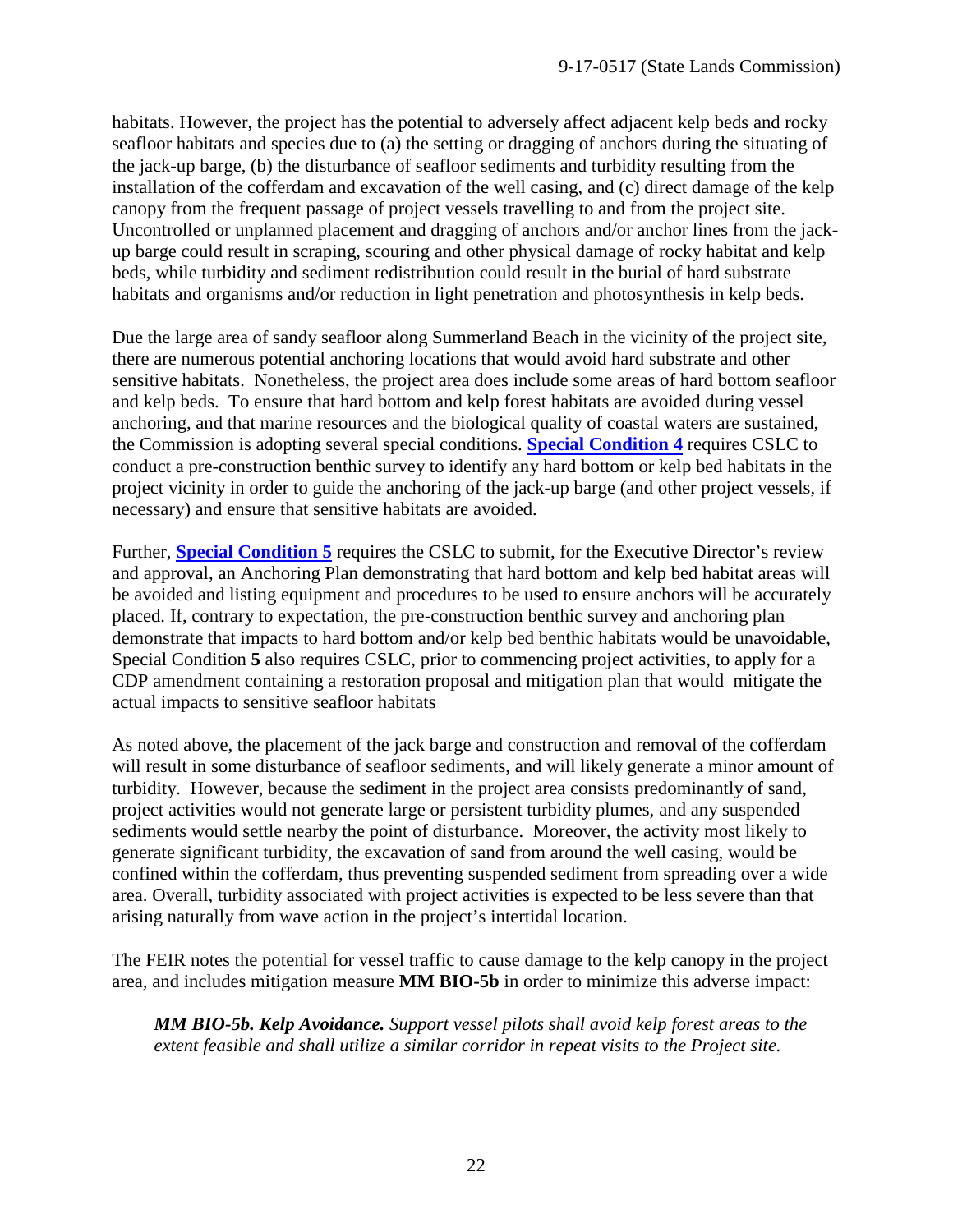The Commission is incorporating this measure into this CDP as a part of **[Special Condition 2](#page-4-0)**. The potential for impacts to the kelp canopy would be further minimized by the fact that CSLC would typically avoid running project vessels at night, reducing the risk of inadvertent boat passage through areas of dense kelp.

For these reasons, and as conditioned, the proposed in-water construction and well abandonment activities are not anticipated to result in significant adverse impacts to hard substrate and kelp forest habitats and organisms, but if such impacts are identified in the pre-construction surveys or anchoring plan, **[Special Condition](#page-5-1) 5** requires that the applicant obtain an amendment to this permit allowing such impacts and ensuring that they are adequately mitigated.

## **Marine Wildlife**

A number of special-status marine mammal, sea turtle, fish and seabird species occur in the coastal waters of the Santa Barbara Channel, and could be adversely affected by the proposed project.

## *Marine Mammals and Sea Turtles*

Marine mammals occurring within Southern California waters include 34 species of cetaceans (whales, dolphins, and porpoises), six species of pinnipeds (seals and sea lions), and one species of fissiped (sea otter). Most commonly, the project vicinity supports local, year-round populations of marine mammals including common dolphin (*Delphinus* spp.), bottlenose dolphin (*Tursiops truncatus*), Risso's dolphin (*Grampus griseus*), California sea lion, harbor seal, and Southern sea otter, as well as seasonal populations of California gray whale (*Eschrichtius robustus*), humpback whale (*Megaptera novaeangliae*), blue whale (*Balaenoptera musculus*), and fin whale (*Balaenoptera physalus*). Gray whales migrate through the area twice each year, between December – February (southern migration) and February – May (northern migration). The Southern sea otter (*Enhydra lutris nereis*) is a federal- and state-listed threatened species; the other marine mammal species are protected under the Marine Mammal Protection Act.

California sea lions are the most abundant pinnipeds offshore of California and have their highest densities throughout the year near the northern Channel Islands. Harbor seals (*Phoca vitulina*) are commonly observed in the nearshore coastal waters and also haul out along the mainland shore of the Channel, particularly along a small stretch of beach and the rocky outcrops next to the Casitas Pier, approximately five miles to the east of the project site). The Casitas pier location site has been used for more than a century as a rookery for this species. Foraging pinnipeds are likely to occur in the project vicinity.

Though extremely rare, leatherback, green, loggerhead and olive ridley sea turtles have also at times been observed off the Southern California coast and have the potential to occur in the project area. All four sea turtle species are listed as federally threatened or endangered.

## *Fishes*

Common fish species found in nearshore, soft-bottom habitats in the project vicinity include jacksmelt, topsmelt, California grunion, queenfish, walleye surfperch, white seaperch, northern anchovy, and white croaker, a bottom feeder that lives in the water column (Cross and Allen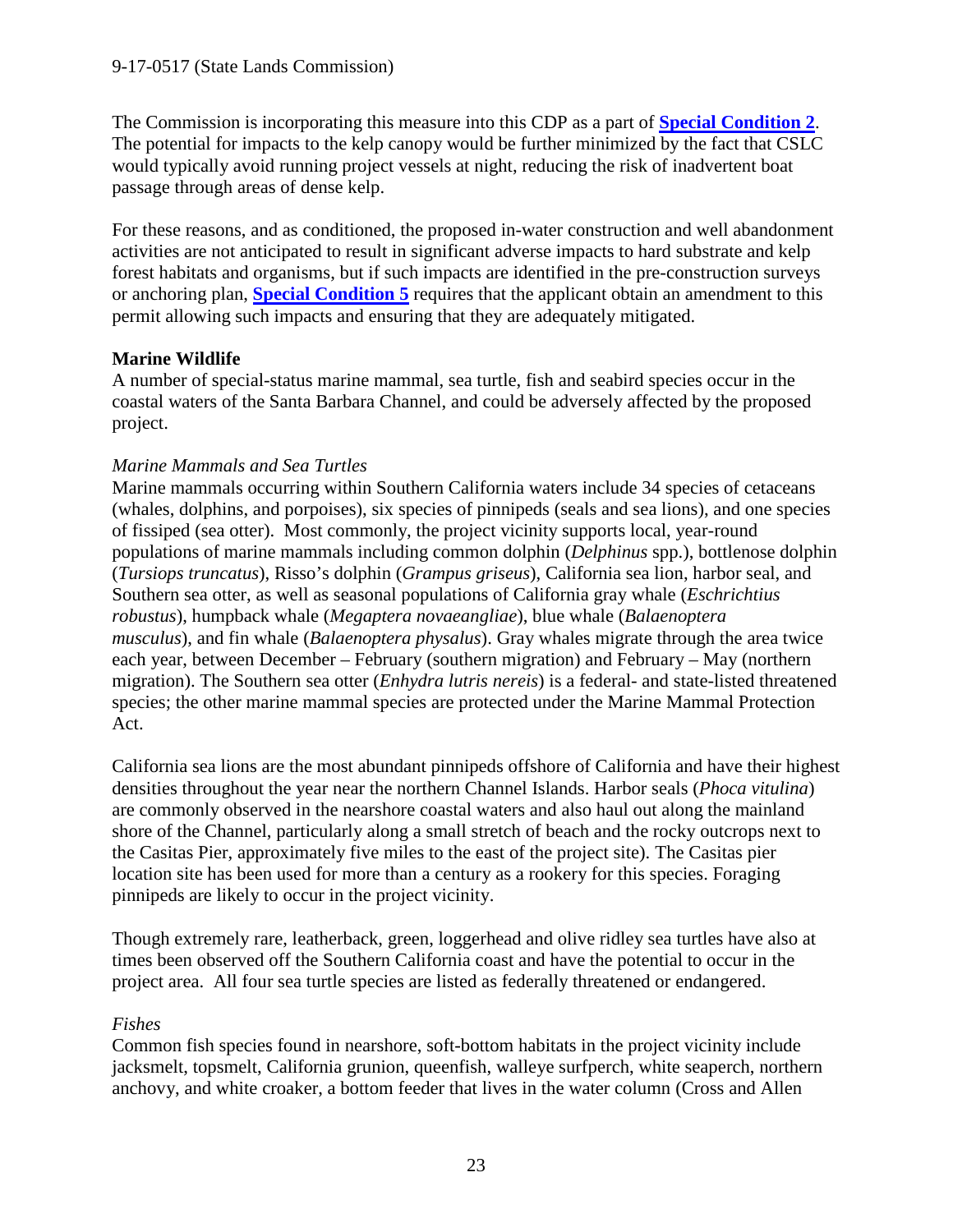1993). A number of other species, including Pacific bonito, jack mackerel, and the federallylisted steelhead (*Oncorhynchus mykiss*) also sometimes occurs in nearshore waters.

#### *Seabirds*

The Santa Barbara Channel (and in particular the northern Channel Islands) provides important breeding and foraging habitat for a wide variety of resident and migratory seabirds, including several special-status species which may occur in the project area. These species include the state endangered bald eagle (*Haliaeetus leucocephalus*), state threatened Scripps's murrelet, delisted California brown pelican, and CDFW-classified species of concern, including ashy storm petrel, rhinoceros auklet, double-brested cormorant, California gull and black storm petrel. California brown pelican, California gull, and double-crested cormorants are regularly observed in the nearshore waters and shoreline in the Project area. Double-crested cormorants nest and roost in a colony within 3,000 feet of the Project site. The remaining sensitive avian species are most commonly observed beyond the shelf break, in areas adjacent to submarine canyons and other deep water features, or around the Channel Islands. As such, their presence near the Project area is less likely.

#### *Project Impacts on Wildlife*

There are several potential types of impacts to marine mammals and other wildlife related to the proposed project activities, including: (a) harassment or injury during project operations, especially due to high levels of noise generated by vibratory pile driving during cofferdam installation and removal, (b) collisions with project vessels, and (c) adverse effects of oil spills and degraded water quality.

#### *Project-related Noise*

Another potential impact to marine wildlife from project activities would be from elevated levels of airborne and underwater sound associated with pile driving during the construction and removal of the sheet pile cofferdam to be built around the Becker well (see Section IV.A, above). In order to reduce the levels of noise associated with this phase of the project, CSLC is proposing to use a vibratory pile driver during the installation of the cofferdam sheet piles, a technique which produces lower noise levels than traditional impact pile driving. Nonetheless, the projectrelated noise could adversely affect marine mammals, sea turtles, fish and seabrids, which are known to be susceptible to disturbance and injury from high levels of human-generated sound, both above and under the water.

#### Underwater Noise Impacts to Marine Mammals

The proposed use of vibratory pile driving sheet pile installation in intertidal zone has the potential to adversely affect marine mammals due to the elevated underwater sound levels that would occur during this activity. Underwater, marine mammals rely on sound to navigate, and find food, mates, and communicate. Elevated levels of human-generated underwater sound have been shown to interfere with these activities and in some cases to cause internal injury, stranding, and mortality. Under the Marine Mammal Protection Act, the National Marine Fisheries Service (NMFS) defines acoustic thresholds of harassment for marine mammals. Level A harassment corresponds to sound levels that can result in injury, whereas Level B harassment can result in disruption of behavioral patterns. Previous NMFS guidance documents established harassment thresholds for broad categories of wildlife for both pulsed and continuous sources of sound. For example, for cetaceans, exposure to pulsed sounds of 180 dB re 1 µPa or above was considered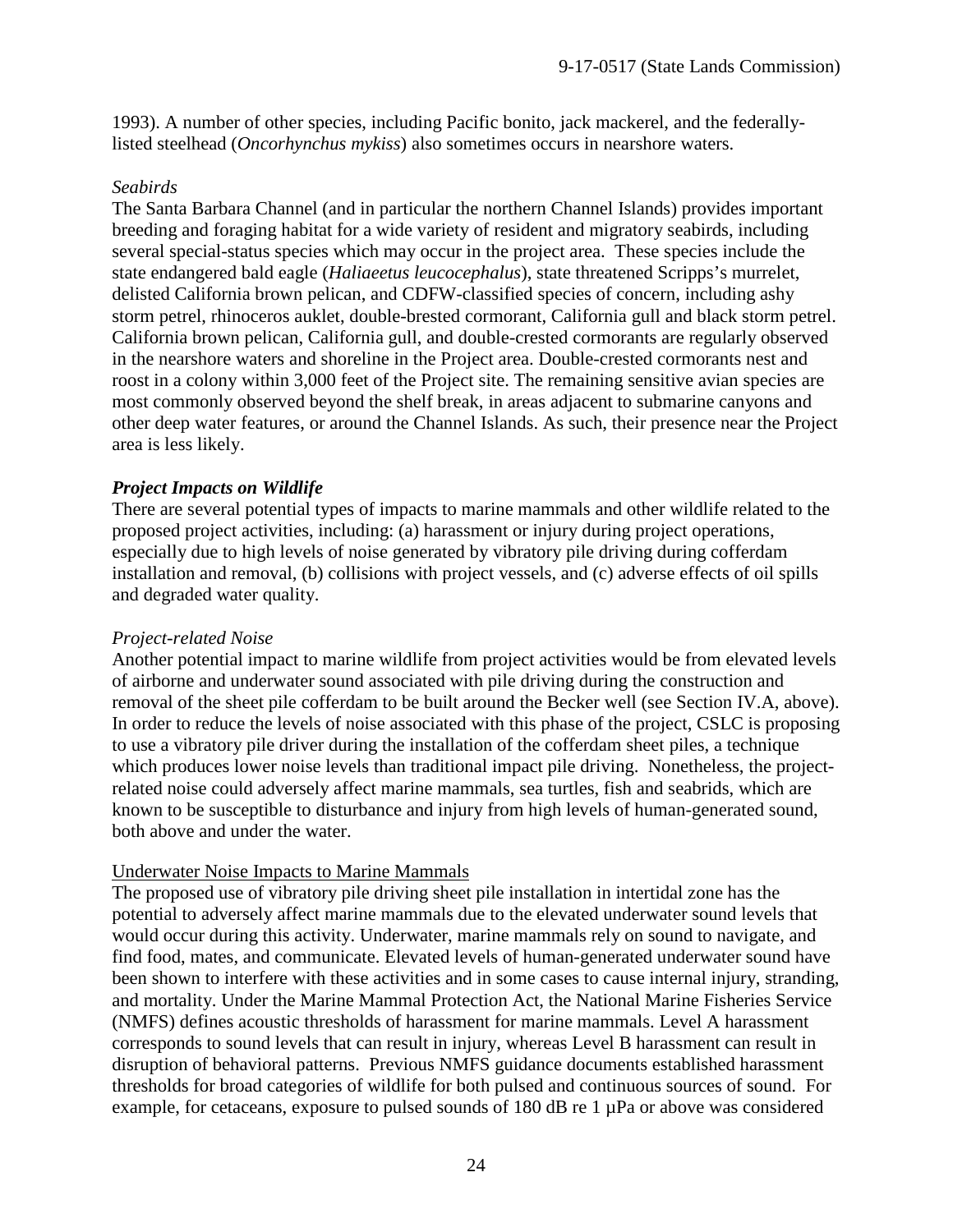Level A harassment, while Level B harassment was determined to occur at pulsed sound levels above 160 dB re 1 µPa and continuous sound levels of 120 dB re 1 µPa, but below thresholds for Level A harassment.<sup>[2](#page-24-0)</sup> However, in its most current guidance documents, the July 2016 *Technical Guidance for Assessing the Effects of Anthropogenic Sound on Marine Mammal Hearing*, NMFS provides more specific acoustic thresholds, taking into account the duration, repetition rate and sound frequency composition of different noise sources, as well as the varying hearing ranges and sensitivities of different marine mammal species.

An underwater noise analysis contained in the FEIR compared potential sound levels, at a range of frequencies, generated by vibratory pile driving to the functional hearing frequency ranges of marine mammals likely to occur in the project area. Based on measurements taken during previous projects, sound levels generated during vibratory pile driving range from 165 to 195  $dB_{\text{peak}}$  (peak noise level) at a distance of ten meters, with average sound levels of 150 to 180 dBrms (Caltrans 2015). Vibratory pile driving with a similar arrangement as the proposed project (10- to 12-inch steel H-piles) resulted in somewhat lower sound levels, of up to 164 dB<sub>peak</sub> and an average of 147 dBrms at 10 meters. (Caltrans 2015). CSLC's analysis found that underwater sound generated during vibratory pile driving would at least partially overlap the hearing ranges of whales, dolphins, and pinnipeds that could occur in the project area, and that Level A harassment (injury or permanent effects) could result for high-frequency cetaceans (true porpoises; 173 dB threshold) occurring within 24 to 54 meters (for average and peak sound levels, respectively) of pile driving activities. However, porpoise species in the Santa Barbara channel typically occur at least several hundred feet off the shoreline and therefore are unlikely to occur within the range of physiological impact. Sound levels occurring beyond the immediate vicinity of the pile driver would be below the Level A thresholds for all other cetaceans and pinnipeds (cumulative sound exposure levels > 198 dB), but could result in behavioral changes and Level B harassment among these species.

Based on this information, the potential for significant impacts on marine mammals from project-related underwater noise is low. Nonetheless, in order to prevent and minimize damaging effects of underwater sound on marine mammals, the FEIR included the following mitigation measures:

- *MM BIO-4a. Marine Resources Noise Reduction. Installation of sheet pile shall utilize Htype, or equivalent, and smaller sized sheet piles to the extent feasible, and shall be scheduled to concur with the ocean-facing sheet piles installed at the lowest tides feasible during the construction phase to reduce the potential for behavioral impacts on marine mammals, sea turtles, and nearshore fish species.*
- *MM BIO-4b. Soft Start. A "soft start" shall be used during vibratory pile driving to give marine mammals, sea turtles, birds and nearshore fish species an opportunity to move out of the area away from the sound source. Soft starts would be implemented at the start of each day's pile driving and at any time following the cessation of pile driving for a period of 30 minutes or longer. For vibratory pile drivers, the sound shall be*

<span id="page-24-0"></span><sup>&</sup>lt;sup>2</sup> Decibel (dB) references in this report are for underwater sound and use the water (not air) standard (i.e., re 1  $\mu$ Pa), unless otherwise indicated. "dB<sub>peak</sub>" refers to the instantaneous peak sound pressure level, while "dB<sub>rms</sub>" refers to the root mean square average sound pressure level over a period of measurement.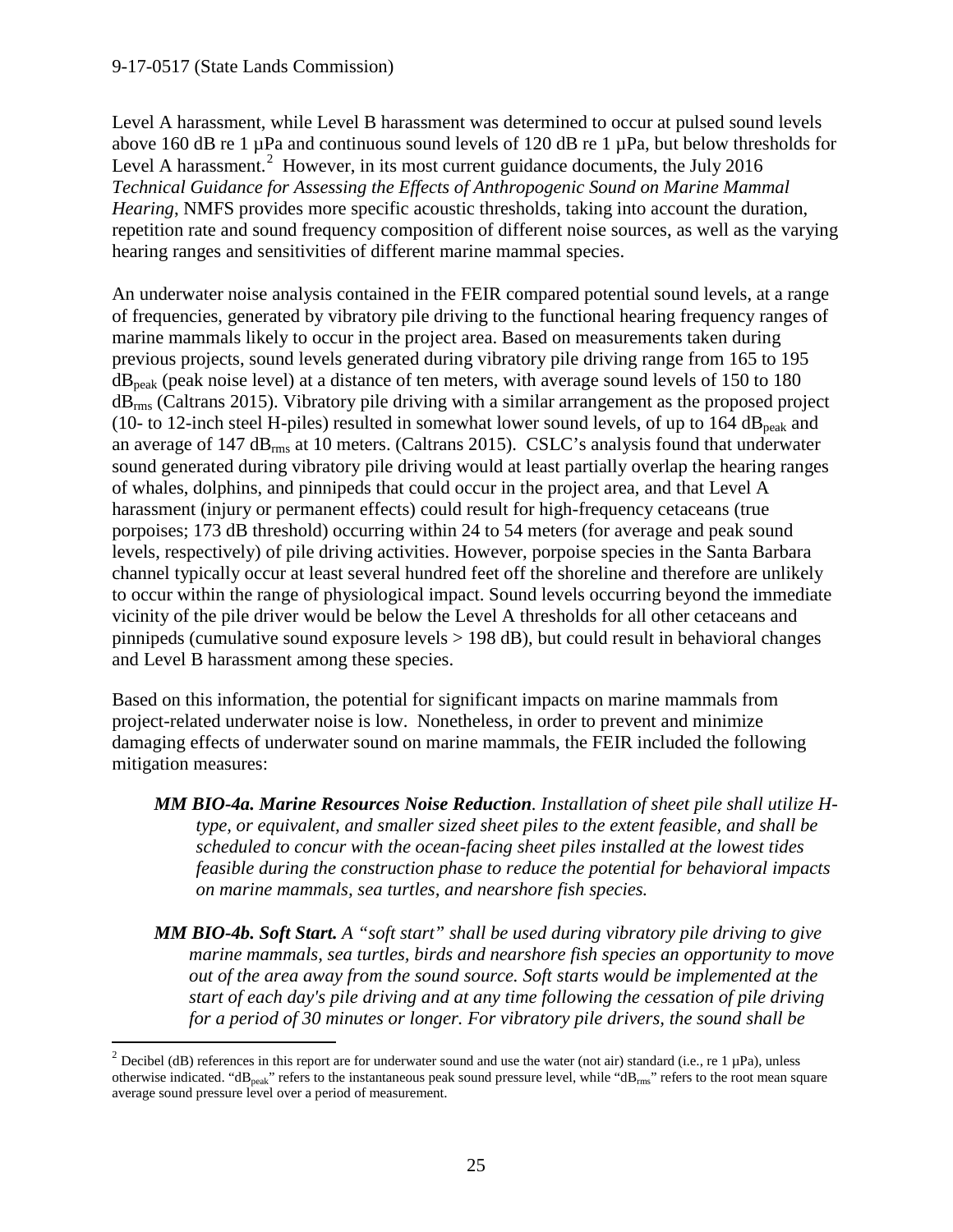*initiated for 15 seconds at reduced energy followed by a 30-second waiting period; this procedure shall then be repeated two additional times.*

- *MM BIO-4c. Marine Mammal/Sea Turtle Monitoring. To ensure that no harassment occurs during vibratory pile driving activities, site-specific marine mammal/sea turtle observations shall be conducted using qualified marine wildlife monitors (MWMs) stationed on the existing response boats (no additional boats should be used for marine observers) and approved by California State Lands Commission (CSLC) staff, in consultation with National Marine Fisheries Service (NMFS) and California Department of Fish and Wildlife (CDFW) staffs. Such monitoring shall include at least the following elements.*
	- *The MWMs shall monitor an area within 150 meters (exclusion/shutdown zone) of the construction area for the presence of marine mammal species.*
	- *Prior to the start of pile driving operations, if a marine mammal or sea turtle is sighted within or approaching the exclusion/shutdown zone, MWMs shall notify the on-site construction lead (or other authorized individual) to delay pile driving until the animal has moved out of the exclusion/shutdown zone or the animal has not been re-sighted within 15 minutes (for pinnipeds and small cetaceans) or 30 minutes (for large cetaceans).*
	- *If a marine mammal or sea turtle is sighted within or on a path toward the exclusion/shutdown zone during pile driving activities, pile driving shall cease until that animal has moved out of the exclusion/shutdown zone or 15 minutes (pinnipeds and small cetaceans)/30 minutes (for large cetaceans) has lapsed since the last sighting.*
	- *MWMs shall have authority to temporarily halt in-water project activities if those activities pose a threat to individuals of a special-status species, and to suspend project activities until the animals have left the area. If due to fog, rain, or other periods of limited visibility the exclusion/shutdown zone cannot be monitored, MWMs have the authority to direct cessation (or continuation) of construction activities based on observed abundance of marine mammals and sea turtles and their ability to view the exclusion/shutdown zone. Periodic reevaluation of weather conditions and reassessment of the continuation/cessation recommendation shall be completed by the MWMs.*
	- *MWMs shall record sightings and animal behavior within the zone during pile driving activities. At a minimum, MWMs shall collect the following information daily: (1) general location(s) of MWMs and marine wildlife observations; (2) date/time monitoring begins/ends; (3) activities occurring during each observation period; (4) weather parameters (e.g., percent cover, visibility) and conditions (e.g., sea state); (5) species observed and number of individuals; (6) description of any marine wildlife behavior patterns, including bearing and direction of travel and distance from pile driving activities; (7) other human activity in the area. MWMs shall keep a log book of notes about sightings of marine mammals, special-status birds or sea turtles. Entries in the log shall be made at least hourly, even if the entry is "None observed." Reports shall be emailed to CSLC staff daily.*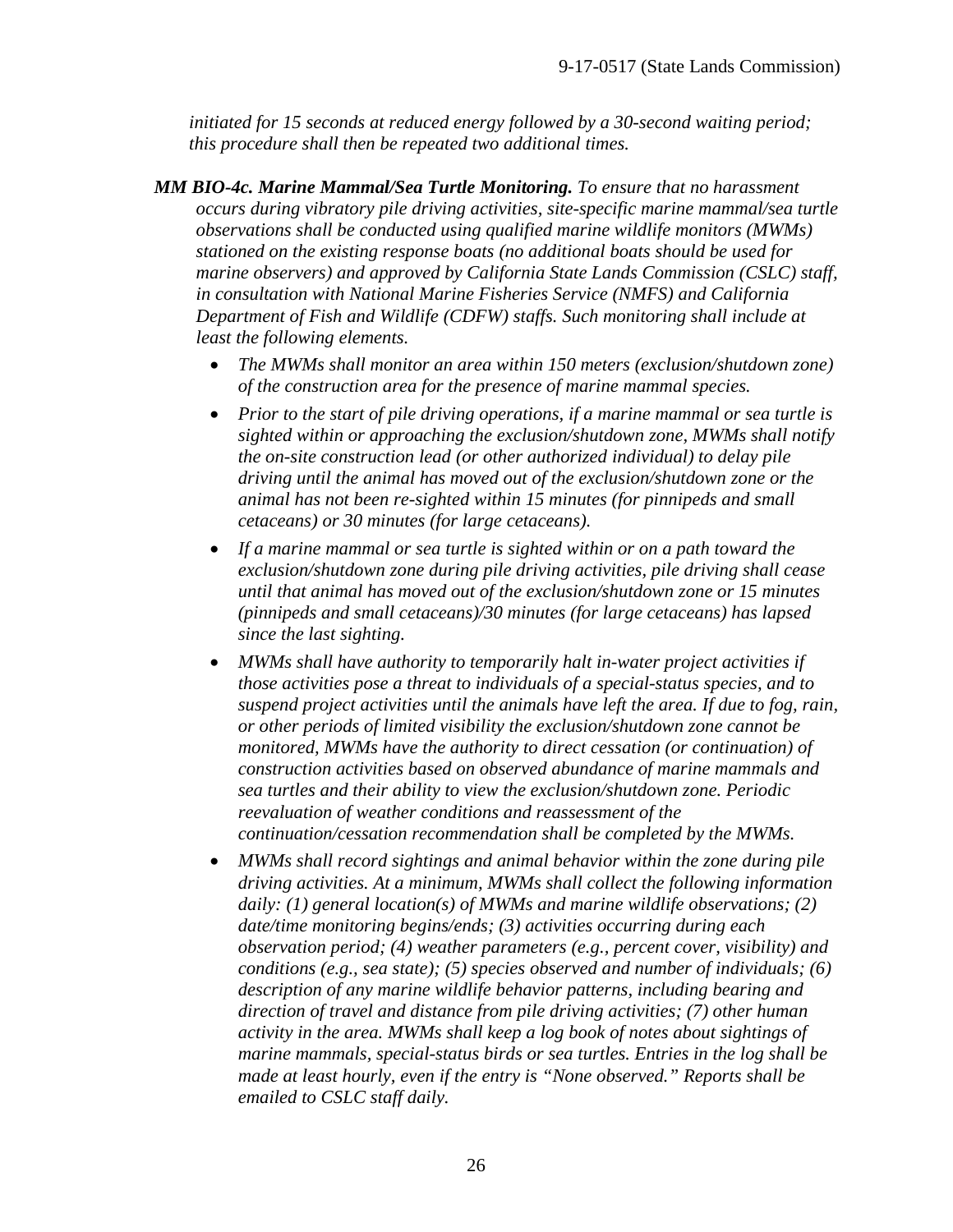- *Within 30 days of completion of pile driving, the MWMs shall submit to CSLC staff for approval a Final Marine Wildlife Monitoring Report and copies of log books prepared by the qualified MWMs that include at a minimum:*
	- o *an evaluation of the effectiveness of monitoring protocols/procedures*
	- o *reporting of all marine mammal, sea turtle, and other wildlife sightings (including species and numbers)*
	- o *any wildlife behavioral changes that may be attributed to project construction or operations*
	- o *all project changes (e.g., delays, work stoppages, etc.) due to the presence in the area of marine wildlife species.*

As indicated in **MM BIO-4c**, a 150-meter exclusion zone would be implemented during pile driving activities. This exclusion zone is based upon a conservative model of acoustic propagation for vibratory pile driving provided in the FEIR analysis, which indicates that the safety radii for the marine mammal behavioral threshold of 120 dB re 1 μPa would be up to 150 meters (x feet) for a generalized vibratory pile driver and 98 meters (x feet) for a vibratory pile driver with sheet piles similar to those proposed for use in the project (12- to 15-inch steel Hpiles). Thus, **MM BIO-4c** ensures that protective marine mammal safety zone(s) would be implemented during any pile driving activities.

The relatively short proposed project time frame (three weeks) necessitates that some project activities occur at night, when visibility may not be sufficient to reliably establish the exclusion zones provided for in **MM BIO-4c**. In recognition of this difficulty (as well as to avoid disruptive project-related noise at night), the FEIR also includes **MM NOI-1**, which ensures that sheet pile installation will occur only during daylight hours (8 a.m. to 5 p.m.) and on weekdays:

## *MM NOI-1. Construction Time Limits. Construction activities involving the installation of sheet pile shall be conducted only between the hours of 8 a.m. and 5 p.m. Monday through Friday.*

Implementation of this measure would increase the effectiveness of MM BIO-4c in protecting marine mammals from the adverse effects of underwater noise.

The Commission is adopting **MM BIO-4a**, **MM BIO-4b**, **MM BIO-4c** and **MM-NOI-1** as a part of **[Special Condition 2](#page-4-0)** in order in order to ensure that sound-related impacts to marine mammals will be minimized, and to enable the Commission staff to review the subsequent analyses, determinations, and monitoring required under these mitigation measures.

## Potential Noise Impacts to Fishes and Sea Turtles

The elevated underwater sound levels associated with vibratory pile driving may also result in adverse impacts to sea turtle and fish species. While the current level of scientific understanding of these impacts remains incomplete, several studies carried out in recent years suggest that physical injury to fish may result from both instantaneous exposure to a maximum sound pressure level as well as from accumulated exposure to a lower sound level over a longer period of time. Hearing capabilities vary considerably between fish species and within fish groups due to the range of physiological differences in how fish detect and translate sound. As a result,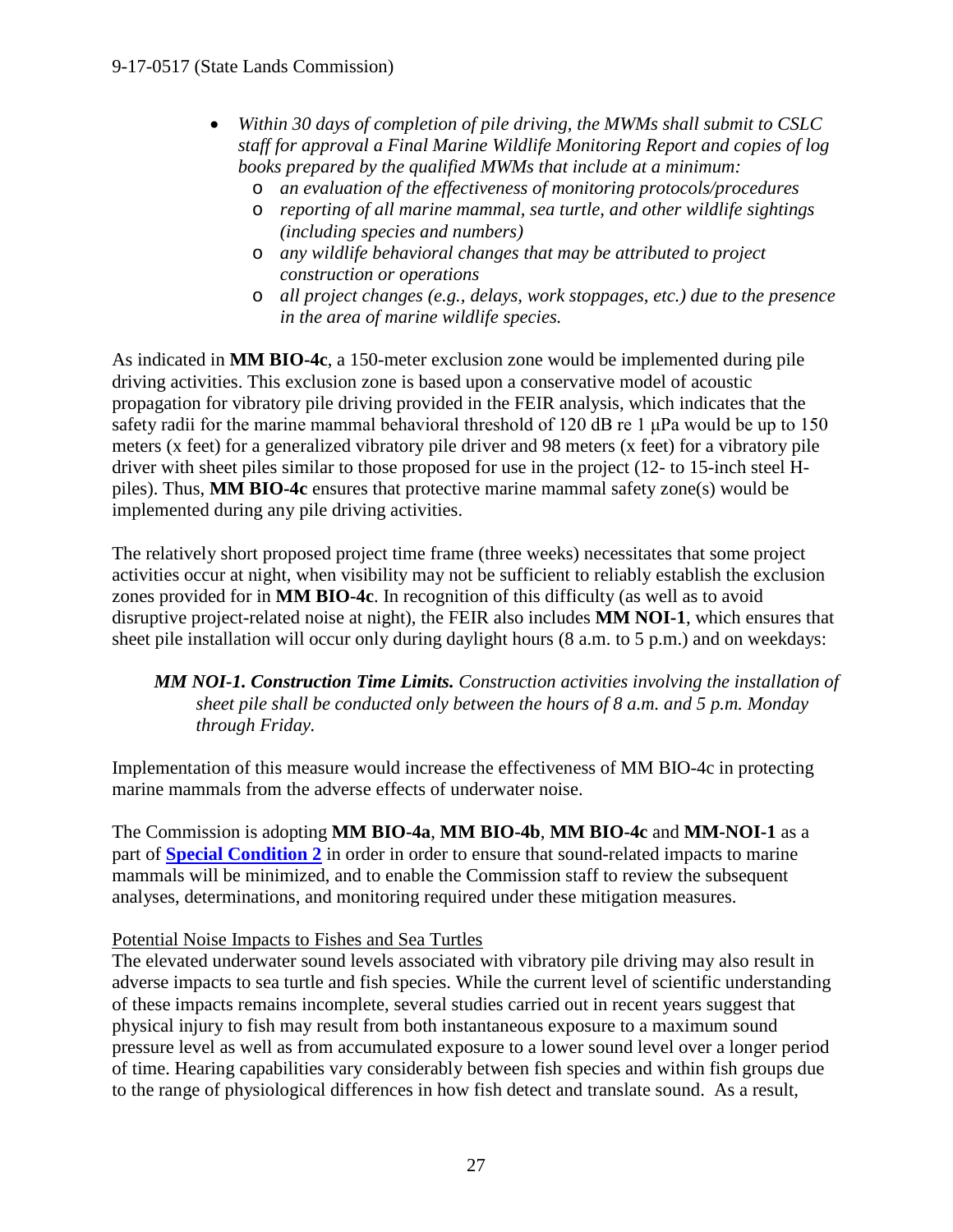mortality and injury to fish as a result of sound varies depending upon the anatomy and physiology of the fish. For example, mortality and injury thresholds for fishes with swim bladders are lower than for fishes without swim bladders. In 2008, the Fisheries Hydroacoustic Working Group issued interim threshold criteria based on best available science for the onset of injury to fish from noise generated during pile driving, identifying a peak sound pressure level of 206 dB re 1  $\mu$ Pa and cumulative sound exposure levels of 183 to 187 dB re 1  $\mu$ Pa<sup>2</sup> per second as the critical thresholds (FHWG 2008). For behavioral changes in fish, NMFS and USFWS generally have used a 150  $dB_{peak}$  threshold for ESA-listed fish species, beyond which "startle and stress" response that increase susceptibility to predation may occur (Caltrans 2015).

Sea turtles appear to be sensitive to low frequency sounds in a range similar to that of lowfrequency cetaceans, but it is thought that sea turtle hearing may be more similar to that of fish than marine mammals. As a general matter, peak sound levels and cumulative sound exposure levels above 207 dB re 1  $\mu$ Pa and 210 dB re 1  $\mu$ Pa<sup>2</sup> per second, respectively, can be expected to cause injury or mortality among sea turtle species (Popper et al. 2014), with behavioral changes occurring in the range of 120 to 150 dB<sub>peak</sub>. Mitigation measures **MM BIO-4a, -4b, -4c**, and **MM NOI-1**, incorporated into this permit under **[Special Condition 2](#page-4-0)**, require measures, such as soft-start and ramp-up procedures, determination of preclusion radii for marine mammals, and monitoring for sea turtles species, that would protect sea turtles against significant injury or harassment from noise related to vibratory pile driving. These measures would not provide the same level of protection for fishes, which cannot feasibly be monitored for within an exclusion zone, but due to the short duration of the pile driving (less than a week) and the expectation that many fish would flee the project area during the ramp up period, the Commission finds that impacts to fish would not be significant.

## Airborne Noise

In addition to underwater noise, vibratory pile driving and other construction activities would generate airborne noise that could potentially disrupt pinnipeds (e.g., sea lions and harbor seals) and birds occurring in the project vicinity. The closest pinniped haul-out site is located in Carpinteria, approximately 6 miles to the south-east of the Project site. Based on NMFS in-air acoustic thresholds for pinnipeds (90  $dB_{rms}$  for harbor seals, 100  $dB_{rms}$  for other pinnipeds; (NOAA 2017a), pile driving noise would not exceed these thresholds at the haul-out site due to the distance (approximately 6 miles) from the Project site, and in fact would have attenuated to below typical ambient noise levels.

While there are no official criteria for airborne or underwater noise thresholds for birds, Caltrans (2007) has recommended interim in-air guidelines to assess noise effects on birds, which are 125 dBA for permanent damage and 93 dBA for behavioral changes for in-air noise levels. For the proposed vibratory pile driving, in-air noise levels would be below the 125 dBA threshold except in the immediate vicinity of the pile driver, and below the 93 dBA behavioral threshold within 126 feet. The double-crested cormorant nesting colony, which is 3,000 feet from the Project site, would experience peak in-air noise levels of 72 dBA during vibratory pile driving, which is less than the behavioral threshold, and similar to ambient noise levels in the nearshore environment. In general, seabirds and other bird species would be expected to avoid the immediate project area during the limited period of active pile driving.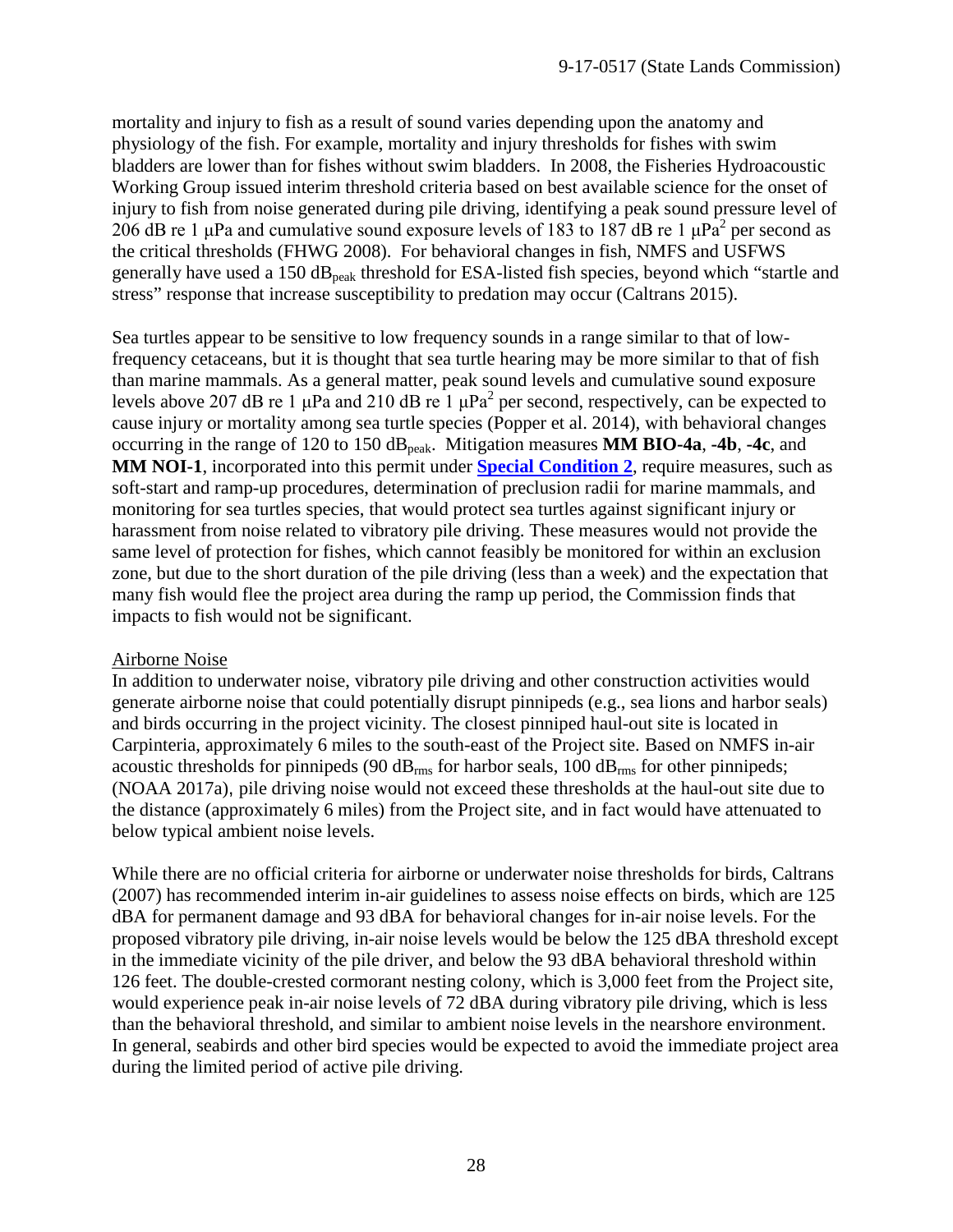As conditioned, the Commission finds that significant adverse impacts from underwater and airborne sound would be avoided.

#### *Collisions with Project Vessels; Night Lighting*

The nearshore/intertidal location of the proposed project, along with the need to transport project materials and personnel via boat for long distances, places project activities within potential foraging and migration areas of marine wildlife, raising the possibility of collisions with or harassment from project vessels during marine operations. Incidents with marine wildlife could occur during several phases of the project: (a) during vessel transit between the project site and the proposed shore base(s) of the project vessels at Long Beach (up to three round-trips) and Santa Barbara Harbors (daily round trips at shift changes); (b) during the docking and removal of the jack-barge and cofferdam and well abandonment operations; and (c) during pre- and postproject seafloor surveys. The potential for adverse impacts to marine animals from vessel collisions activities would be heightened during the proposed night work, when poor visibility would increase the risk of collisions and artificial lighting associated with the project could become an attractive nuisance or disrupt the behavior of sensitive species.

The Commission has determined in reviewing previous offshore projects that the most effective way to avoid marine mammal or sea turtle collisions with project vessels, is to (a) time in-water activities so that they occur, as much as possible, outside of known migratory seasons, and during daylight hours; and (b) monitor effectively for the presence of these species during project activities and vessel transit. In the present case, the proposed project schedule would avoid the gray whale migration period (December through May), unless unexpectedly delayed, but would overlap, to a greater or lesser degree, with the seasonal occurrences of other whale and marine mammal species in the general area. The proposed round-the-clock work schedule, necessary in order to take advantage of high tide conditions during the fall of 2017 and limit the overall project duration, would expose wildlife to artificial lighting; however, CSLC has indicated that night-time vessel transit to and from the project site would generally be avoided, limiting the risk of night-time collisions with marine wildlife. Nonetheless, a robust and effective wildlife monitoring program will be necessary to adequately protect marine species.

The FEIR concludes that project-related vessel traffic has the potential to result in marine wildlife interactions, "including accidental collisions between support vessels and marine mammals or sea turtles", citing previous instances in which large cetaceans and sea turtles have been struck by both large and small vessels. The risk of vessel strikes for smaller mammals (dolphins, pinnipeds and sea otters), is judged to be lower due to their greater agility, tolerance for vessels and/or observed avoidance behaviors. The FEIR finds that, with the implementation of a marine mammal and sea turtle avoidance and response training program, the potential for ship-strikes would represent a less-than significant impact. This training program would be included as a part of mitigation measure **MM BIO-3**:

*MM BIO-3. Marine Mammal and Sea Turtle Avoidance and Response Training. Vessel operators shall develop, submit for approval, and implement a contingency and training plan that focuses on avoidance and response procedures when marine mammals and sea turtles are encountered at sea by crew or supply boats at the Project site. All boat crew members shall be provided training prior to the onset of*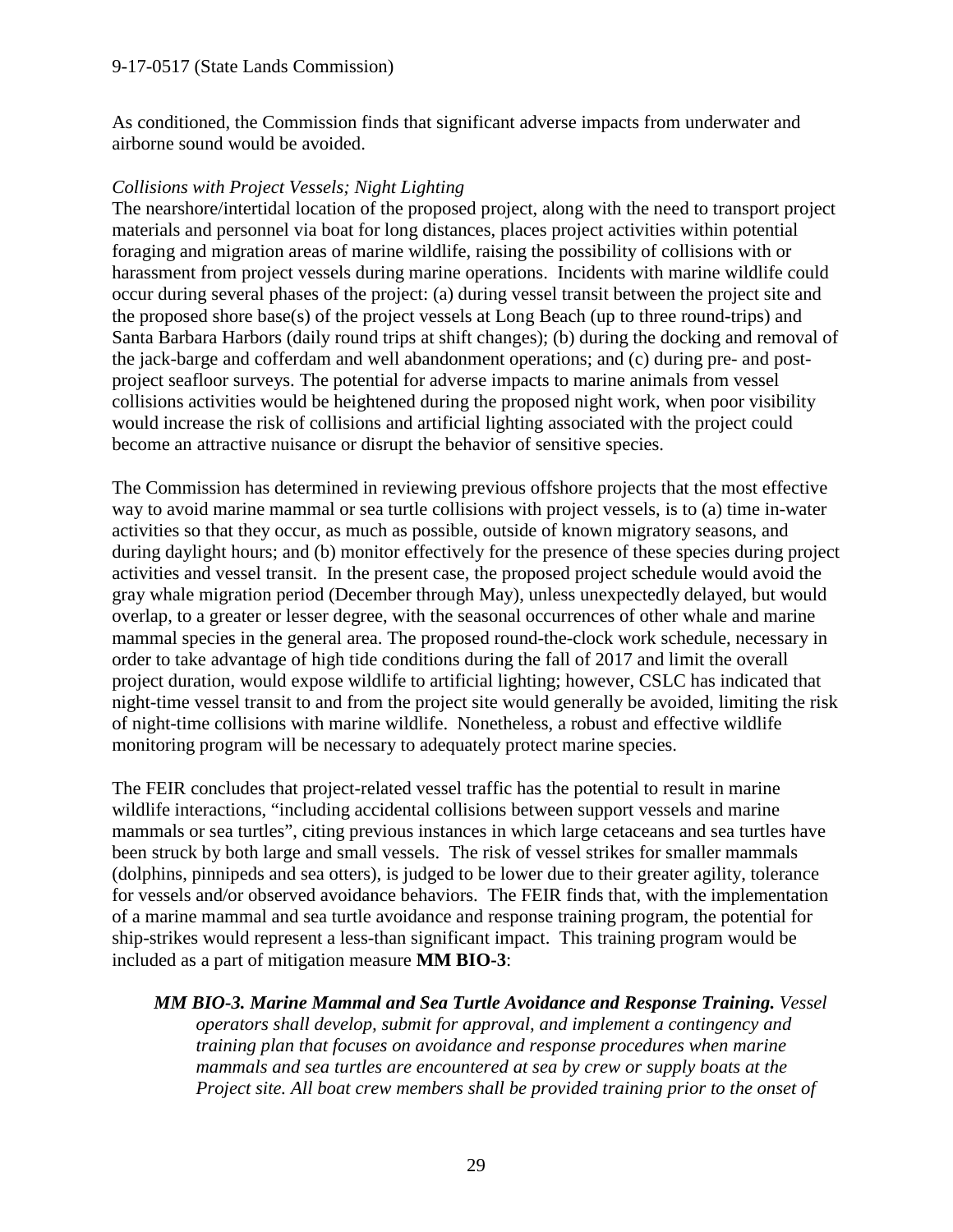*construction activities that focuses on the identification of marine mammal and sea turtle species and the specific behavior of species common to the Project area, including when species can be expected to occur in the Project area. New crew members shall receive such training upon hire. All crew members shall serve as lookouts during boat trips so that collisions with marine mammals and sea turtles can be avoided. Minimum components of the training plan include:*

- *Vessel operators shall make every effort to maintain a distance of 1,000 feet from sighted whales and federally threatened or endangered or otherwise protected marine mammals or sea turtles.*
- *Supply vessels shall not cross directly in front of migrating whales or any other threatened or endangered marine mammals or sea turtles.*
- *When paralleling whales, support vessels shall operate at a constant speed that is not faster than the whales.*
- *Female whales shall not be separated from their calves.*
- *Vessel operators shall not herd or drive whales.*
- *If a whale engages in evasive or defensive action, support vessels shall drop back until the animal moves out of the area.*
- *Any collisions with marine wildlife shall be reported promptly to the federal and state agencies listed below pursuant to each agency's reporting procedures.*

*Stranding Coordinator, Southeast Region National Marine Fisheries Service Long Beach, CA 90802-4213 (310) 980-4017*

*Enforcement Dispatch Desk California Department of Fish and Wildlife Long Beach, CA 90802 (562) 590-5132 or (562) 590-5133*

*California State Lands Commission Environmental Planning and Management Division Sacramento, CA 95825-8202 (916) 574-1890*

Implementation of this mitigation measure would likely decrease the risk of adverse interactions and collisions between marine wildlife and project vessels. In addition, the provisions of **MM BIO-4c** (incorporated into the permit as part of **Special Condition 2**), would provide adequate protection for marine wildlife during the pile driving phase of the project. However, **MM BIO-3** lacks several specific provisions necessary to protect and minimize the potential for harm to marine species, as required under Sections 30230 and 30231 of the Coastal Act. In particular, in approving previous offshore projects of similar scope, the Commission has required that at least one qualified marine mammal observer (a professional marine biologist and/or other person having received training according to NMFS guidelines) be present during specific project activities, including vessel transit and anchoring or anchor repositioning, to ensure that collisions or other harmful interactions with marine wildlife are avoided. The Commission has also required that the observer(s) must have full authority to modify the vessel course or speed when marine mammals or sea turtles are sighted within the avoidance zone radius and are at risk of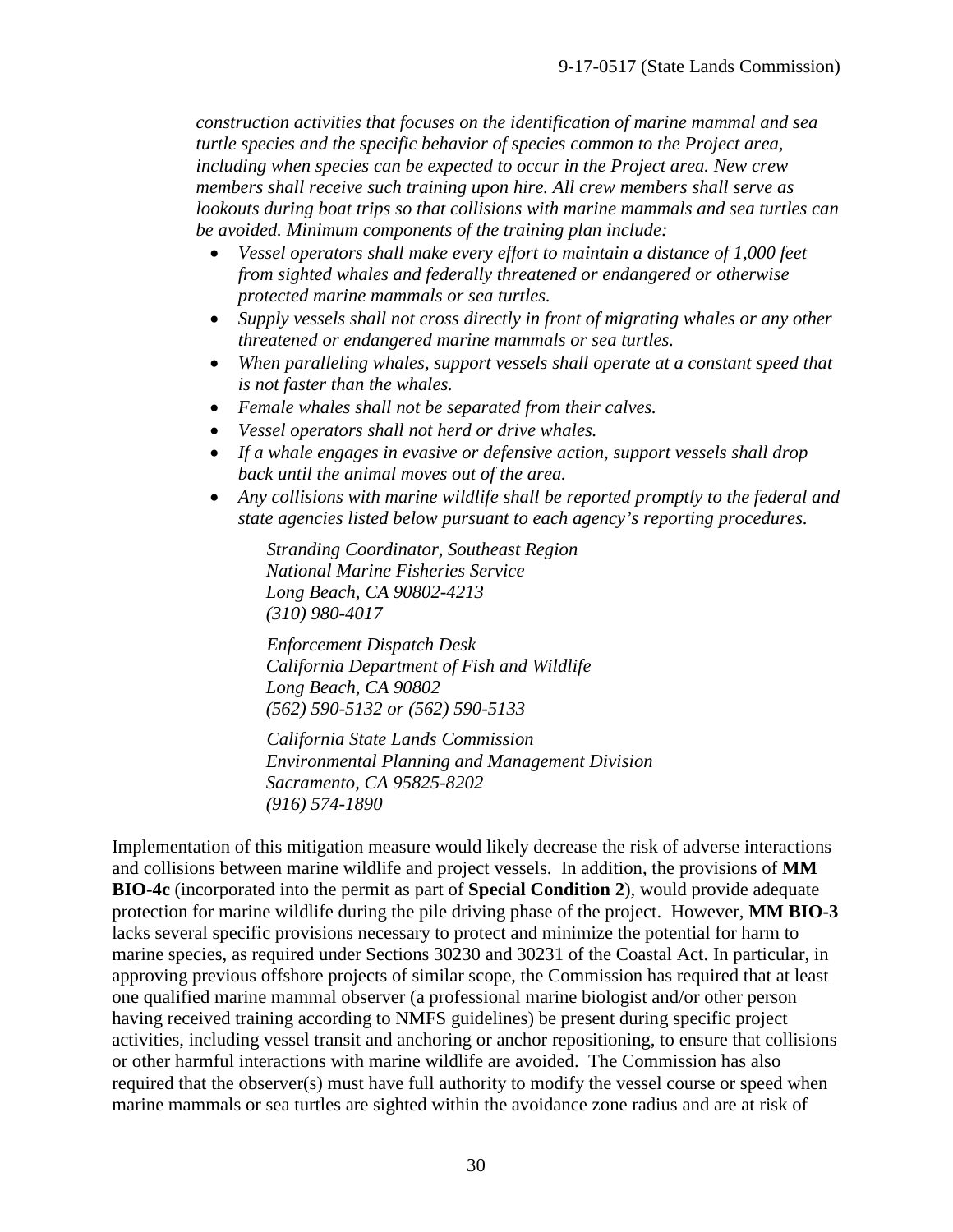harm. These additional protections are also required here to ensure consistency with Coastal Act provisions.

Thus, the Commission is including additional mitigation measures to ensure that adverse impacts to marine mammals and sea turtles are minimized and healthy populations of marine organisms are maintained. **Special [Condition 6](#page-5-2)** requires CSLC to submit a Final Marine Wildlife Monitoring and Contingency Plan (MWMCP) to the Executive Director for review and approval prior to beginning project operations. The Final MWCP shall include measures similar to those contained in **MM BIO-3**, but shall also require that a minimum of one NMFS-qualified marine wildlife observer be present during vessel transit, anchoring, and docking of the jack-up barge at the project site, the establishment of minimum 500-foot and 1000-foot avoidance zones, for smaller mammals and large cetaceans, respectively, and several additional mitigation and reporting requirements.

In order to minimize the adverse effects of night lighting associated with the project on marine wildlife, CSLC included in the FEIR **MM BIO-5a**:

*MM BIO-5a. Project Lighting. All lighting associated with the Project, as well as any additional light required for the existing parking area and adjacent roads, drilling rig, barge, and sheet pile driver rig, shall be directed and shielded in such a way as to eliminate any direct light towards the ocean and immediate nearshore waters, as well as to minimize reflection and glare from such light in the same areas. As much as is allowable under Federal Aviation Administration (FAA) regulations, the red flashing light at the top of the drilling rig shall also be shielded from view from the immediate nearshore waters.*

The Commission is including this measure as a part of **[Special Condition 2](#page-4-0)**. Combined with the short duration of the project (approximately three weeks), these minimization measures would avoid significant impacts from artificial lighting.

With these conditions in place, the potential for adverse impacts to marine mammals, sea turtles fishes and birds from collisions with project vessel, night lighting and other project activities would be minimized.

## **Water Quality**

The proposed project would occur in the open coastal waters of the Santa Barbara Channel and the nearshore areas off of Summerland Beach, and could adversely affect water quality and marine biota as a result of (a) oil spills associated with well abandonment operations, (b) discharge of oil-contaminated sand and seawater from within the cofferdam, and (c) the release of fuels, lubricants, stored fluids, sewage or bilge/ballast water from project vessels and heavy equipment.

## *Oil Spills*

As described in Section IV.D, above, the leakage of crude oil from the Becker well during well abandonment could enter the marine environment, resulting in adverse impacts to water quality, degradation of beach and nearshore habitats, and the health of marine organisms. The available evidence and current understanding of reservoir conditions at the Becker well site indicates that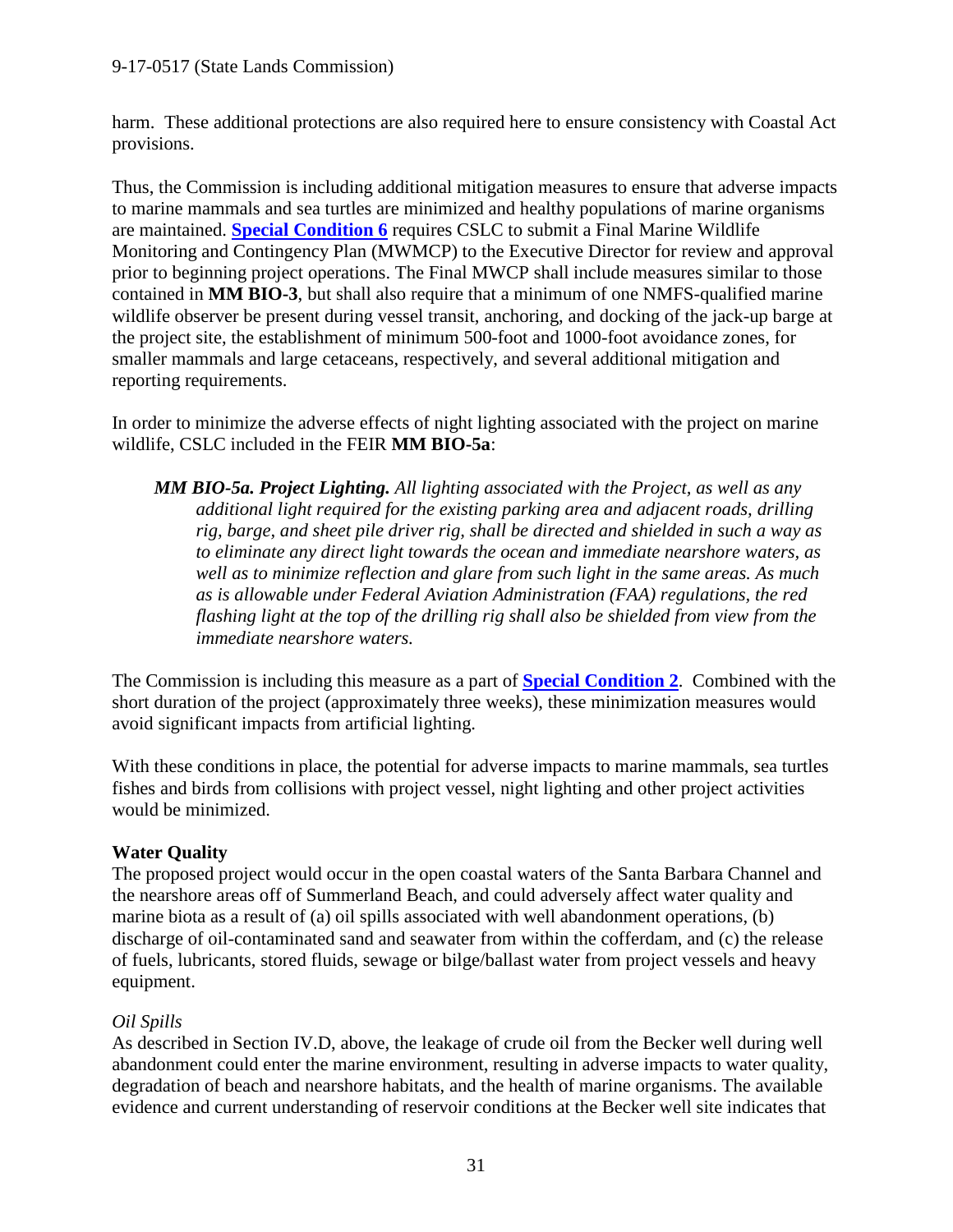leakage from the well would most likely be minor, comparable to the low-volume leaks that occur presently when the well is active. Nonetheless, the potential exists for a larger spills that could have more extensive effects on marine biota.

CSLC has proposed a number of project features and protective measures to minimize the risk of a substantial oil spill, including the use of DOGGR-mandated well abandonment procedures and blow out prevention equipment, development of a comprehensive well abandonment contingency plan, use of a double-walled cofferdam around the well to contain spills, and provision of emergency responders and equipment to allow for rapid containment and clean up of any spill that does occur. **[Special Condition 7](#page-7-0)** requires that these measures, along with an evaluation of maximum spill scenarios and demonstration of the availability adequate response equipment, be consolidated and described in a Final Oil Spill Response Plan to be submitted to the Executive Director for review and approval.

## *Handling of Contaminated Materials*

An important component of the proposed project is the storage and handling of excavated sands and fluids from within the cofferdam, both of which have the potential to become contaminated with hydrocarbons leaked from in or around the Becker well during the project. Under CSLC's original proposal, sand excavated from around the well, inside the inner cofferdam, would be temporarily stored within the outer cofferdam, and then back-filled into the original excavation once well abandonment operations are complete. Seawater leaking into the workspace around the well, inside the cofferdam, would be pumped back into the surrounding ocean. If either the excavated sand or pumped seawater were to become contaminated with oil, the proposed handling procedures could introduce oil into the surrounding ocean, to the detriment of water quality and the health of marine organisms.

In order to avoid or minimize these potential impacts, the FEIR includes two mitigation measures providing for the removal and treatment of oil-contaminated sand and seawater from the area within the cofferdam:

- *MM HAZ-2a. Removal of Contaminated Sands. All contaminated sands and/or soils encountered during the excavation around the well shall be removed from the site and disposed of at an appropriate facility.*
- *MM HAZ-2b. Water Handling. All contaminated water encountered during the construction and abandonment shall be removed from the site and disposed of at an appropriate facility. Either tanks shall be used, which could be hauled away by supply boats or stored on the barge, or, if larger volumes of contaminated water are anticipated, the use of oil-water separation equipment, such as separation tanks or skimmers, or equivalent, shall be used before discharging the water to the marine environment. Use of a sheet pile sealant system such as Decaseal, as approved by the California State Lands Commission (CSLC), shall be utilized during the installation of the cofferdam walls to minimize the water intrusion and/or contaminated water releases to the marine environment.*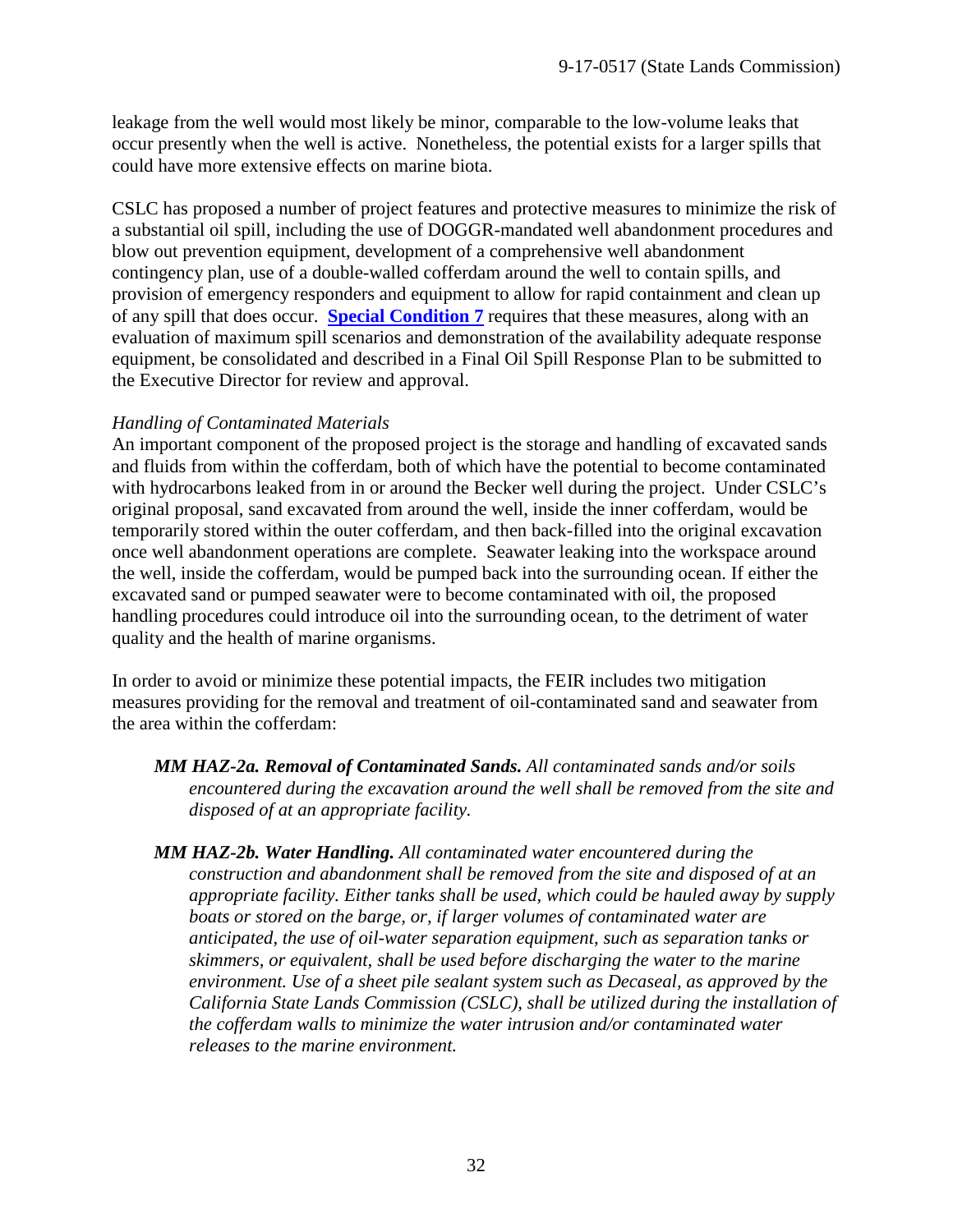**MM HAZ-2b** would also provide for the use of a sealant system to minimize water and contaminant leakage into and out of the cofferdams. The Commission finds that these measures are necessary to adequately protect water quality and marine biota, and is including them in this permit as a part of **[Special Condition 2](#page-4-0)**. Additionally, **[Special Condition 7](#page-7-0)** includes the requirement that a description of the procedures for the handling, treatment and disposal of oilcontaminated sand and seawater be included in the Oil Spill Prevention and Response Plan.

#### *Spills, Leaks & Releases from Project Vessels and Equipment*

As discussed in Section IV.D, leaks or spills of oil, fuel and other hazardous substances from project vessels and equipment could result in accidental discharge to the marine environment, degrading local water quality. Similarly, the accidental or intentional discharge of sewage, bilge water or ballast water from project vessels into the ocean would adversely affect water quality and, potentially, contribute to the spread of invasive species. Depending on the size and contents of a leak, spill or discharge from one of these sources, impacts to marine organisms could be significant.

As described previously, CSLC has proposed to prepare an Oil Spill Response Plan (OSPR) which would include preventative measures to minimize the risk of accidental spills and releases from project vessels and equipment, as well as containment and response strategies that would be implemented in the event of a spill. **[Special Condition 7](#page-7-0)** would strengthen this commitment by requiring the submittal of a Final Oil Spill Prevention and Response Plan that, in addition, contains an analysis of worst case spill scenarios for vessel operations, the provision of adequate fill response equipment, and a plan for conducting training and response drills. Additionally, and consistent with past approvals of offshore projects, the Commission is including **[Special](#page-7-1)  [Condition 8](#page-7-1)**, which requires implementation of a zero discharge policy for all project vessels.

CSLC is in the process of obtaining a Section 401 Certification from the Central Coast Regional Water Quality Control Board that will address potential water quality impacts from project activities. **[Special Condition 1](#page-4-3)** requires Cabrillo to submit evidence of approval of the 401 Certification to the Executive Director.

In summary, with the inclusion of the Special Conditions described above, the proposed project will minimize the potential for adverse impacts to water quality and marine biota associated with oil spills, the disposal of oil-contaminated sand and seawater, and discharges from and discharges from project vessels and equipment.

## **Conclusion**

For the reasons discussed above, the Commission finds that the proposed project, as conditioned by **[Special Conditions 1 -](#page-4-2) 8**, will be carried out in a manner that maintains marine resources and sustains the biological productivity and quality of coastal waters and is therefore consistent with Coastal Act Sections 30230 and 30231.

## <span id="page-32-0"></span>**F. PUBLIC ACCESS, RECREATION, FISHING AND VISUAL RESOURCES**

Coastal Act Section 30210 states:

*In carrying out the requirement of Section 4 of Article X of the California Constitution, maximum access, which shall be conspicuously posted, and recreational opportunities shall*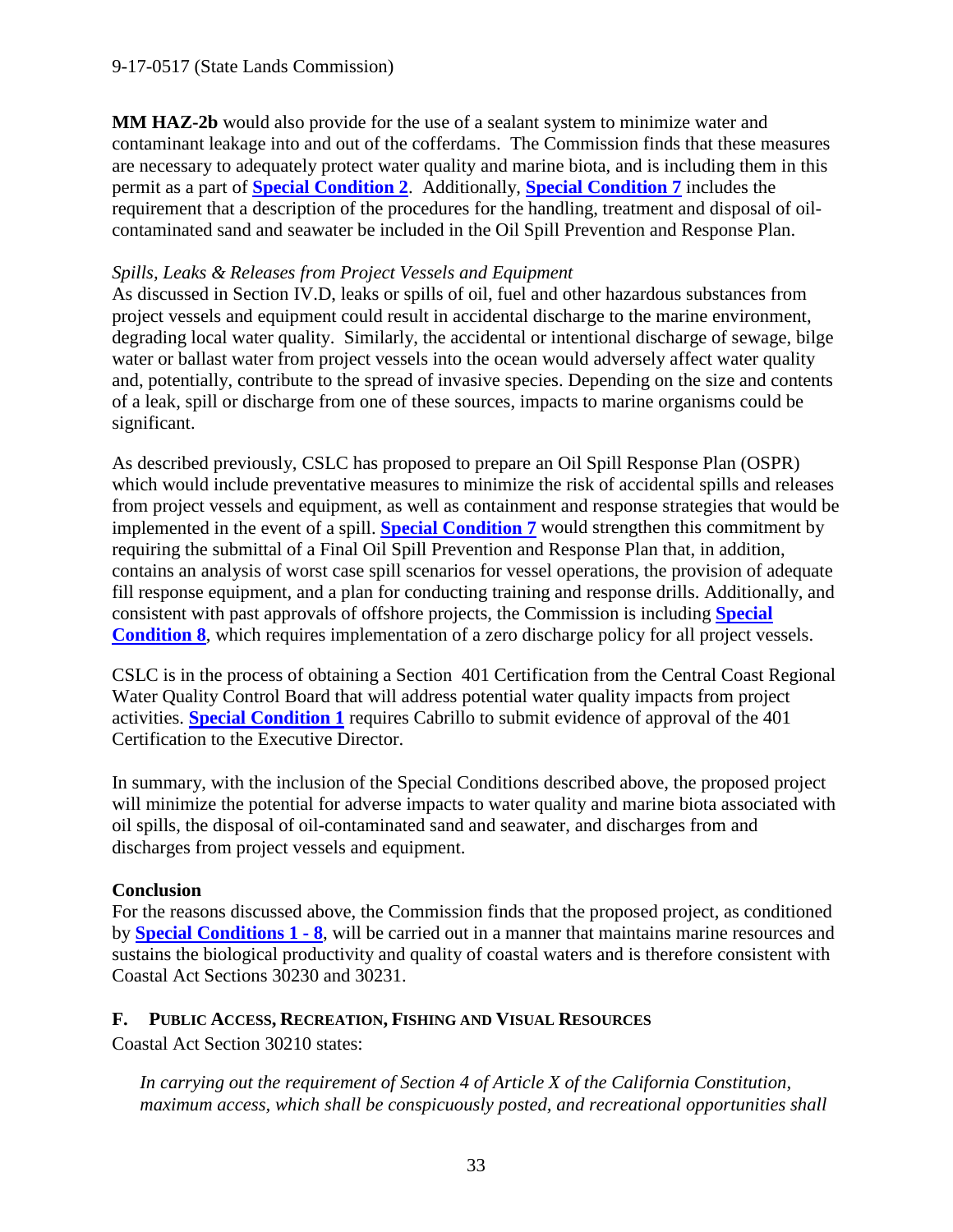*be provided for all the people consistent with public safety needs and the need to protect public rights, rights of private property owners, and natural resource areas from overuse.*

Coastal Act Section 30220 states:

*Coastal areas suited for water-oriented recreational activities that cannot readily be provided at inland water areas shall be protected for such uses*.

Coastal Act Section 30221 states in part:

*Oceanfront land suitable for recreational use shall be protected for recreational use and development …*

Coastal Act Section 30234.5 states:

*The economic, commercial, and recreational importance of fishing activities shall be recognized and protected.*

Coastal Act Section 30251 states:

*The scenic and visual qualities of coastal areas shall be considered and protected as a resource of public importance. Permitted development shall be sited and designed to protect views to and along the ocean and scenic coastal areas, to minimize the alteration of natural land forms, to be visually compatible with the character of surrounding areas, and, where feasible, to restore and enhance visual quality in visually degraded areas.* 

The Becker well is located on Summerland Beach, a popular destination for beach recreation, water sports, nature appreciation, and other coastal-oriented recreational activities. The project site is also located directly south of Lookout Park, a four-acre County Park situated on the bluffs above the beach. Lookout Park provides barbecue grills, beach access, benches, picnic areas, and restrooms, along with recreational activities such as hiking trails, a playground, volleyball, and bird watching.

Coastal access, recreation and scenic resources at Summerland Beach have historically been adversely affected by the ongoing leakage of crude oil and associated gasses and odors from the Becker well and other legacy wells. As discussed in Section IV.A, above, these problems have at times forced the closure of Summerland Beach to protect public health and safety, and even when the beach is open, can impair recreational activities and visual enjoyment of the beach. While the proposed project would result in some minor, temporary impacts to coastal access and recreational use of the beach during well abandonment activities, the long-term effect of the project would be beneficial, by eliminating a known source of oil leakage and odors on the beach.

Project activities, including the installation of a temporary, 25-ft x 25-ft sheet pile cofferdam and placement of an 8,000 square foot jack-up barge, would occur in the intertidal zone at the west end of Summerland Beach, immediately surrounding and adjacent to the location of the Becker well. The active project site, along with an approximately 300-ft x 100-ft "exclusion zone" on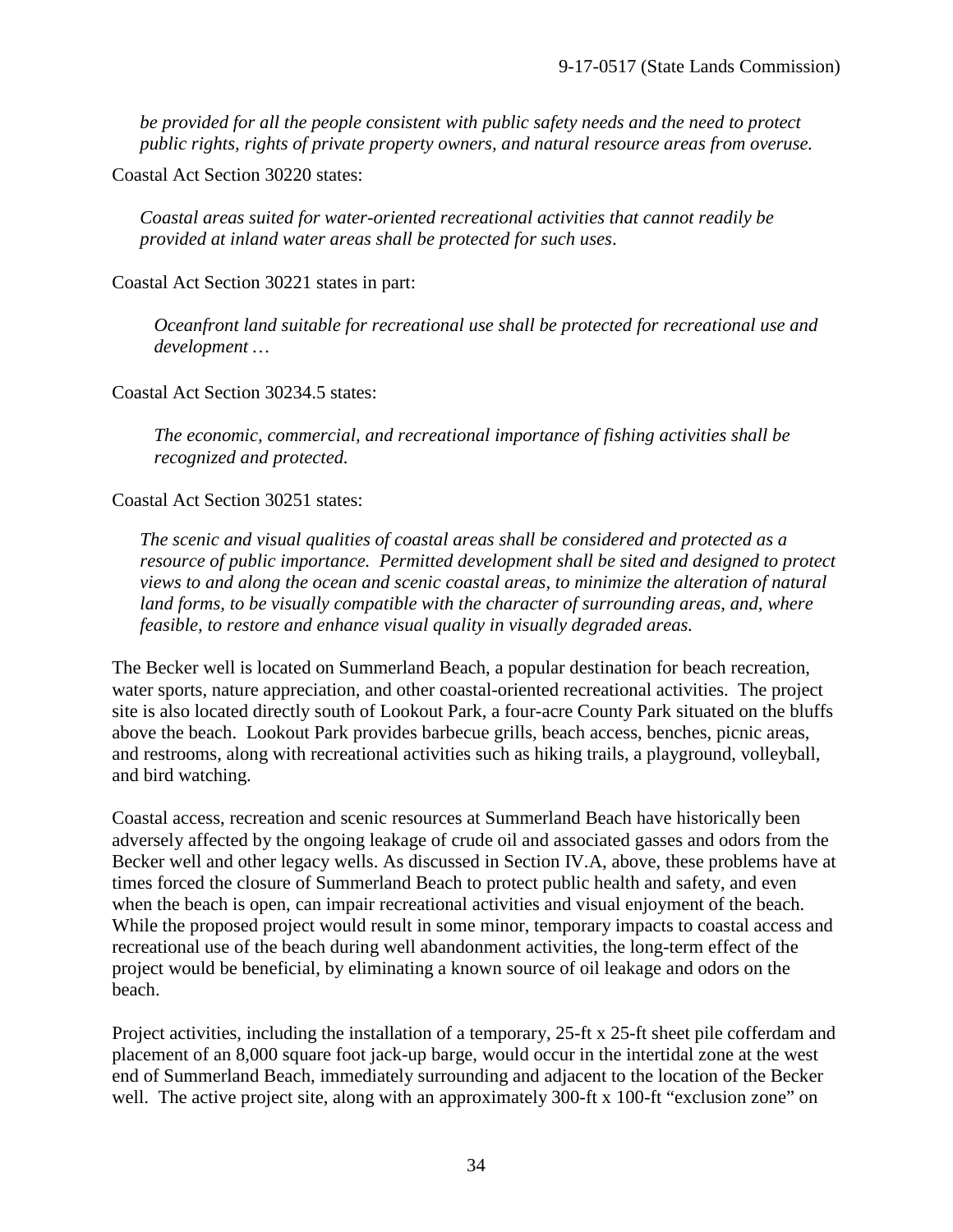the beach immediately landward (**[Exhibit 5](https://documents.coastal.ca.gov/reports/2017/9/w22a/w22a-9-2017-exhibits.pdf)**), would necessarily be closed for the approximately three-week duration of the project to protect public safety and prevent interference with project activities. However, the large majority of Summerland Beach would remain open for public access and recreation throughout the project period.<sup>[3](#page-34-0)</sup>

As discussed in greater detail in Section IV.E, above, construction activities, in particular the use of a vibratory pile driver to install and remove the cofferdam, would cause elevated noise levels over much of Summerland Beach, potentially interfering with public enjoyment of the beach. However, this impact would be temporary, occurring over a period of less than two weeks outside the summer season, when recreational use of the beach is greatest. In addition, **[Special](#page-4-0)  [Condition](#page-4-0) 2** includes a measure (**[MM NOI-1](#page-38-0)**) that would restrict pile driving operations to weekdays, avoiding weekends and minimizing noise-related impacts to public access.

Project-related closures of ocean areas would be limited to the immediate area of the Becker well within the intertidal zone, and thus is unlikely to interfere with recreational boating or commercial or recreational fishing in the area. Moreover, the area of temporary closure in the intertidal zone would be very small relative to the total area available for these activities along the Santa Barbara County coast, with ample area still open for use in the nearshore area off Summerland Beach to the east of the project site. The few vessels needed to conduct the project would not significantly increase boat traffic in the area. Nonetheless, under mitigation measure **[MM TRM-1](#page-38-0)**, CLSC would provide a description of its offshore operations in a Local Notice to Mariners submitted to the U.S. Coast Guard at least 15 days prior to the beginning of project activities, ensuring that advance notice of project-related restrictions and closures would be available to recreational boaters. This measure is incorporated into this CDP as part of **[Special](#page-4-0)  [Condition 2](#page-4-0)**.

As noted above, the proposed project would require the temporary placement of structures – including a high-profile jack-up barge supporting a crane, well abandonment rig, and other equipment – on the beach. These structures and equipment would be visible to users of the beach and from the bluffs overlooking the beach, and would represent an unsightly and incongruous intrusion into the largely natural, scenic shoreline views that characterize the area. However, these adverse impacts to visual resources would be temporary, lasting approximately three weeks, and would be completely removed at the end of the project. Mitigation measure **[MM BIO-5a](#page-38-0)**, incorporated into this CDP as part of **[Special Condition 2](#page-4-0)**, would reduce the visual impacts of the project at night by requiring that night-lighting be directed and shielded to eliminate direct light towards nearshore waters and to minimize reflection and glare.

The greatest potential for significant and sustained project impacts to public access and recreation, fishing and visual resources is likely from an inadvertent oil leak or spill during well abandonment operations. However, as discussed in detail in Sections IV.D and E, the risk of impacts from a spill would be minimize through the implementation of a number of applicant proposed measures and the imposition of **[Special Condition 7](#page-7-0)**, requiring the submittal, for

<span id="page-34-0"></span><sup>&</sup>lt;sup>3</sup> The project would also require the use of a number of parking spaces within Lookout Park for the staging of emergency response equipment; however, this area lies within the LCP jurisdiction of Santa Barbara County, and will be evaluated as a part of the County's CDP review of the project.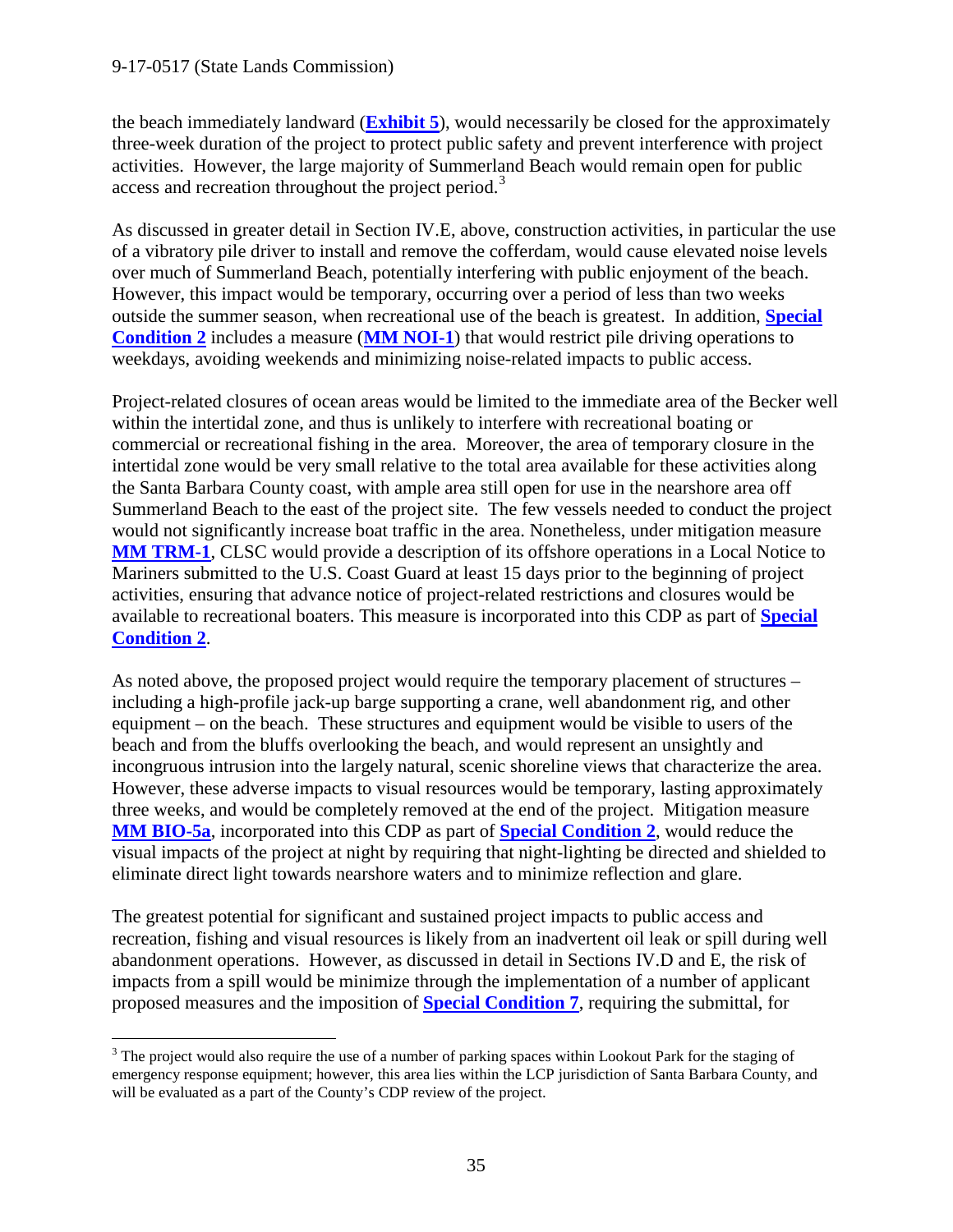Executive Director review and approval, of a comprehensive Final Spill Prevention and Response Plan.

As conditioned, the Commission finds that the proposed project would be consistent with the public access and recreation, fishing and visual resources policies of the Coastal Act.

#### <span id="page-35-0"></span>**G. CULTURAL RESOURCES**

Coastal Act Section 30244 states:

*Where development would adversely impact archaeological or paleontological resources as identified by the State Historic Preservation Officer, reasonable mitigation measures shall be required.*

The project area lies within the traditional territory of the Barbareño Chumash, who at the time of European contact inhabited densely-populated villages and towns along the Santa Barbara County coast. In preparing the FEIR, CSLC conducted both documentary research and outreach efforts to local Chumash tribal representatives and non-profit groups in an effort to identify archaeological and Chumash cultural resources in the project area, including both the staging area in Lookout Park (within the County of Santa Barbara's CDP jurisdiction) and the immediate area of the Becker well within the intertidal zone of Summerland Beach. No historic structures, archaeological deposits, or other cultural resource were identified. Although the beach has not been surveyed for archaeological resources, the nature of the marine and geologic setting of the active beach and surf zone make it extremely unlikely that intact archaeological resources exist where the Becker well abandonment and remediation activities would be conducted.

Nonetheless, to avoid and minimize the potential for impacts to unidentified archaeological and tribal cultural resources from project implementation, the FEIR included several mitigation measures. **[MM CR-1](#page-38-0)** contains provisions for pre-construction review of the Becker well remediation and construction plans, including review by a qualified maritime archaeologist of the proposed pre-project geophysical survey data, a video survey of the seafloor, and/or the results of dive surveys to locate previously unidentified cultural resources in the immediate project area. **[MM CR-2](#page-38-0)** requires the preparation of a Spill Response Plan for Archaeological Resources to plan for the identification, protection and mitigation of impacts on cultural resources in the event of an oil spill or increase in seepage resulting from well abandonment and remediation activities. Finally, **[MM CR-3](#page-38-0)** outlines protocols to be followed in the event that human remains are discovered during project activities, including the provision that all grounddisturbing activity within 50 meters (165 feet) of the discovery ceased until the remains have been appropriately handled. The complete text of the mitigation measures is provided in **[Appendix B](#page-38-0)**. The Commission is including these measures in the CDP as a part of **[Special](#page-4-0)  [Condition 2.](#page-4-0)**

As conditioned, the Commission finds that the project will not adversely impact cultural resources and is therefore consistent with Section 30244 of the Coastal Act.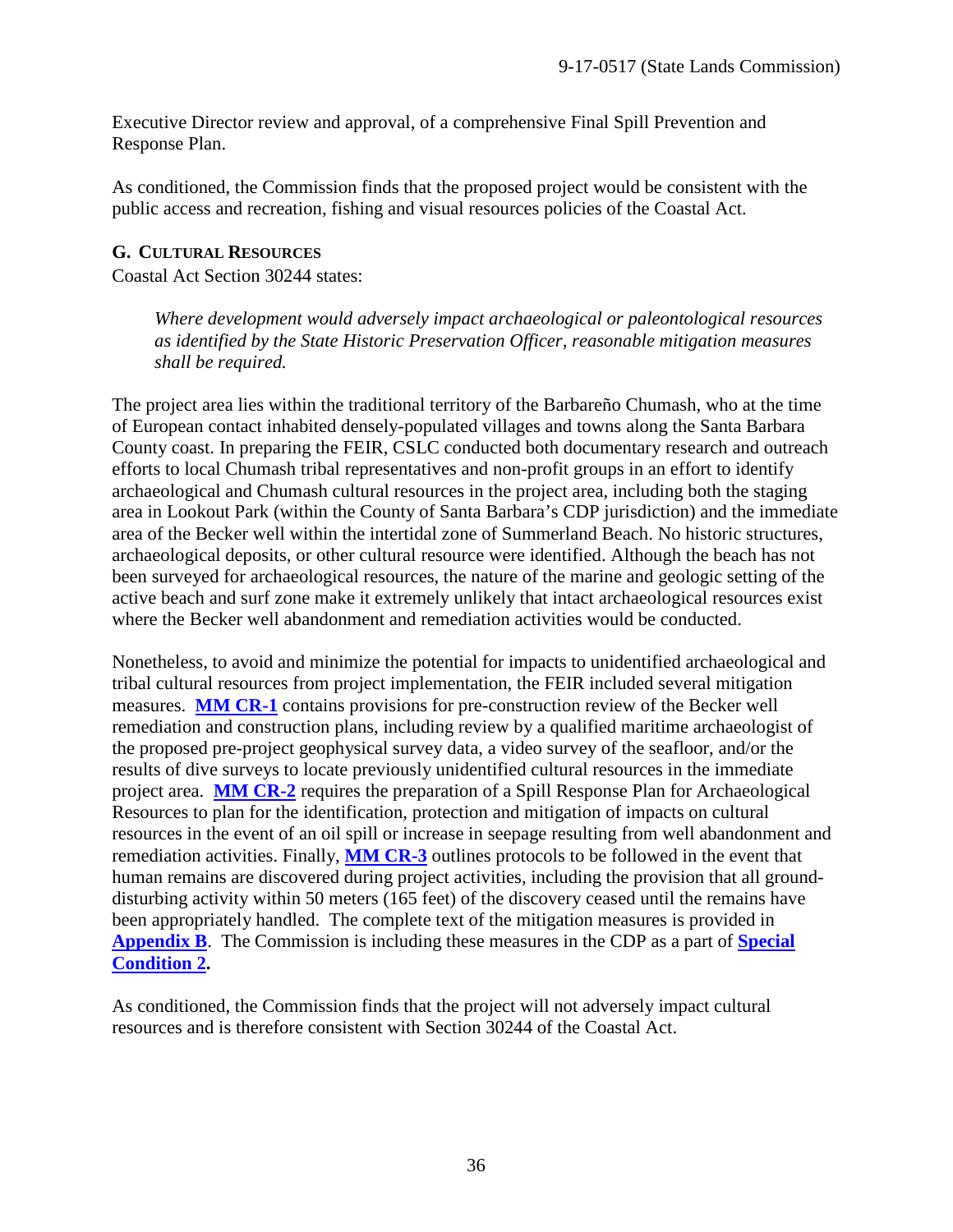## <span id="page-36-0"></span>**H. CALIFORNIA ENVIRONMENTAL QUALITY ACT**

In addition, Section 13096 of the Commission's administrative regulations requires Commission approval of coastal development permit applications to be supported by a finding showing the application, as modified by any conditions of approval, to be consistent with any applicable requirements of the California Environmental Quality Act ("CEQA"). Section 21080.5(d)(2)(A) of CEQA prohibits approval of a proposed development if there are feasible alternatives or feasible mitigation measures available that would substantially lessen any significant impacts that the activity may have on the environment.

On August 17, 2017, the California State Lands Commission, acting as the CEQA lead agency, certified a Final Environmental Impact Report concluding that the project, with the implementation of several required mitigation measures, would not have a significant effect on the environment. The project as conditioned herein incorporates measures necessary to avoid any significant environmental effects under the Coastal Act, and there are no less environmentally damaging feasible alternatives or mitigation measures. Therefore, the proposed project is the least environmentally damaging feasible alternative and consistent with the requirements of the Coastal Act and CEQA.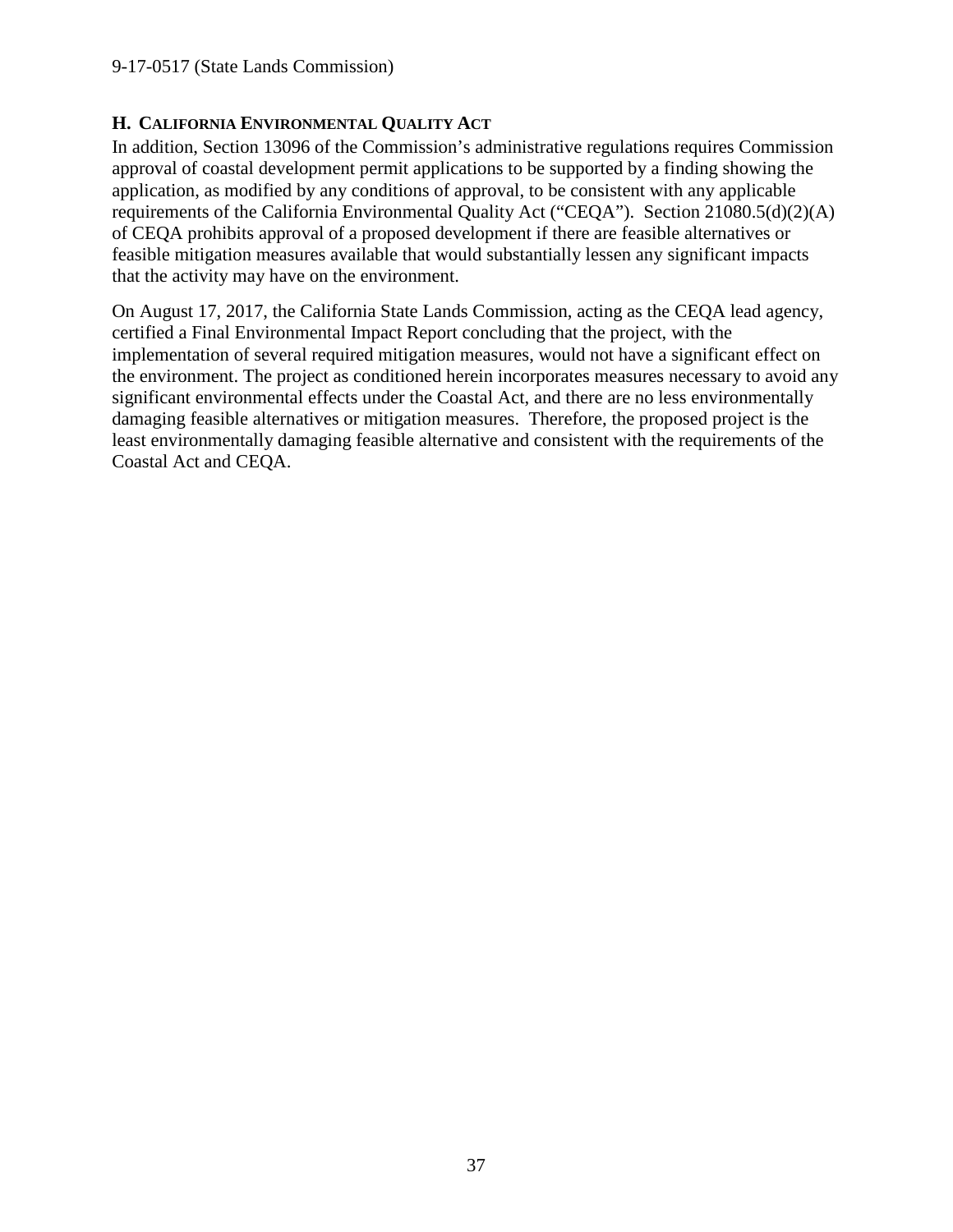## **Appendix A: Substantive File Documents**

#### <span id="page-37-0"></span>*Coastal Development Permits and Application Materials:*

Application and Application File for Coastal Development Permit No. 9-17-0517

#### *CEQA Document for Project:*

California State Lands Commission (2017). *Final Environmental Impact Report for the Becker and Legacy Well Abandonment and Remediation Project* (State Clearinghouse No. 2016101008), July 2017.

#### *Other Reports and Resources:*

California Department of Fish and Wildlife (CDFW) (2016). *California Grunion Information – California Grunion Facts and Expected Runs*. Available at: https://nrm.dfg.ca.gov/FileHandler.ashx?DocumentID=36316&inline=true. Accessed August 2017.

California Department of Fish and Wildlife (CDFW) (2017a). California Natural Diversity Database. Available at: [https://www.wildlife.ca.gov/Data/CNDDB.](https://www.wildlife.ca.gov/Data/CNDDB) Accessed: May 2017.

California Department of Fish and Wildlife (CDFW) (2017b). Comment letter on *Becker and Legacy Well Abandonment and Remediation Project Draft Environmental Impact Report*, dated July 5, 2017.

California Department of Transportation (Caltrans) (2015). *Technical Guidance for Assessment and Mitigation of the Hydroacoustic Effects of Pile Driving on Fish*. November 2015

California Department of Transportation (Caltrans) (2007). *The Effects of Highway Noise on Birds*. September 30, 2007.

County of Santa Barbara (2014). *Santa Barbara County Comprehensive Plan – Coastal Land Use Plan*. Adopted 1982, republished May 2014. Available from: [http://longrange.sbcountyplanning.org.](http://longrange.sbcountyplanning.org/)

Cross, J.N. and L.G. Allen. 1993. Fishes. In: M.D. Dailey, D.J. Reish, and J.W. Anderson [Eds.]. *Ecology of the Southern California Bight: A Synthesis and Interpretation*. Berkeley: University of California Press. pp. 459-540.

Fisheries Hydroacoustic Working Group (FHWG) (2008). Agreement in Principal for Interim Criteria for Injury to Fish from Pile Driving Activities. Memorandum dated June 12, 2008. Retrieved from: www.dot.ca.gov/hq/env/bio/files/fhwgcriteria\_agree.pdf.

National Marine Fisheries Service (NMFS) (2016). *Technical Guidance for Assessing the Effects of Anthropogenic Sound on Marine Mammal Hearing: Underwater Acoustic Thresholds for Onset of Permanent and Temporary Threshold Shifts.* NOAA Technical Memorandum NMFS-OPR-55.

National Oceanic and Atmospheric Administration (NOAA) (2017). Interim Sound Threshold Guidance. Available from: [www.westcoast.fisheries.noaa.gov/protected\\_species/marine\\_mammals/threshold\\_guidance.html.](http://www.westcoast.fisheries.noaa.gov/protected_species/marine_mammals/threshold_guidance.html)

North, W.J. (1994). Review of Macrocystis Biology, in I. Akatsuka (ed.) *Biology of Economic Algae*, pp. 447-527.

Popper, A.N., A.D. Hawkins, R.R. Fay, D.A. Mann, S. Bartol, T.J. Carlson, S. Coombs, W.T. Ellison, R.L. Gentry, M.B. Halvorsen, S. Løkkeborg, P.H. Rogers, B.L. Southall, D.G. Zeddies, and W.N. Tavolga (2014). *Sound Exposure Guidelines for Fishes and Sea Turtles.*Acoustical Society of America Technical Report ASA S3/SC1.4 TR-2014, Springer Briefs in Oceanography, 87 pp.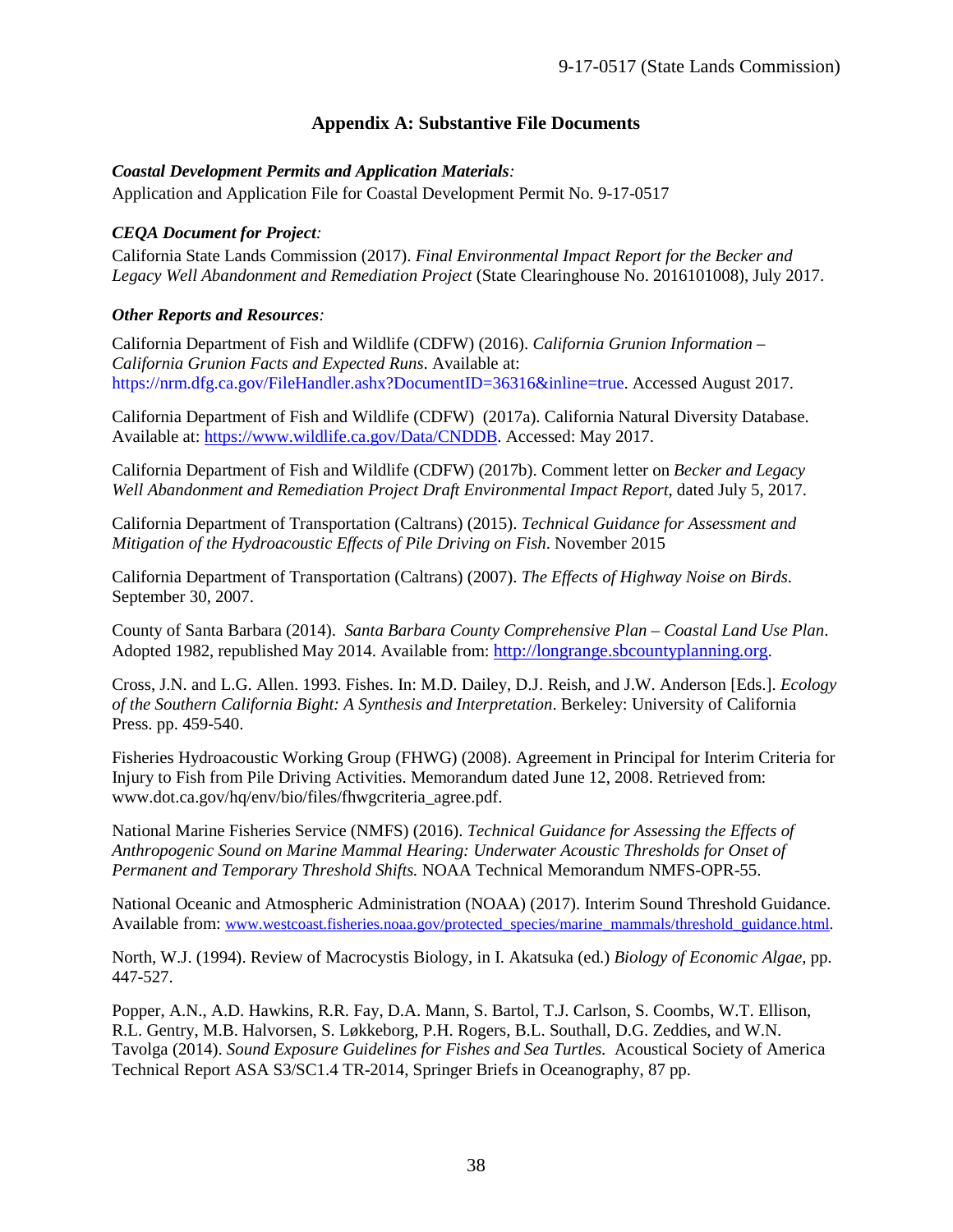## **Appendix B:**

## <span id="page-38-0"></span>**Mitigation Measures from the California State Lands Commission** *Final Environmental Impact Report for the Becker and Legacy Well Abandonment and Remediation Project* **(July 2017) that are Incorporated into CDP# 9-17-0517 in Special Condition 2**

- **MM BIO-4a. Marine Resources Noise Reduction**. Installation of sheet pile shall utilize Htype, or equivalent, and smaller sized sheet piles to the extent feasible, and shall be scheduled to concur with the ocean-facing sheet piles installed at the lowest tides feasible during the construction phase to reduce the potential for behavioral impacts on marine mammals, sea turtles, and nearshore fish species.
- **MM BIO-4b. Soft Start.** A "soft start" shall be used during vibratory pile driving to give marine mammals, sea turtles, birds and nearshore fish species an opportunity to move out of the area away from the sound source. Soft starts would be implemented at the start of each day's pile driving and at any time following the cessation of pile driving for a period of 30 minutes or longer. For vibratory pile drivers, the sound shall be initiated for 15 seconds at reduced energy followed by a 30-second waiting period; this procedure shall then be repeated two additional times.
- **MM BIO-4c. Marine Mammal/Sea Turtle Monitoring.** To ensure that no harassment occurs during vibratory pile driving activities, site-specific marine mammal/sea turtle observations shall be conducted using qualified marine wildlife monitors (MWMs) stationed on the existing response boats (no additional boats should be used for marine observers) and approved by California State Lands Commission (CSLC) staff, in consultation with National Marine Fisheries Service (NMFS) and California Department of Fish and Wildlife (CDFW) staffs. Such monitoring shall include at least the following elements.
	- The MWMs shall monitor an area within 150 meters (exclusion/shutdown zone) of the construction area for the presence of marine mammal species.
	- Prior to the start of pile driving operations, if a marine mammal or sea turtle is sighted within or approaching the exclusion/shutdown zone, MWMs shall notify the on-site construction lead (or other authorized individual) to delay pile driving until the animal has moved out of the exclusion/shutdown zone or the animal has not been resighted within 15 minutes (for pinnipeds and small cetaceans) or 30 minutes (for large cetaceans).
	- If a marine mammal or sea turtle is sighted within or on a path toward the exclusion/shutdown zone during pile driving activities, pile driving shall cease until that animal has moved out of the exclusion/shutdown zone or 15 minutes (pinnipeds and small cetaceans)/30 minutes (for large cetaceans) has lapsed since the last sighting.
	- MWMs shall have authority to temporarily halt in-water project activities if those activities pose a threat to individuals of a special-status species, and to suspend project activities until the animals have left the area. If due to fog, rain, or other periods of limited visibility the exclusion/shutdown zone cannot be monitored,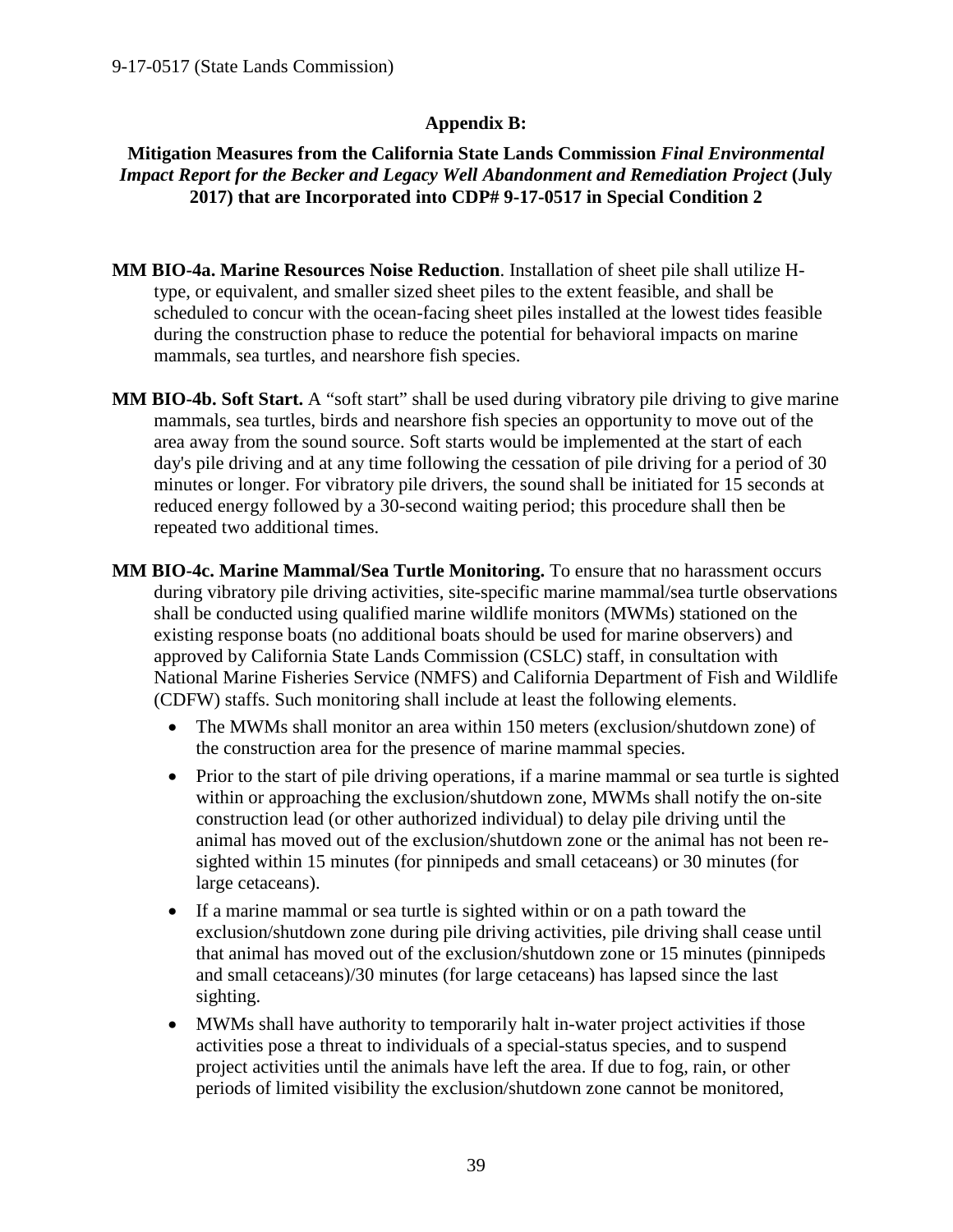MWMs have the authority to direct cessation (or continuation) of construction activities based on observed abundance of marine mammals and sea turtles and their ability to view the exclusion/shutdown zone. Periodic reevaluation of weather conditions and reassessment of the continuation/cessation recommendation shall be completed by the MWMs.

- MWMs shall record sightings and animal behavior within the zone during pile driving activities. At a minimum, MWMs shall collect the following information daily: (1) general location(s) of MWMs and marine wildlife observations; (2) date/time monitoring begins/ends; (3) activities occurring during each observation period; (4) weather parameters (e.g., percent cover, visibility) and conditions (e.g., sea state);  $(5)$ species observed and number of individuals; (6) description of any marine wildlife behavior patterns, including bearing and direction of travel and distance from pile driving activities; (7) other human activity in the area. MWMs shall keep a log book of notes about sightings of marine mammals, special-status birds or sea turtles. Entries in the log shall be made at least hourly, even if the entry is "None observed." Reports shall be emailed to CSLC staff daily.
- Within 30 days of completion of pile driving, the MWMs shall submit to CSLC staff for approval a Final Marine Wildlife Monitoring Report and copies of log books prepared by the qualified MWMs that include at a minimum:
	- o an evaluation of the effectiveness of monitoring protocols/procedures
	- o reporting of all marine mammal, sea turtle, and other wildlife sightings (including species and numbers)
	- o any wildlife behavioral changes that may be attributed to project construction or operations
	- o all project changes (e.g., delays, work stoppages, etc.) due to the presence in the area of marine wildlife species.
- **MM BIO-5a. Project Lighting.** All lighting associated with the Project, as well as any additional light required for the existing parking area and adjacent roads, drilling rig, barge, and sheet pile driver rig, shall be directed and shielded in such a way as to eliminate any direct light towards the ocean and immediate nearshore waters, as well as to minimize reflection and glare from such light in the same areas. As much as is allowable under Federal Aviation Administration (FAA) regulations, the red flashing light at the top of the drilling rig shall also be shielded from view from the immediate nearshore waters.
- **MM BIO-5b. Kelp Avoidance.** Support vessel pilots shall avoid kelp forest areas to the extent feasible and shall utilize a similar corridor in repeat visits to the Project site.
- **MM HAZ-2a. Removal of Contaminated Sands.** All contaminated sands and/or soils encountered during the excavation around the well shall be removed from the site and disposed of at an appropriate facility.
- **MM HAZ-2b. Water Handling.** All contaminated water encountered during the construction and abandonment shall be removed from the site and disposed of at an appropriate facility. Either tanks shall be used, which could be hauled away by supply boats or stored on the barge, or, if larger volumes of contaminated water are anticipated, the use of oil-water